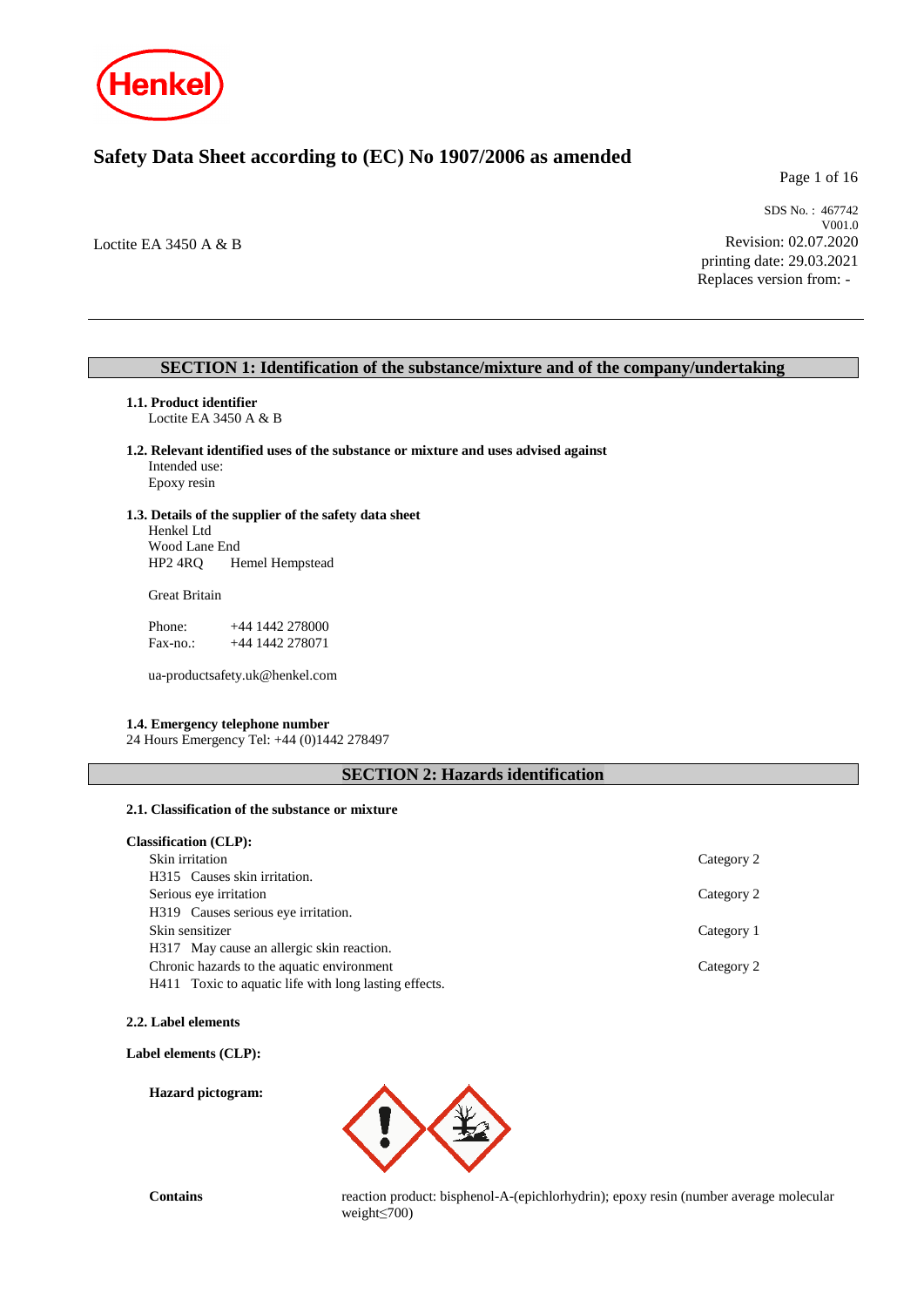|                                                      | $\mathbf{D}$ hypinghol $\mathbf{I}$ exploition $\mathbf{R}$ with result, $\mathbf{M}$ $\mathbf{H}$                                                                                                             |
|------------------------------------------------------|----------------------------------------------------------------------------------------------------------------------------------------------------------------------------------------------------------------|
| Signal word:                                         | Warning                                                                                                                                                                                                        |
| Hazard statement:                                    | H <sub>3</sub> 15 Causes skin irritation.<br>H317 May cause an allergic skin reaction.<br>H319 Causes serious eye irritation.<br>H411 Toxic to aquatic life with long lasting effects.                         |
| <b>Precautionary statement:</b><br><b>Prevention</b> | P273 Avoid release to the environment.<br>P <sub>280</sub> Wear protective gloves.                                                                                                                             |
| <b>Precautionary statement:</b><br><b>Response</b>   | P302+P352 IF ON SKIN: Wash with plenty of soap and water.<br>P333+P313 If skin irritation or rash occurs: Get medical advice/attention.<br>P337+P313 If eye irritation persists: Get medical advice/attention. |

Bisphenol-F epichlorhydrin resin; MW<700

### **2.3. Other hazards**

None if used properly.

Not fulfilling Persistent, Bioaccumulative and Toxic (PBT), very Persistent and very Bioaccumulative (vPvB) criteria.

# **SECTION 3: Composition/information on ingredients**

#### **3.2. Mixtures**

### **General chemical description:**

Part A of two part adhesive

#### **Declaration of the ingredients according to CLP (EC) No 1272/2008:**

| <b>Hazardous components</b>              | <b>EC</b> Number     | content    | <b>Classification</b> |
|------------------------------------------|----------------------|------------|-----------------------|
| CAS-No.                                  | <b>REACH-Reg No.</b> |            |                       |
| reaction product: bisphenol-A-           | 01-2119456619-26     | $25 - 50%$ | Skin Irrit. 2         |
| (epichlorhydrin); epoxy resin (number    |                      |            | H315                  |
| average molecular weight $\leq 700$ )    |                      |            | Skin Sens. 1          |
| 25068-38-6                               |                      |            | H317                  |
|                                          |                      |            | Eye Irrit. 2          |
|                                          |                      |            | H <sub>3</sub> 19     |
|                                          |                      |            | Aquatic Chronic 2     |
|                                          |                      |            | H411                  |
| Bisphenol-F epichlorhydrin resin; MW<700 | 01-2119454392-40     | $10-20%$   | Skin Irrit. 2; Dermal |
| $9003 - 36 - 5$                          |                      |            | H315                  |
|                                          |                      |            | Skin Sens. 1A         |
|                                          |                      |            | H317                  |
|                                          |                      |            | Aquatic Chronic 2     |
|                                          |                      |            | H411                  |

**For full text of the H - statements and other abbreviations see section 16 "Other information". Substances without classification may have community workplace exposure limits available.**

# **SECTION 4: First aid measures**

### **4.1. Description of first aid measures**

Inhalation: Move to fresh air, consult doctor if complaint persists.

Skin contact: Rinse with running water and soap. Obtain medical attention if irritation persists.

Eye contact:

Rinse immediately with plenty of running water (for 10 minutes), seek medical attention from a specialist.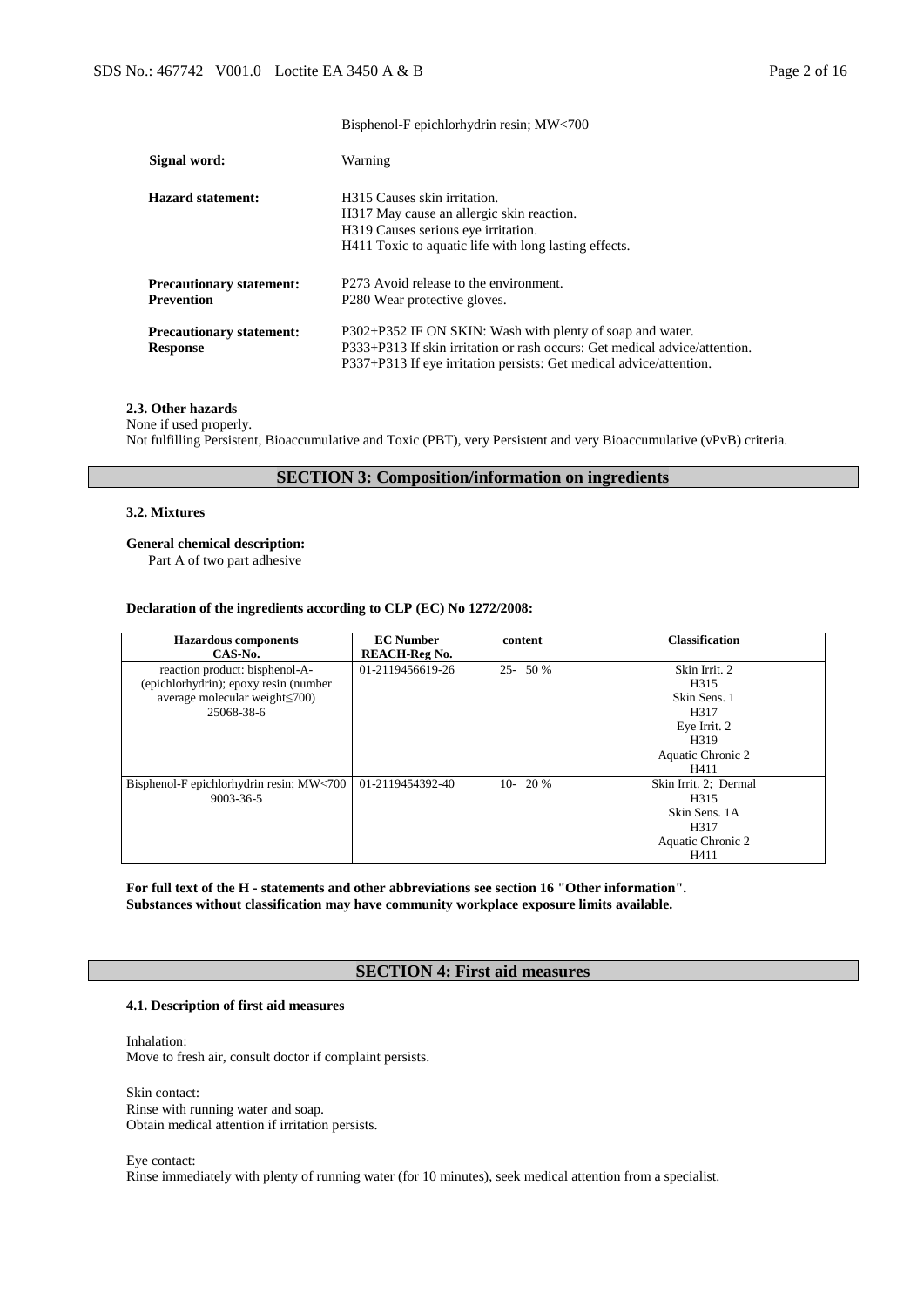#### Ingestion:

Rinse mouth, drink 1-2 glasses of water, do not induce vomiting, consult a doctor.

#### **4.2. Most important symptoms and effects, both acute and delayed** SKIN: Rash, Urticaria.

EYE: Irritation, conjunctivitis.

SKIN: Redness, inflammation.

# **4.3. Indication of any immediate medical attention and special treatment needed**

See section: Description of first aid measures

# **SECTION 5: Firefighting measures**

### **5.1. Extinguishing media**

**Suitable extinguishing media:** water, carbon dioxide, foam, powder

### **Extinguishing media which must not be used for safety reasons:**

None known

### **5.2. Special hazards arising from the substance or mixture**

In the event of a fire, carbon monoxide (CO), carbon dioxide (CO2) and nitrogen oxides (NOx) can be released.

#### **5.3. Advice for firefighters**

Wear self-contained breathing apparatus. Wear protective equipment.

#### **Additional information:**

In case of fire, keep containers cool with water spray.

#### **SECTION 6: Accidental release measures**

#### **6.1. Personal precautions, protective equipment and emergency procedures**

Avoid contact with skin and eyes. Wear protective equipment. Ensure adequate ventilation.

#### **6.2. Environmental precautions**

Do not empty into drains / surface water / ground water.

#### **6.3. Methods and material for containment and cleaning up**

For small spills wipe up with paper towel and place in container for disposal. For large spills absorb onto inert absorbent material and place in sealed container for disposal. Wash spillage site thoroughly with soap and water or detergent solution. Dispose of contaminated material as waste according to Section 13.

#### **6.4. Reference to other sections**

See advice in section 8

### **SECTION 7: Handling and storage**

# **7.1. Precautions for safe handling**

Avoid skin and eye contact. See advice in section 8

#### Hygiene measures:

Do not eat, drink or smoke while working. Wash hands before work breaks and after finishing work. Good industrial hygiene practices should be observed.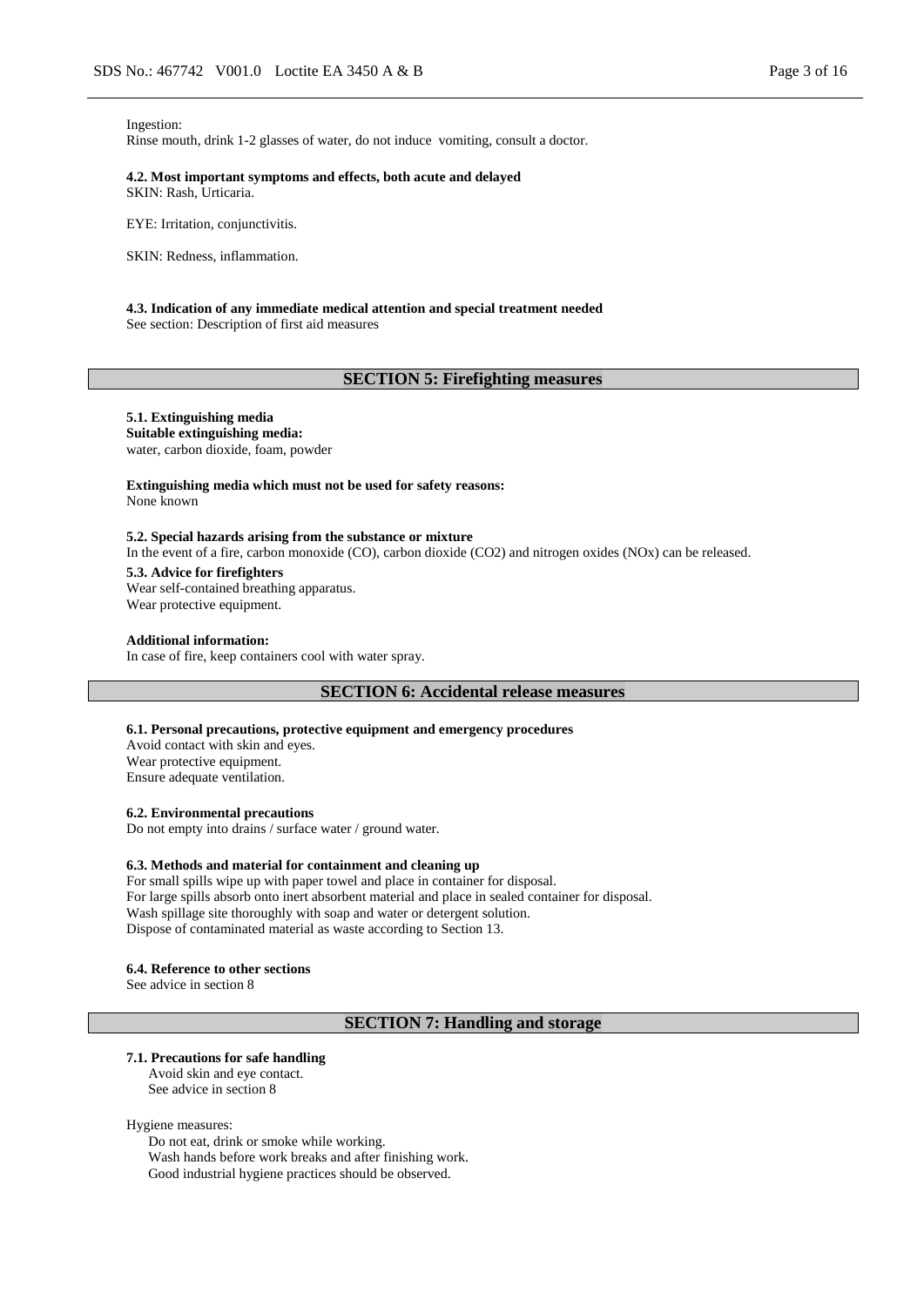**7.2. Conditions for safe storage, including any incompatibilities** Store only in the original container. Store in a cool, dry place. Refer to Technical Data Sheet

**7.3. Specific end use(s)** Epoxy resin

# **SECTION 8: Exposure controls/personal protection**

# **8.1. Control parameters**

# **Occupational Exposure Limits**

Valid for

Great Britain

| <b>Ingredient [Regulated substance]</b>                                           | ppm | mg/m <sup>3</sup> | <b>Value type</b>               | Short term exposure limit<br>category / Remarks | <b>Regulatory list</b> |
|-----------------------------------------------------------------------------------|-----|-------------------|---------------------------------|-------------------------------------------------|------------------------|
| Barium sulfate<br>7727-43-7<br>[BARIUM SULPHATE, INHALABLE]<br><b>DUST</b>        |     | 10                | Time Weighted Average<br>(TWA): |                                                 | EH40 WEL               |
| Barium sulfate<br>7727-43-7<br><b>[BARIUM SULPHATE, RESPIRABLE</b><br><b>DUST</b> |     |                   | Time Weighted Average<br>(TWA): |                                                 | EH40 WEL               |
| Talc $(Mg3H2(SiO3)4)$<br>14807-96-6<br>[TALC, RESPIRABLE DUST]                    |     |                   | Time Weighted Average<br>(TWA): |                                                 | EH40 WEL               |

# **Occupational Exposure Limits**

Valid for

Ireland

| <b>Ingredient [Regulated substance]</b>                                           | ppm | mg/m <sup>3</sup> | <b>Value type</b>               | Short term exposure limit<br>category / Remarks | <b>Regulatory list</b> |
|-----------------------------------------------------------------------------------|-----|-------------------|---------------------------------|-------------------------------------------------|------------------------|
| Barium sulfate<br>7727-43-7<br><b>[BARIUM SULPHATE, RESPIRABLE</b><br><b>DUST</b> |     |                   | Time Weighted Average<br>(TWA): |                                                 | IR OEL                 |
| Talc $(Mg3H2(SiO3)4)$<br>14807-96-6<br>[TALC, RESPIRABLE DUST]                    |     | 0,8               | Time Weighted Average<br>(TWA): |                                                 | IR OEL                 |
| Talc $(Mg3H2(SiO3)4)$<br>14807-96-6<br>[TALC, TOTAL INHALABLE DUST]               |     | 10                | Time Weighted Average<br>(TWA): |                                                 | IR OEL                 |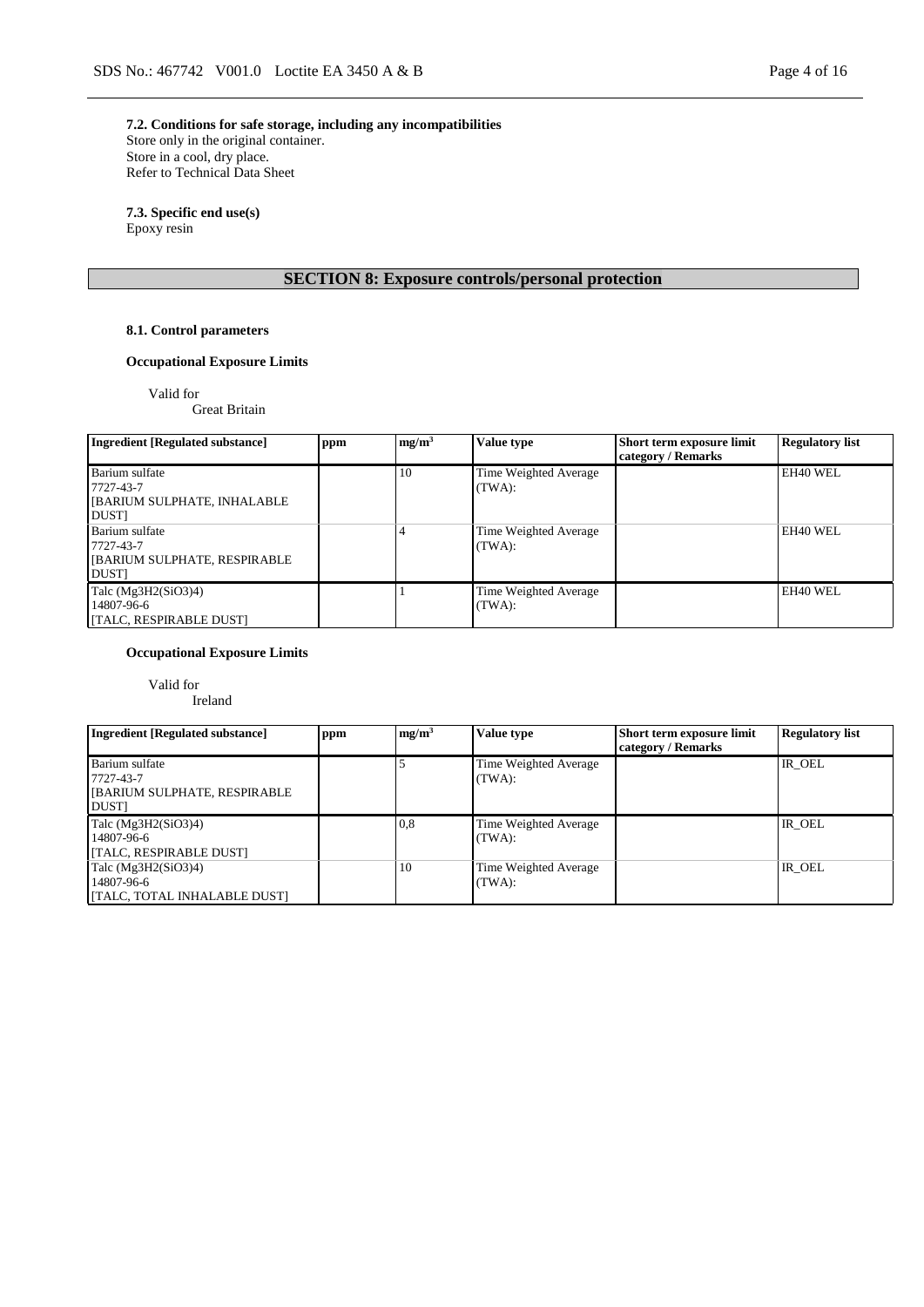# **Predicted No-Effect Concentration (PNEC):**

| Name on list                                                                                                                        | <b>Environmental Exposure</b><br>Compartment | period | <b>Value</b>   |     |                    | <b>Remarks</b> |                                     |
|-------------------------------------------------------------------------------------------------------------------------------------|----------------------------------------------|--------|----------------|-----|--------------------|----------------|-------------------------------------|
|                                                                                                                                     |                                              |        | mg/l           | ppm | mg/kg              | others         |                                     |
| reaction product: bisphenol-A-<br>(epichlorhydrin)<br>25068-38-6                                                                    | aqua<br>(freshwater)                         |        | $0,006$ mg/l   |     |                    |                |                                     |
| reaction product: bisphenol-A-<br>(epichlorhydrin)<br>25068-38-6                                                                    | aqua (marine<br>water)                       |        | $0,001$ mg/l   |     |                    |                |                                     |
| reaction product: bisphenol-A-<br>(epichlorhydrin)<br>25068-38-6                                                                    | sewage<br>treatment plant<br>(STP)           |        | $10$ mg/ $1$   |     |                    |                |                                     |
| reaction product: bisphenol-A-<br>(epichlorhydrin)<br>25068-38-6                                                                    | sediment<br>(freshwater)                     |        |                |     | 0,341<br>mg/kg     |                |                                     |
| reaction product: bisphenol-A-<br>(epichlorhydrin)<br>25068-38-6                                                                    | sediment<br>(marine water)                   |        |                |     | 0,034<br>mg/kg     |                |                                     |
| reaction product: bisphenol-A-<br>(epichlorhydrin)<br>25068-38-6                                                                    | Soil                                         |        |                |     | 0.065<br>mg/kg     |                |                                     |
| reaction product: bisphenol-A-<br>(epichlorhydrin)<br>25068-38-6                                                                    | oral                                         |        |                |     | $11 \text{ mg/kg}$ |                |                                     |
| reaction product: bisphenol-A-<br>(epichlorhydrin)<br>25068-38-6                                                                    | aqua<br><i>(intermittent)</i><br>releases)   |        | $0,018$ mg/l   |     |                    |                |                                     |
| reaction product: bisphenol-A-<br>(epichlorhydrin)<br>25068-38-6                                                                    | marine water -<br>intermittent               |        | $0,002$ mg/l   |     |                    |                |                                     |
| Reaction product: bisphenol-F-<br>(epichlorhydrin); epoxy resin (number<br>average molecular weight $\leq 700$ ) (old)<br>9003-36-5 | aqua<br>(freshwater)                         |        | $0,003$ mg/l   |     |                    |                |                                     |
| Reaction product: bisphenol-F-<br>(epichlorhydrin); epoxy resin (number<br>average molecular weight $\leq 700$ ) (old)<br>9003-36-5 | aqua (marine<br>water)                       |        | 0,0003<br>mg/l |     |                    |                |                                     |
| Reaction product: bisphenol-F-<br>(epichlorhydrin); epoxy resin (number<br>average molecular weight $\leq$ 700) (old)<br>9003-36-5  | sewage<br>treatment plant<br>(STP)           |        | $10$ mg/ $1$   |     |                    |                |                                     |
| Reaction product: bisphenol-F-<br>(epichlorhydrin); epoxy resin (number<br>average molecular weight $\leq$ 700) (old)<br>9003-36-5  | sediment<br>(freshwater)                     |        |                |     | 0,294<br>mg/kg     |                |                                     |
| Reaction product: bisphenol-F-<br>(epichlorhydrin); epoxy resin (number)<br>average molecular weight $\leq$ 700) (old)<br>9003-36-5 | sediment<br>(marine water)                   |        |                |     | 0,0294<br>mg/kg    |                |                                     |
| Reaction product: bisphenol-F-<br>(epichlorhydrin); epoxy resin (number<br>average molecular weight $\leq$ 700) (old)<br>9003-36-5  | Soil                                         |        |                |     | 0,237<br>mg/kg     |                |                                     |
| Reaction product: bisphenol-F-<br>(epichlorhydrin); epoxy resin (number<br>average molecular weight $\leq$ 700) (old)<br>9003-36-5  | aqua<br><i>(intermittent</i><br>releases)    |        | 0,0254<br>mg/1 |     |                    |                |                                     |
| Reaction product: bisphenol-F-<br>(epichlorhydrin); epoxy resin (number<br>average molecular weight $\leq$ 700) (old)<br>9003-36-5  | Air                                          |        |                |     |                    |                | no hazard identified                |
| Reaction product: bisphenol-F-<br>(epichlorhydrin); epoxy resin (number<br>average molecular weight $\leq$ 700) (old)<br>9003-36-5  | Predator                                     |        |                |     |                    |                | no potential for<br>bioaccumulation |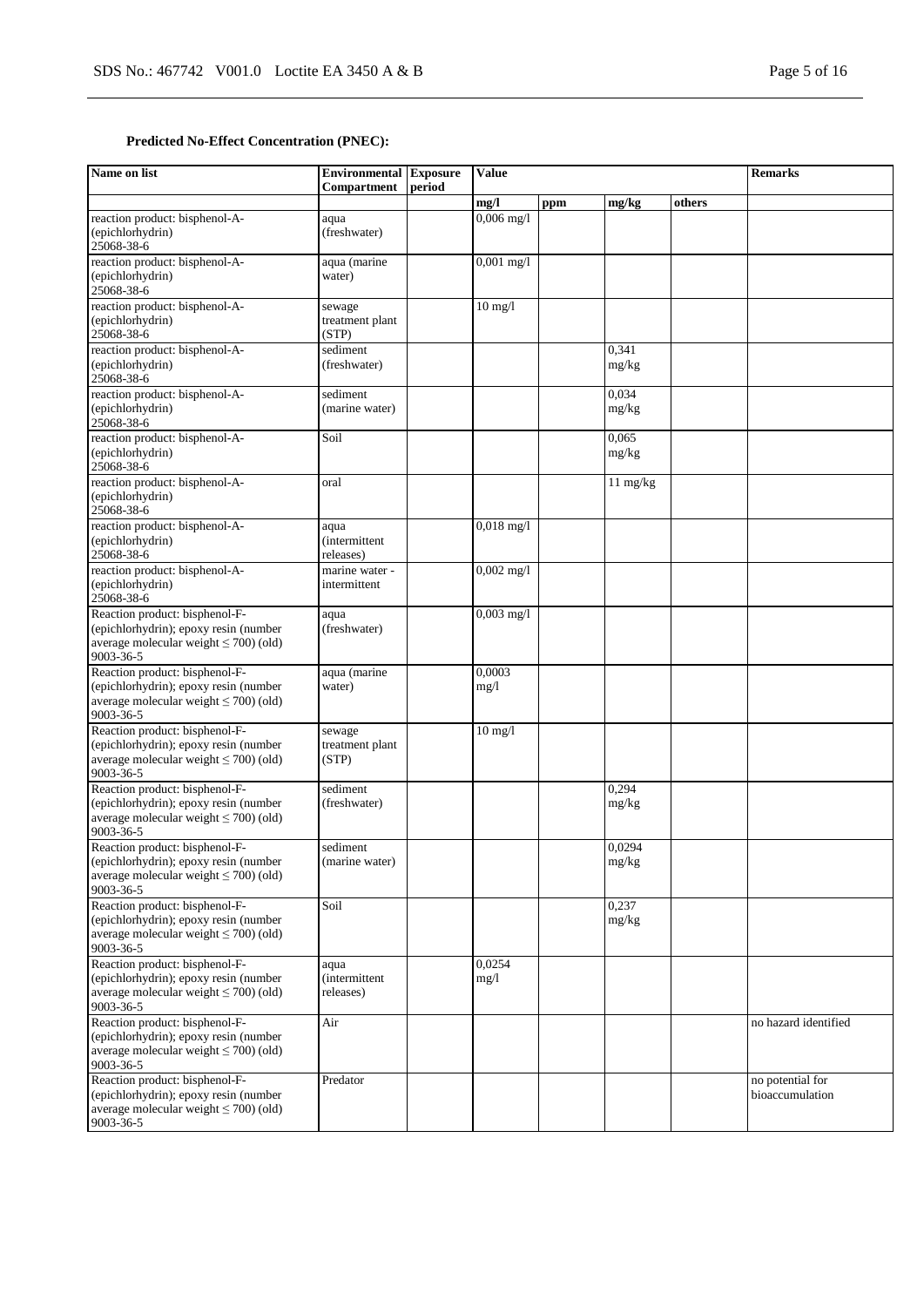# **Derived No-Effect Level (DNEL):**

| Name on list                                                                                                                        | <b>Application</b><br>Area | Route of<br><b>Exposure</b> | <b>Health Effect</b>                               | <b>Exposure</b><br><b>Time</b> | <b>Value</b>            | <b>Remarks</b>       |
|-------------------------------------------------------------------------------------------------------------------------------------|----------------------------|-----------------------------|----------------------------------------------------|--------------------------------|-------------------------|----------------------|
| reaction product: bisphenol-A-<br>(epichlorhydrin)<br>25068-38-6                                                                    | Workers                    | dermal                      | Acute/short term<br>exposure -<br>systemic effects |                                | $8,33$ mg/kg            |                      |
| reaction product: bisphenol-A-<br>(epichlorhydrin)<br>25068-38-6                                                                    | Workers                    | Inhalation                  | Acute/short term<br>exposure -<br>systemic effects |                                | $12,25 \text{ mg/m}$    |                      |
| reaction product: bisphenol-A-<br>(epichlorhydrin)<br>25068-38-6                                                                    | Workers                    | dermal                      | Long term<br>exposure -<br>systemic effects        |                                | $8,33 \text{ mg/kg}$    |                      |
| reaction product: bisphenol-A-<br>(epichlorhydrin)<br>25068-38-6                                                                    | Workers                    | Inhalation                  | Long term<br>exposure -<br>systemic effects        |                                | 12,25 mg/m3             |                      |
| reaction product: bisphenol-A-<br>(epichlorhydrin)<br>25068-38-6                                                                    | General<br>population      | dermal                      | Acute/short term<br>exposure -<br>systemic effects |                                | 3,571 mg/kg             |                      |
| reaction product: bisphenol-A-<br>(epichlorhydrin)<br>25068-38-6                                                                    | General<br>population      | dermal                      | Long term<br>exposure -<br>systemic effects        |                                | 3,571 mg/kg             |                      |
| reaction product: bisphenol-A-<br>(epichlorhydrin)<br>25068-38-6                                                                    | General<br>population      | oral                        | Acute/short term<br>exposure -<br>systemic effects |                                | $0,75$ mg/kg            |                      |
| reaction product: bisphenol-A-<br>(epichlorhydrin)<br>25068-38-6                                                                    | General<br>population      | oral                        | Long term<br>exposure -<br>systemic effects        |                                | $0.75$ mg/kg            |                      |
| reaction product: bisphenol-A-<br>(epichlorhydrin)<br>25068-38-6                                                                    | General<br>population      | inhalation                  | Acute/short term<br>exposure -<br>systemic effects |                                | $0,75$ mg/m $3$         |                      |
| reaction product: bisphenol-A-<br>(epichlorhydrin)<br>25068-38-6                                                                    | General<br>population      | inhalation                  | Long term<br>exposure -<br>systemic effects        |                                | $0,75$ mg/m $3$         |                      |
| Reaction product: bisphenol-F-<br>(epichlorhydrin); epoxy resin (number<br>average molecular weight $\leq 700$ ) (old)<br>9003-36-5 | Workers                    | dermal                      | Long term<br>exposure -<br>systemic effects        |                                | $104,15$ mg/kg          | no hazard identified |
| Reaction product: bisphenol-F-<br>(epichlorhydrin); epoxy resin (number<br>average molecular weight $\leq$ 700) (old)<br>9003-36-5  | Workers                    | Inhalation                  | Long term<br>exposure -<br>systemic effects        |                                | 29,39 mg/m3             | no hazard identified |
| Reaction product: bisphenol-F-<br>(epichlorhydrin); epoxy resin (number<br>average molecular weight $\leq$ 700) (old)<br>9003-36-5  | General<br>population      | dermal                      | Long term<br>exposure -<br>systemic effects        |                                | $62,5$ mg/kg            | no hazard identified |
| Reaction product: bisphenol-F-<br>(epichlorhydrin); epoxy resin (number<br>average molecular weight $\leq$ 700) (old)<br>9003-36-5  | General<br>population      | Inhalation                  | Long term<br>exposure -<br>systemic effects        |                                | $8,7$ mg/m $3$          | no hazard identified |
| Reaction product: bisphenol-F-<br>(epichlorhydrin); epoxy resin (number<br>average molecular weight $\leq$ 700) (old)<br>9003-36-5  | General<br>population      | oral                        | Long term<br>exposure -<br>systemic effects        |                                | $6,25 \,\mathrm{mg/kg}$ | no hazard identified |
| Reaction product: bisphenol-F-<br>(epichlorhydrin); epoxy resin (number<br>average molecular weight $\leq$ 700) (old)<br>9003-36-5  | Workers                    | dermal                      | Acute/short term<br>exposure - local<br>effects    |                                | $8,3 \mu g/cm2$         | no hazard identified |

**Biological Exposure Indices:**

None

# **8.2. Exposure controls:**

Engineering controls: Ensure good ventilation/extraction.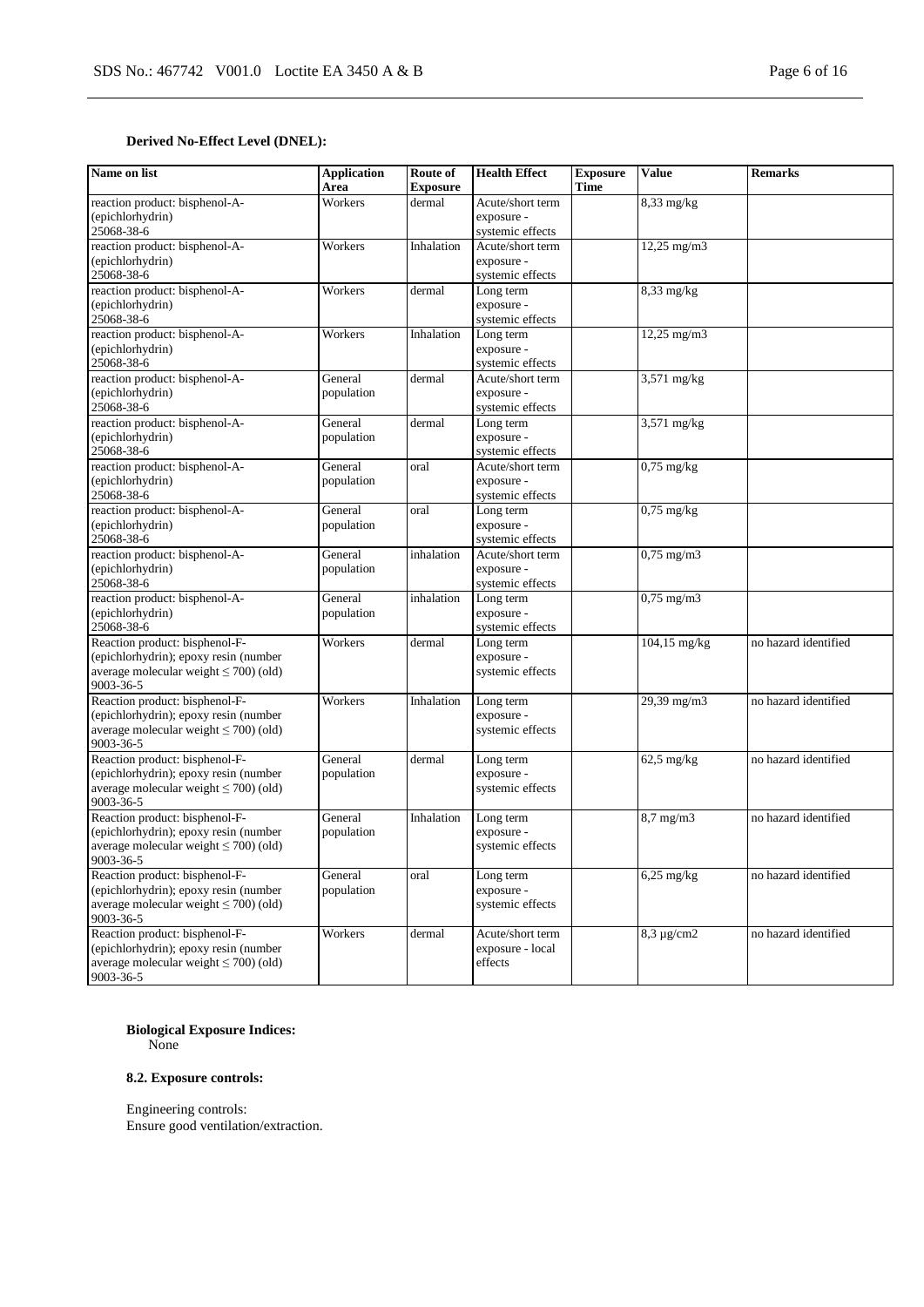Respiratory protection: Ensure adequate ventilation. An approved mask or respirator fitted with an organic vapour cartridge should be worn if the product is used in a poorly ventilated area Filter type: A (EN 14387)

Hand protection: Chemical-resistant protective gloves (EN 374). Suitable materials for short-term contact or splashes (recommended: at least protection index 2, corresponding to > 30 minutes permeation time as per EN 374): nitrile rubber (NBR;  $>= 0.4$  mm thickness) Suitable materials for longer, direct contact (recommended: protection index 6, corresponding to > 480 minutes permeation time as per EN 374): nitrile rubber (NBR;  $>= 0.4$  mm thickness)

This information is based on literature references and on information provided by glove manufacturers, or is derived by analogy with similar substances. Please note that in practice the working life of chemical-resistant protective gloves may be considerably shorter than the permeation time determined in accordance with EN 374 as a result of the many influencing factors (e.g. temperature). If signs of wear and tear are noticed then the gloves should be replaced.

Eye protection:

Safety glasses with sideshields or chemical safety goggles should be worn if there is a risk of splashing. Protective eye equipment should conform to EN166.

Skin protection:

Wear suitable protective clothing.

Protective clothing should conform to EN 14605 for liquid splashes or to EN 13982 for dusts.

Advices to personal protection equipment:

The information provided on personal protective equipment is for guidance purposes only. A full risk assessment should be conducted prior to using this product to determine the appropriate personal protective equipment to suit local conditions. Personal protective equipment should conform to the relevant EN standard.

# **SECTION 9: Physical and chemical properties**

# **9.1. Information on basic physical and chemical properties**

| Appearance                             | liquid<br>liquid<br>black            |
|----------------------------------------|--------------------------------------|
| Odor                                   | characteristic                       |
| Odour threshold                        | No data available / Not applicable   |
| pН                                     | Not available.                       |
| Melting point                          | No data available / Not applicable   |
| Solidification temperature             | No data available / Not applicable   |
| Initial boiling point                  | $>$ 250 °C ( $>$ 482 °F)             |
| Flash point                            | $> 93$ °C ( $> 199.4$ °F); no method |
| <b>Evaporation</b> rate                | No data available / Not applicable   |
| Flammability                           | No data available / Not applicable   |
| <b>Explosive limits</b>                | No data available / Not applicable   |
| Vapour pressure                        | $< 700$ mbar                         |
| (50 °C (122 °F))                       |                                      |
| Relative vapour density:               | No data available / Not applicable   |
| Density                                | $1.7$ g/cm3                          |
| $\left( \right)$                       |                                      |
| <b>Bulk density</b>                    | No data available / Not applicable   |
| Solubility                             | No data available / Not applicable   |
| Solubility (qualitative)               | No data available / Not applicable   |
| Partition coefficient: n-octanol/water | No data available / Not applicable   |
| Auto-ignition temperature              | No data available / Not applicable   |
| Decomposition temperature              | No data available / Not applicable   |
| Viscosity                              | No data available / Not applicable   |
| Viscosity (kinematic)                  | No data available / Not applicable   |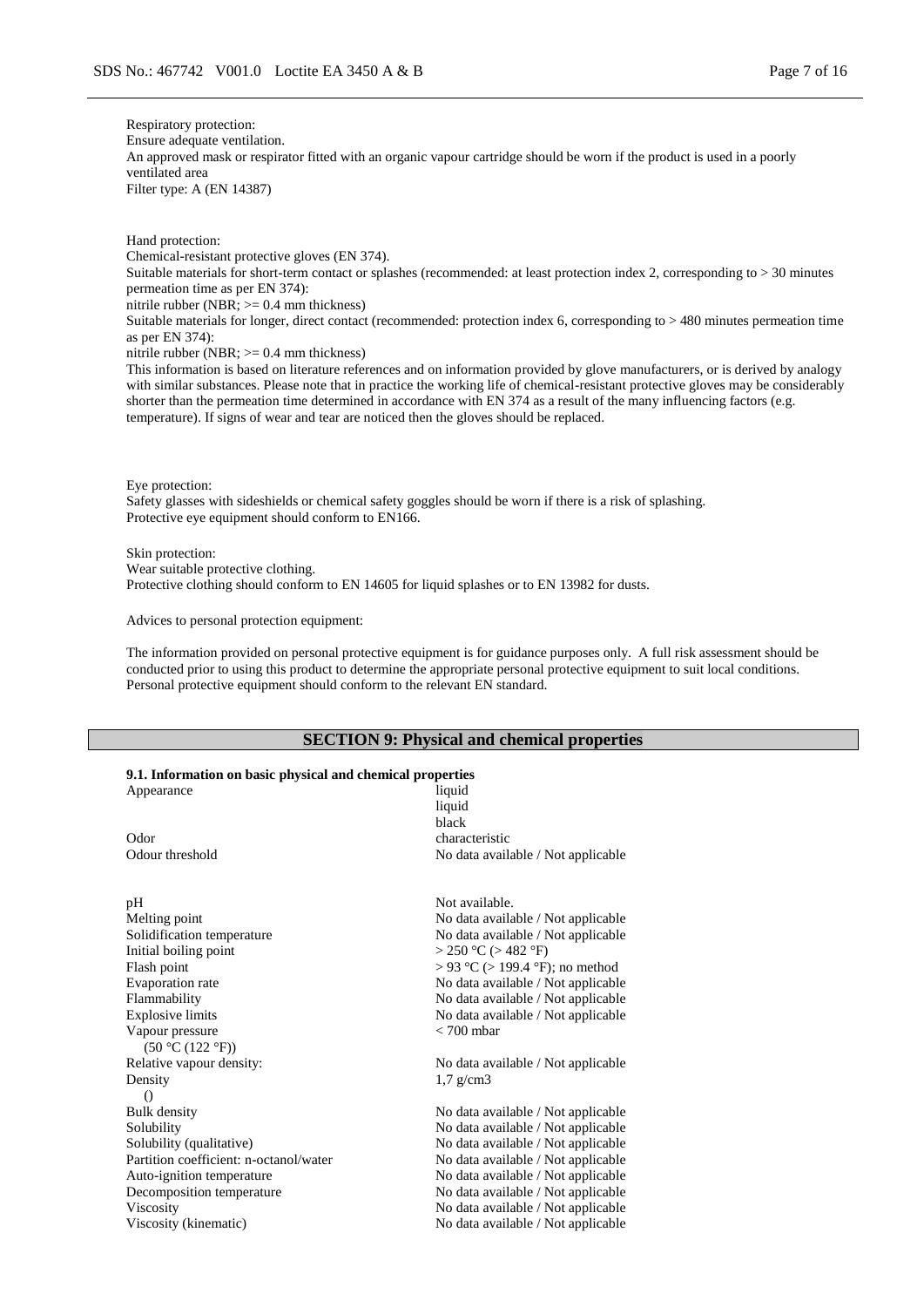Explosive properties No data available / Not applicable Oxidising properties No data available / Not applicable

# **9.2. Other information**

No data available / Not applicable

# **SECTION 10: Stability and reactivity**

No data available / Not applicable

### **10.1. Reactivity**

Reaction with strong bases Reaction with strong acids. Avoid contact with amines. Reaction with strong oxidants.

#### **10.2. Chemical stability**

Stable under recommended storage conditions.

### **10.3. Possibility of hazardous reactions**

See section reactivity

### **10.4. Conditions to avoid**

Stable under normal conditions of storage and use.

# **10.5. Incompatible materials**

See section reactivity.

# **10.6. Hazardous decomposition products**

carbon oxides.

# **SECTION 11: Toxicological information**

### **11.1. Information on toxicological effects**

#### **Acute oral toxicity:**

The mixture is classified based on calculation method referring to the classified substances present in the mixture.

| <b>Hazardous substances</b>   | Value | Value           | <b>Species</b> | <b>Method</b>                                   |
|-------------------------------|-------|-----------------|----------------|-------------------------------------------------|
| CAS-No.                       | type  |                 |                |                                                 |
| reaction product:             | LD50  | $>$ 2.000 mg/kg | rat            | <b>OECD</b> Guideline 420 (Acute Oral Toxicity) |
| bisphenol-A-                  |       |                 |                |                                                 |
| (epichlorhydrin); epoxy       |       |                 |                |                                                 |
| resin (number average)        |       |                 |                |                                                 |
| molecular weight $\leq 700$ ) |       |                 |                |                                                 |
| 25068-38-6                    |       |                 |                |                                                 |
| Bisphenol-F                   | LD50  | $> 5.000$ mg/kg | rat            | <b>OECD</b> Guideline 401 (Acute Oral Toxicity) |
| epichlorhydrin resin;         |       |                 |                |                                                 |
| MW<700                        |       |                 |                |                                                 |
| $9003 - 36 - 5$               |       |                 |                |                                                 |

#### **Acute dermal toxicity:**

The mixture is classified based on calculation method referring to the classified substances present in the mixture.

| <b>Hazardous substances</b>                                                                                                           | Value | Value           | <b>Species</b> | Method                                            |
|---------------------------------------------------------------------------------------------------------------------------------------|-------|-----------------|----------------|---------------------------------------------------|
| CAS-No.                                                                                                                               | type  |                 |                |                                                   |
| reaction product:<br>bisphenol-A-<br>(epichlorhydrin); epoxy<br>resin (number average)<br>molecular weight $\leq 700$ )<br>25068-38-6 | LD50  | $>$ 2.000 mg/kg | rat            | OECD Guideline 402 (Acute Dermal Toxicity)        |
| Bisphenol-F<br>epichlorhydrin resin;<br>MW<700<br>$9003 - 36 - 5$                                                                     | LD50  | $>$ 2.000 mg/kg | rat            | <b>OECD</b> Guideline 402 (Acute Dermal Toxicity) |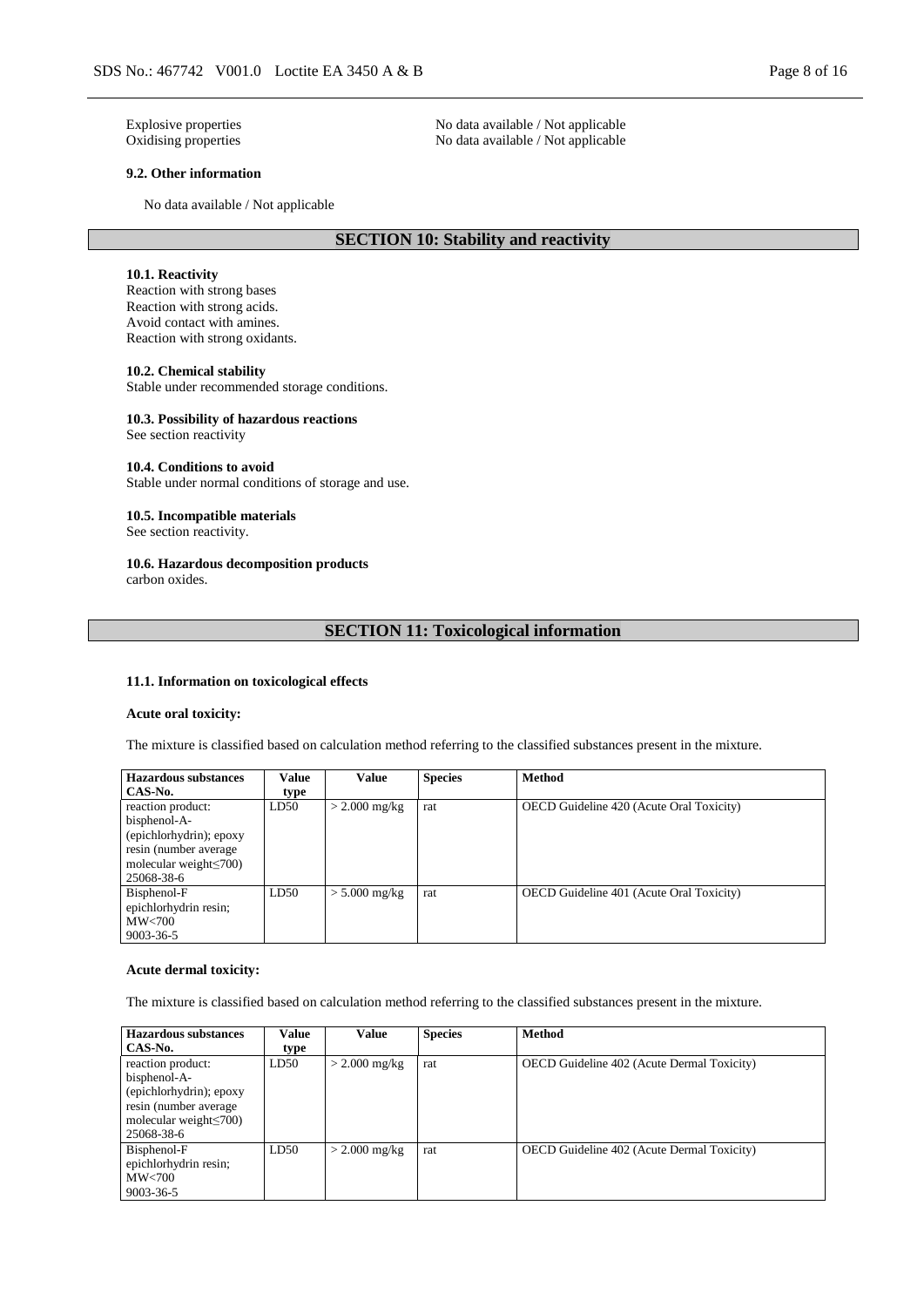# **Acute inhalative toxicity:**

No data available.

### **Skin corrosion/irritation:**

The mixture is classified based on calculation method referring to the classified substances present in the mixture.

| <b>Hazardous substances</b>   | <b>Result</b> | <b>Exposure</b> | <b>Species</b> | <b>Method</b>                                            |
|-------------------------------|---------------|-----------------|----------------|----------------------------------------------------------|
| CAS-No.                       |               | time            |                |                                                          |
| reaction product:             | moderately    | 24h             | rabbit         | <b>Draize Test</b>                                       |
| bisphenol-A-                  | irritating    |                 |                |                                                          |
| (epichlorhydrin); epoxy       |               |                 |                |                                                          |
| resin (number average)        |               |                 |                |                                                          |
| molecular weight $\leq 700$ ) |               |                 |                |                                                          |
| 25068-38-6                    |               |                 |                |                                                          |
| Bisphenol-F                   | irritating    | 4 h             | rabbit         | OECD Guideline 404 (Acute Dermal Irritation / Corrosion) |
| epichlorhydrin resin;         |               |                 |                |                                                          |
| MW<700                        |               |                 |                |                                                          |
| 9003-36-5                     |               |                 |                |                                                          |

### **Serious eye damage/irritation:**

The mixture is classified based on calculation method referring to the classified substances present in the mixture.

| <b>Hazardous substances</b>   | Result         | <b>Exposure</b> | <b>Species</b> | <b>Method</b>                                         |
|-------------------------------|----------------|-----------------|----------------|-------------------------------------------------------|
| CAS-No.                       |                | time            |                |                                                       |
| reaction product:             | not irritating |                 | rabbit         | OECD Guideline 405 (Acute Eye Irritation / Corrosion) |
| bisphenol-A-                  |                |                 |                |                                                       |
| (epichlorhydrin); epoxy       |                |                 |                |                                                       |
| resin (number average)        |                |                 |                |                                                       |
| molecular weight $\leq 700$ ) |                |                 |                |                                                       |
| 25068-38-6                    |                |                 |                |                                                       |
| Bisphenol-F                   | not irritating |                 | rabbit         | OECD Guideline 405 (Acute Eye Irritation / Corrosion) |
| epichlorhydrin resin;         |                |                 |                |                                                       |
| MW<700                        |                |                 |                |                                                       |
| 9003-36-5                     |                |                 |                |                                                       |

# **Respiratory or skin sensitization:**

The mixture is classified based on threshold limits referring to the classified substances present in the mixture.

| <b>Hazardous substances</b>  | <b>Result</b> | Test type             | <b>Species</b> | <b>Method</b>                           |
|------------------------------|---------------|-----------------------|----------------|-----------------------------------------|
| CAS-No.                      |               |                       |                |                                         |
| reaction product:            | sensitising   | Mouse local lymphnode | mouse          | OECD Guideline 429 (Skin Sensitisation: |
| bisphenol-A-                 |               | assay (LLNA)          |                | Local Lymph Node Assay)                 |
| (epichlorhydrin); epoxy      |               |                       |                |                                         |
| resin (number average)       |               |                       |                |                                         |
| molecular weight $\leq$ 700) |               |                       |                |                                         |
| 25068-38-6                   |               |                       |                |                                         |
| Bisphenol-F                  | sensitising   | Mouse local lymphnode | mouse          | OECD Guideline 429 (Skin Sensitisation: |
| epichlorhydrin resin;        |               | assay (LLNA)          |                | Local Lymph Node Assay)                 |
| $\text{MW}$ <700             |               |                       |                |                                         |
| 9003-36-5                    |               |                       |                |                                         |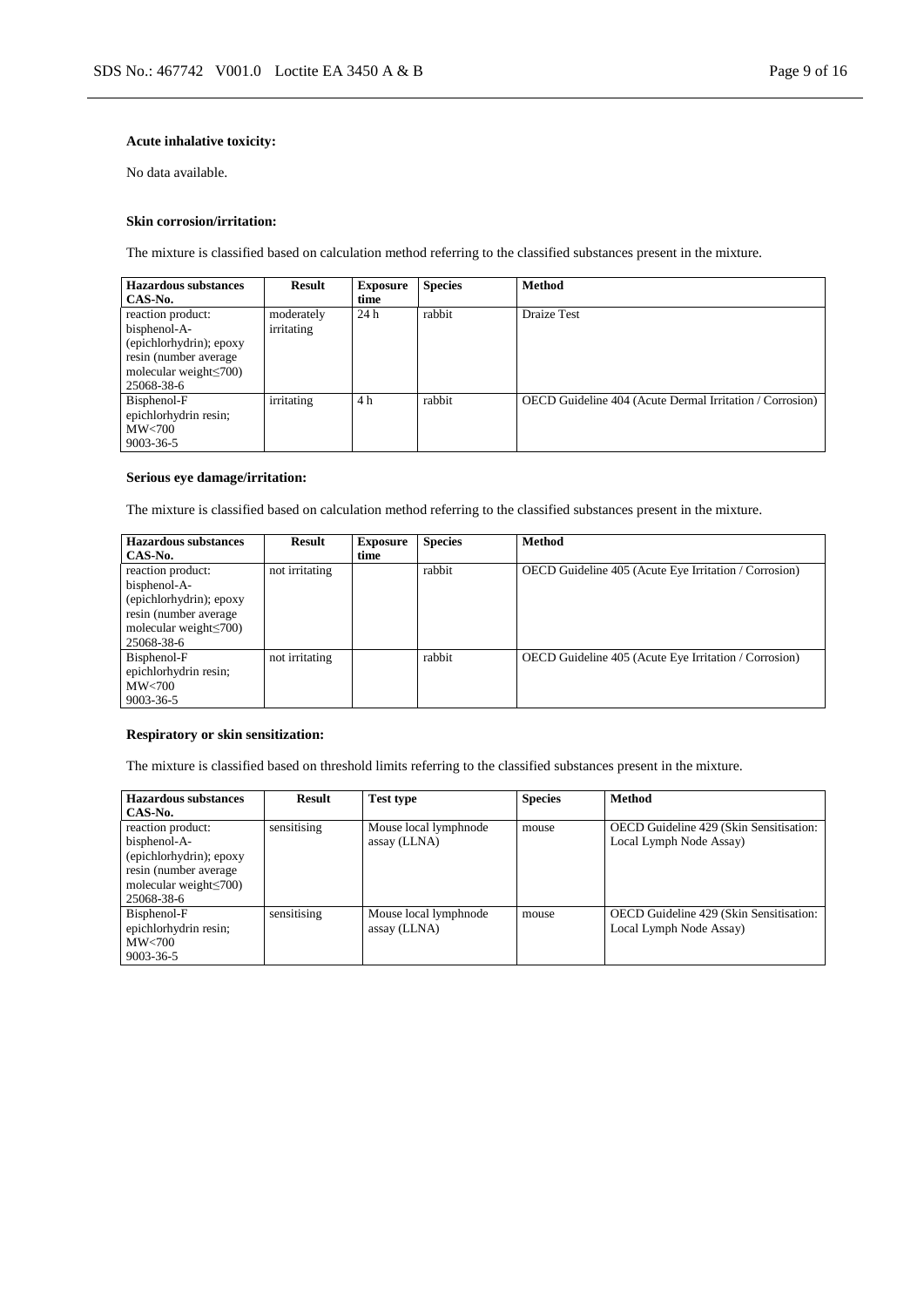# **Germ cell mutagenicity:**

The mixture is classified based on threshold limits referring to the classified substances present in the mixture.

| Hazardous substances                                                                                                                 | <b>Result</b> | Type of study /                                         | <b>Metabolic</b>                     | <b>Species</b> | <b>Method</b>                                                                                                 |
|--------------------------------------------------------------------------------------------------------------------------------------|---------------|---------------------------------------------------------|--------------------------------------|----------------|---------------------------------------------------------------------------------------------------------------|
| $CAS-N0$ .                                                                                                                           |               | Route of<br>administration                              | activation /<br><b>Exposure time</b> |                |                                                                                                               |
| reaction product:<br>bisphenol-A-<br>(epichlorhydrin); epoxy<br>resin (number average<br>molecular weight $\leq$ 700)<br>25068-38-6  | negative      | bacterial reverse<br>mutation assay (e.g.<br>Ames test) | with and without                     |                | OECD Guideline 472 (Genetic<br>Toxicology: Escherichia coli,<br><b>Reverse Mutation Assay)</b>                |
| Bisphenol-F<br>epichlorhydrin resin;<br>MW<700<br>9003-36-5                                                                          | positive      | bacterial reverse<br>mutation assay (e.g.<br>Ames test) | with and without                     |                | <b>OECD</b> Guideline 471<br>(Bacterial Reverse Mutation)<br>Assay)                                           |
| reaction product:<br>bisphenol-A-<br>(epichlorhydrin); epoxy<br>resin (number average<br>molecular weight $\leq 700$ )<br>25068-38-6 | negative      | oral: gavage                                            |                                      | mouse          | not specified                                                                                                 |
| Bisphenol-F<br>epichlorhydrin resin;<br>MW<700<br>9003-36-5                                                                          | negative      | oral: gavage                                            |                                      | mouse          | <b>OECD</b> Guideline 474<br>(Mammalian Erythrocyte)<br>Micronucleus Test)                                    |
| Bisphenol-F<br>epichlorhydrin resin;<br>MW<700<br>9003-36-5                                                                          | negative      | oral: gavage                                            |                                      | rat            | <b>OECD</b> Guideline 486<br>(Unscheduled DNA Synthesis)<br>(UDS) Test with Mammalian<br>Liver Cells in vivo) |

### **Carcinogenicity**

The mixture is classified based on threshold limits referring to the classified substances present in the mixture.

| <b>Hazardous</b> components<br>CAS-No.                                                                                                | <b>Result</b>    | Route of<br>application | <b>Exposure</b><br>time /<br><b>Frequency</b><br>of treatment | <b>Species</b> | <b>Sex</b>  | <b>Method</b>                                                                       |
|---------------------------------------------------------------------------------------------------------------------------------------|------------------|-------------------------|---------------------------------------------------------------|----------------|-------------|-------------------------------------------------------------------------------------|
| reaction product:<br>bisphenol-A-<br>(epichlorhydrin); epoxy<br>resin (number average)<br>molecular weight $\leq 700$ )<br>25068-38-6 | not carcinogenic | dermal                  | 2y<br>daily                                                   | mouse          | male        | OECD Guideline 453<br>(Combined Chronic<br>Toxicity/<br>Carcinogenicity<br>Studies) |
| reaction product:<br>bisphenol-A-<br>(epichlorhydrin); epoxy<br>resin (number average)<br>molecular weight $\leq 700$ )<br>25068-38-6 | not carcinogenic | oral: gavage            | 2 y<br>daily                                                  | rat            | male/female | OECD Guideline 453<br>(Combined Chronic<br>Toxicity/<br>Carcinogenicity<br>Studies) |

# **Reproductive toxicity:**

The mixture is classified based on threshold limits referring to the classified substances present in the mixture.

| <b>Hazardous substances</b>                       | <b>Result / Value</b>    | <b>Test type</b>   | Route of     | <b>Species</b> | <b>Method</b>                                       |
|---------------------------------------------------|--------------------------|--------------------|--------------|----------------|-----------------------------------------------------|
| CAS-No.                                           |                          |                    | application  |                |                                                     |
| reaction product:<br>bisphenol-A-                 | NOAEL $P \ge 50$ mg/kg   | Two<br>generation  | oral: gavage | rat            | OECD Guideline 416 (Two-<br>Generation Reproduction |
| (epichlorhydrin); epoxy<br>resin (number average) | NOAEL $F1 \ge 750$ mg/kg | study              |              |                | <b>Toxicity Study</b> )                             |
| molecular weight $\leq 700$ )<br>25068-38-6       | NOAEL $F2 \ge 750$ mg/kg |                    |              |                |                                                     |
| Bisphenol-F<br>epichlorhydrin resin;              | NOAEL $P > 750$ mg/kg    | two-<br>generation | oral: gavage | rat            | OECD Guideline 416 (Two-<br>Generation Reproduction |
| MW<700<br>$9003 - 36 - 5$                         | NOAEL F1 750 mg/kg       | study              |              |                | <b>Toxicity Study</b> )                             |
|                                                   | NOAEL F2 750 mg/kg       |                    |              |                |                                                     |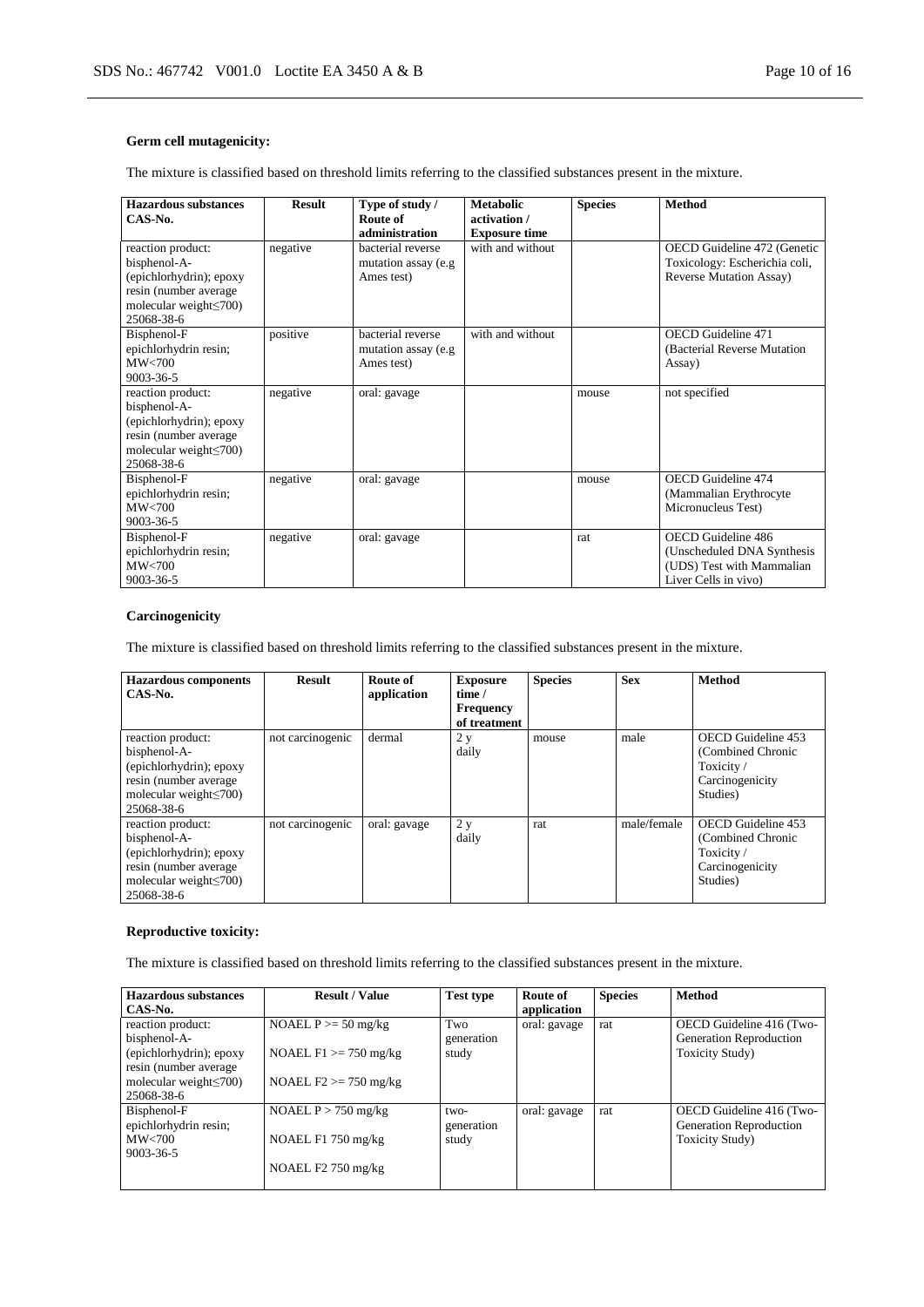# **STOT-single exposure:**

No data available.

# **STOT-repeated exposure::**

The mixture is classified based on threshold limits referring to the classified substances present in the mixture.

| <b>Hazardous substances</b>  | <b>Result / Value</b>    | Route of     | <b>Exposure time /</b> | <b>Species</b> | <b>Method</b>             |
|------------------------------|--------------------------|--------------|------------------------|----------------|---------------------------|
| CAS-No.                      |                          | application  | <b>Frequency of</b>    |                |                           |
|                              |                          |              | treatment              |                |                           |
| reaction product:            | NOAEL $50 \text{ mg/kg}$ | oral: gavage | 14 w                   | rat            | OECD Guideline 408        |
| bisphenol-A-                 |                          |              | daily                  |                | (Repeated Dose 90-Day)    |
| (epichlorhydrin); epoxy      |                          |              |                        |                | Oral Toxicity in Rodents) |
| resin (number average)       |                          |              |                        |                |                           |
| molecular weight $\leq$ 700) |                          |              |                        |                |                           |
| 25068-38-6                   |                          |              |                        |                |                           |
| Bisphenol-F                  | NOAEL 250 mg/kg          | oral: gavage | 13 w                   | rat            | OECD Guideline 408        |
| epichlorhydrin resin;        |                          |              | daily                  |                | (Repeated Dose 90-Day)    |
| MW< 700                      |                          |              |                        |                | Oral Toxicity in Rodents) |
| 9003-36-5                    |                          |              |                        |                |                           |

# **Aspiration hazard:**

No data available.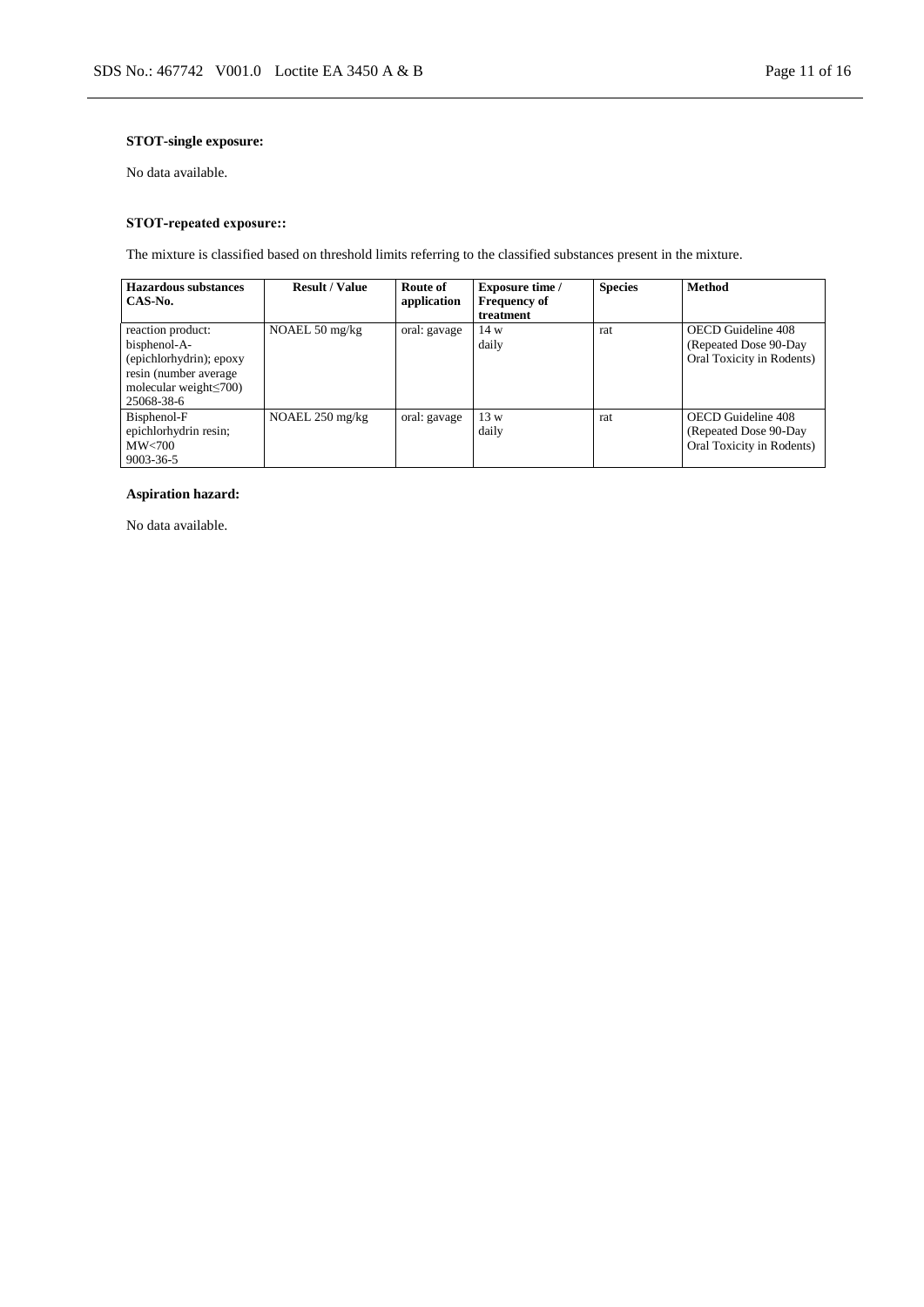# **SECTION 12: Ecological information**

# **General ecological information:**

Do not empty into drains / surface water / ground water.

### **12.1. Toxicity**

# **Toxicity (Fish):**

The mixture is classified based on calculation method referring to the classified substances present in the mixture.

| <b>Hazardous</b> substances                                                                                                             | Value | Value               | <b>Exposure time Species</b> |                     | <b>Method</b>                                            |
|-----------------------------------------------------------------------------------------------------------------------------------------|-------|---------------------|------------------------------|---------------------|----------------------------------------------------------|
| CAS-No.                                                                                                                                 | type  |                     |                              |                     |                                                          |
| reaction product: bisphenol-A- LC50<br>(epichlorhydrin); epoxy resin<br>(number average molecular)<br>weight $\leq 700$ )<br>25068-38-6 |       | $1.75 \text{ mg}/1$ | 96 h                         | Oncorhynchus mykiss | OECD Guideline 203 (Fish,<br><b>Acute Toxicity Test)</b> |
| Bisphenol-F epichlorhydrin<br>resin; $MW<700$<br>9003-36-5                                                                              | LC50  | $5.7 \text{ mg}/l$  | 96 h                         | Leuciscus idus      | OECD Guideline 203 (Fish,<br><b>Acute Toxicity Test)</b> |

# **Toxicity (Daphnia):**

The mixture is classified based on calculation method referring to the classified substances present in the mixture.

| Hazardous substances                                                                                                                   | <b>Value</b> | Value               | <b>Exposure time Species</b> |               | <b>Method</b>                                                            |
|----------------------------------------------------------------------------------------------------------------------------------------|--------------|---------------------|------------------------------|---------------|--------------------------------------------------------------------------|
| CAS-No.                                                                                                                                | type         |                     |                              |               |                                                                          |
| reaction product: bisphenol-A- EC50<br>(epichlorhydrin); epoxy resin<br>(number average molecular)<br>weight $\leq$ 700)<br>25068-38-6 |              | $1.7 \text{ mg}/1$  | 48 h                         | Daphnia magna | <b>OECD</b> Guideline 202<br>(Daphnia sp. Acute)<br>Immobilisation Test) |
| Bisphenol-F epichlorhydrin<br>resin; MW<700<br>9003-36-5                                                                               | EC50         | $2,55 \text{ mg}/1$ | 48 h                         | Daphnia magna | <b>OECD</b> Guideline 202<br>(Daphnia sp. Acute)<br>Immobilisation Test) |

# **Chronic toxicity to aquatic invertebrates**

The mixture is classified based on calculation method referring to the classified substances present in the mixture.

| <b>Hazardous substances</b>                                                                                                       | Value       | <b>Value</b>       | <b>Exposure time Species</b> |               | <b>Method</b>                                   |
|-----------------------------------------------------------------------------------------------------------------------------------|-------------|--------------------|------------------------------|---------------|-------------------------------------------------|
| CAS-No.                                                                                                                           | type        |                    |                              |               |                                                 |
| reaction product: bisphenol-A-<br>(epichlorhydrin); epoxy resin<br>(number average molecular)<br>weight $\leq$ 700)<br>25068-38-6 | NOEC        | $0.3 \text{ mg}/1$ | 21d                          | Daphnia magna | OECD 211 (Daphnia)<br>magna, Reproduction Test) |
| Bisphenol-F epichlorhydrin<br>resin; $MW<700$<br>$9003 - 36 - 5$                                                                  | <b>NOEC</b> | $0.3 \text{ mg/l}$ | 21 d                         | Daphnia magna | OECD 211 (Daphnia)<br>magna, Reproduction Test) |

**Toxicity (Algae):**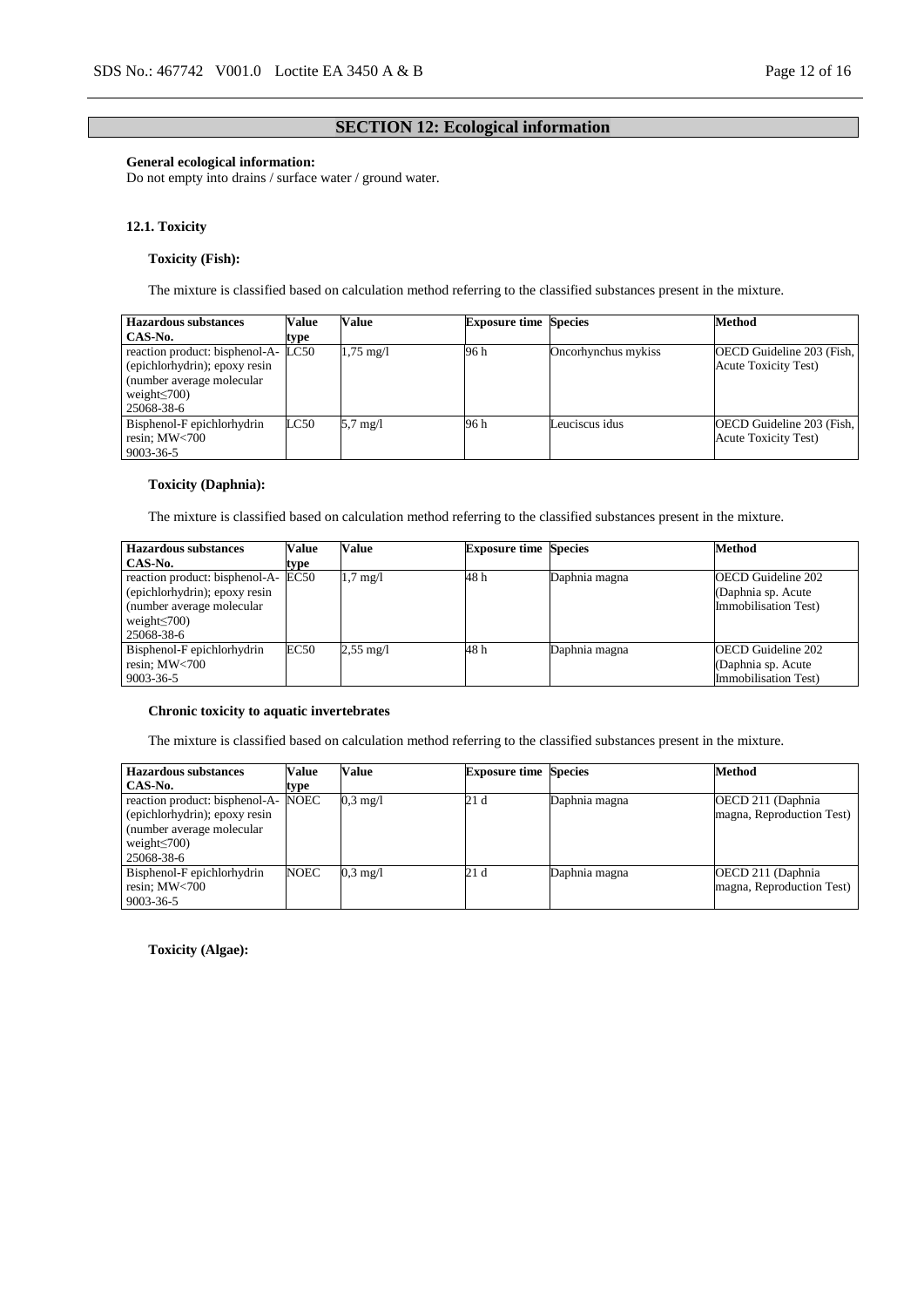The mixture is classified based on calculation method referring to the classified substances present in the mixture.

| <b>Hazardous substances</b>                                                                                                       | Value | Value              | <b>Exposure time Species</b> |                                 | Method                                               |
|-----------------------------------------------------------------------------------------------------------------------------------|-------|--------------------|------------------------------|---------------------------------|------------------------------------------------------|
| CAS-No.                                                                                                                           | type  |                    |                              |                                 |                                                      |
| reaction product: bisphenol-A-<br>(epichlorhydrin); epoxy resin<br>(number average molecular)<br>weight $\leq$ 700)<br>25068-38-6 | EC50  | $> 11$ mg/l        | 72 h                         | Scenedesmus capricornutum       | OECD Guideline 201 (Alga,<br>Growth Inhibition Test) |
| reaction product: bisphenol-A-<br>(epichlorhydrin); epoxy resin<br>(number average molecular)<br>weight $\leq$ 700)<br>25068-38-6 | NOEC  | $4.2 \text{ mg}/1$ | 72 h                         | Scenedesmus capricornutum       | OECD Guideline 201 (Alga,<br>Growth Inhibition Test) |
| Bisphenol-F epichlorhydrin<br>resin; MW<700<br>9003-36-5                                                                          | EC50  | $1.8 \text{ mg}/1$ | 72 h                         | Pseudokirchneriella subcapitata | OECD Guideline 201 (Alga,<br>Growth Inhibition Test) |

# **Toxicity to microorganisms**

The mixture is classified based on calculation method referring to the classified substances present in the mixture.

| <b>Hazardous substances</b>    | Value | Value        | <b>Exposure time Species</b> |                              | <b>Method</b>    |
|--------------------------------|-------|--------------|------------------------------|------------------------------|------------------|
| CAS-No.                        | type  |              |                              |                              |                  |
| reaction product: bisphenol-A- | IC50  | $> 100$ mg/l | 3 h                          | activated sludge, industrial | other guideline: |
| (epichlorhydrin); epoxy resin  |       |              |                              |                              |                  |
| (number average molecular)     |       |              |                              |                              |                  |
| weight $\leq$ 700)             |       |              |                              |                              |                  |
| 25068-38-6                     |       |              |                              |                              |                  |
| Bisphenol-F epichlorhydrin     | IC50  | $> 100$ mg/l | 3 h                          | activated sludge, industrial | other guideline: |
| resin; MW<700                  |       |              |                              |                              |                  |
| 9003-36-5                      |       |              |                              |                              |                  |

# **12.2. Persistence and degradability**

No data available for the product.

| <b>Hazardous substances</b>    | <b>Result</b>              | <b>Test type</b> | <b>Degradability</b> | <b>Exposure</b> | <b>Method</b>                   |
|--------------------------------|----------------------------|------------------|----------------------|-----------------|---------------------------------|
| CAS-No.                        |                            |                  |                      | time            |                                 |
| reaction product: bisphenol-A- | not readily biodegradable. | aerobic          | 5 %                  | 28 d            | OECD Guideline 301 F (Ready     |
| (epichlorhydrin); epoxy resin  |                            |                  |                      |                 | Biodegradability: Manometric    |
| (number average molecular      |                            |                  |                      |                 | <b>Respirometry Test)</b>       |
| weight $\leq$ 700)             |                            |                  |                      |                 |                                 |
| 25068-38-6                     |                            |                  |                      |                 |                                 |
| Bisphenol-F epichlorhydrin     | not readily biodegradable. | aerobic          | $0\%$                | 28 d            | OECD Guideline 301 D (Ready     |
| resin; $MW<700$                |                            |                  |                      |                 | Biodegradability: Closed Bottle |
| 9003-36-5                      |                            |                  |                      |                 | Test)                           |

# **12.3. Bioaccumulative potential**

No data available.

# **12.4. Mobility in soil**

Cured adhesives are immobile.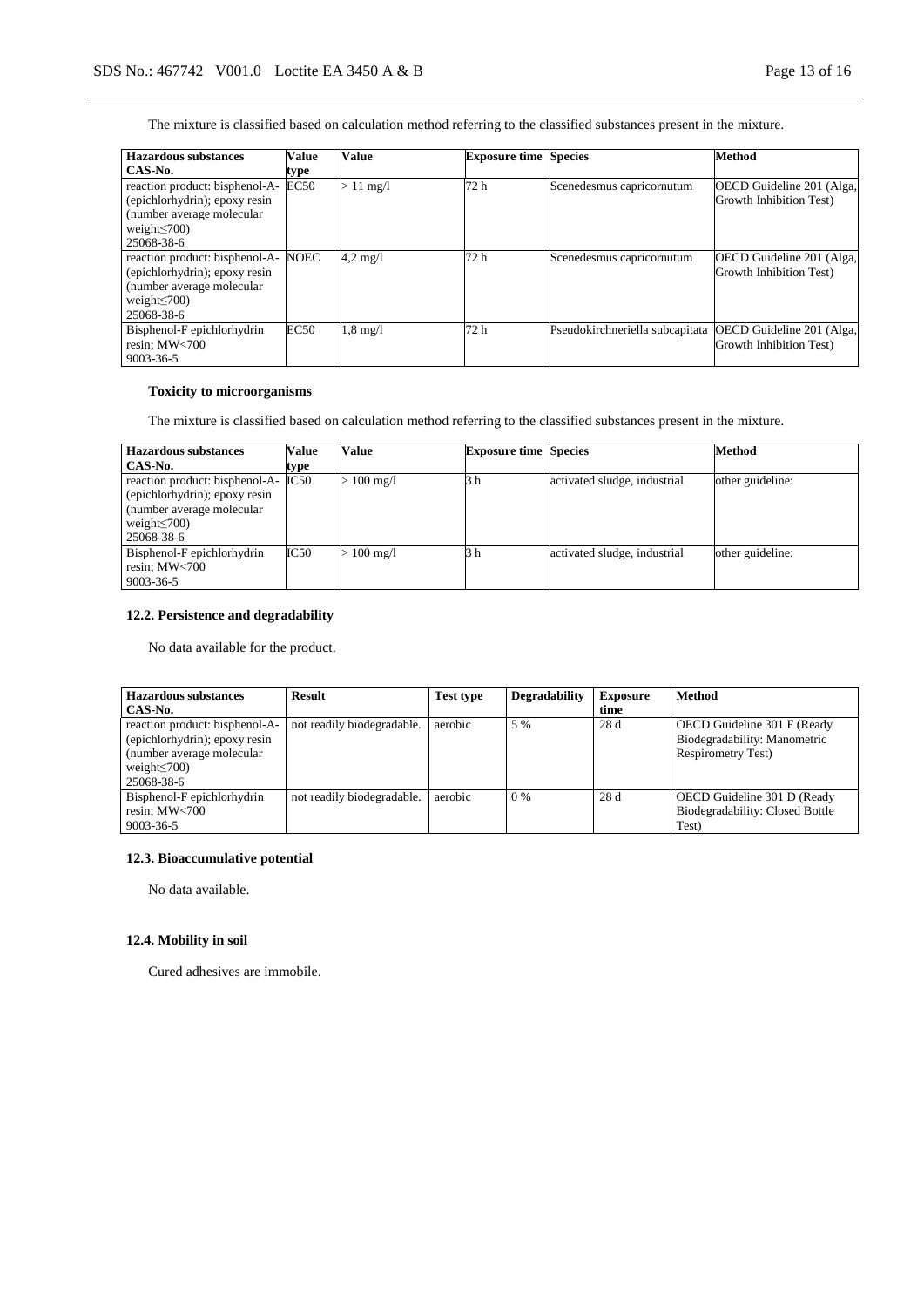| <b>Hazardous substances</b>    | LogPow      | Temperature    | <b>Method</b>                                                       |
|--------------------------------|-------------|----------------|---------------------------------------------------------------------|
| CAS-No.                        |             |                |                                                                     |
| reaction product: bisphenol-A- | 3.242       | $25^{\circ}$ C | EU Method A.8 (Partition Coefficient)                               |
| (epichlorhydrin); epoxy resin  |             |                |                                                                     |
| (number average molecular)     |             |                |                                                                     |
| weight $\leq$ 700)             |             |                |                                                                     |
| 25068-38-6                     |             |                |                                                                     |
| Bisphenol-F epichlorhydrin     | $2.7 - 3.6$ |                | OECD Guideline 117 (Partition Coefficient (n-octanol / water), HPLC |
| resin; $MW<700$                |             |                | Method)                                                             |
| 9003-36-5                      |             |                |                                                                     |

# **12.5. Results of PBT and vPvB assessment**

| <b>Hazardous substances</b>                     | PBT / vPvB                                                                           |
|-------------------------------------------------|--------------------------------------------------------------------------------------|
| CAS-No.                                         |                                                                                      |
| reaction product: bisphenol-A-(epichlorhydrin); | Not fulfilling Persistent, Bioaccumulative and Toxic (PBT), very Persistent and very |
| epoxy resin (number average molecular           | Bioaccumulative (vPvB) criteria.                                                     |
| weight $\leq 700$ )                             |                                                                                      |
| 25068-38-6                                      |                                                                                      |
| Bisphenol-F epichlorhydrin resin; MW<700        | Not fulfilling Persistent, Bioaccumulative and Toxic (PBT), very Persistent and very |
| 9003-36-5                                       | Bioaccumulative (vPvB) criteria.                                                     |

### **12.6. Other adverse effects**

No data available.

# **SECTION 13: Disposal considerations**

### **13.1. Waste treatment methods**

Product disposal:

Dispose of in accordance with local and national regulations. Do not empty into drains / surface water / ground water.

#### Disposal of uncleaned packages:

After use, tubes, cartons and bottles containing residual product should be disposed of as chemically contaminated waste in an authorised legal land fill site or incinerated.

Waste code

08 04 09 waste adhesives and sealants containing organic solvents and other dangerous substances

The valid EWC waste code numbers are source-related. The manufacturer is therefore unable to specify EWC waste codes for the articles or products used in the various sectors. The EWC codes listed are intended as a recommendation for users. We will be happy to advise you.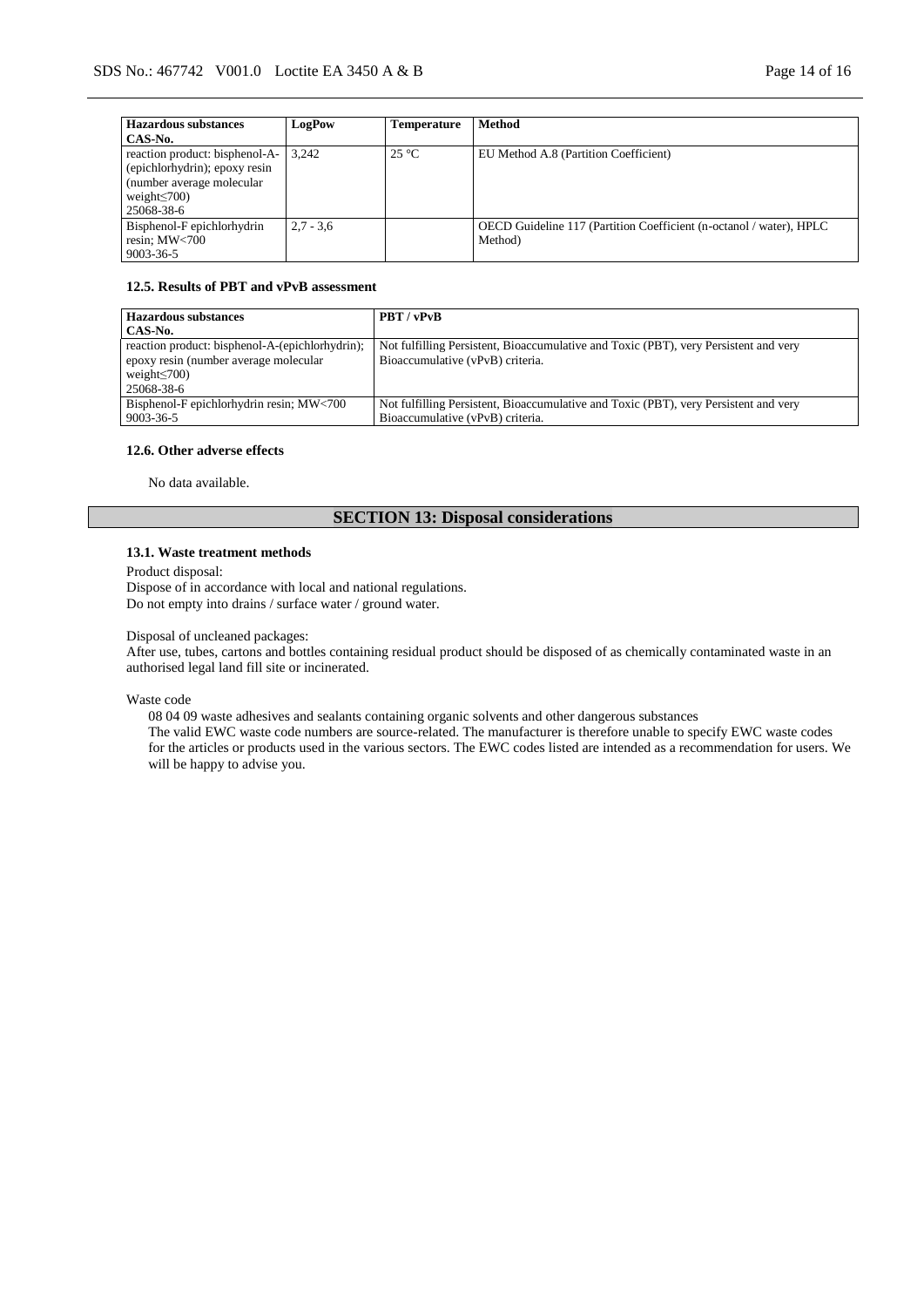| 14.1. | <b>UN</b> number             |                                                                                                                                                                                                                                                                                                                                                                                                                             |
|-------|------------------------------|-----------------------------------------------------------------------------------------------------------------------------------------------------------------------------------------------------------------------------------------------------------------------------------------------------------------------------------------------------------------------------------------------------------------------------|
|       | <b>ADR</b>                   | 3082                                                                                                                                                                                                                                                                                                                                                                                                                        |
|       |                              |                                                                                                                                                                                                                                                                                                                                                                                                                             |
|       | RID.                         | 3082                                                                                                                                                                                                                                                                                                                                                                                                                        |
|       | <b>ADN</b>                   | 3082                                                                                                                                                                                                                                                                                                                                                                                                                        |
|       | <b>IMDG</b>                  | 3082                                                                                                                                                                                                                                                                                                                                                                                                                        |
|       | <b>IATA</b>                  | 3082                                                                                                                                                                                                                                                                                                                                                                                                                        |
| 14.2. |                              | UN proper shipping name                                                                                                                                                                                                                                                                                                                                                                                                     |
|       | <b>ADR</b>                   | ENVIRONMENTALLY HAZARDOUS SUBSTANCE, LIQUID, N.O.S.<br>(Bisphenol-A Epichlorhydrin resin)                                                                                                                                                                                                                                                                                                                                   |
|       | <b>RID</b>                   | ENVIRONMENTALLY HAZARDOUS SUBSTANCE, LIQUID, N.O.S.<br>(Bisphenol-A Epichlorhydrin resin)                                                                                                                                                                                                                                                                                                                                   |
|       | <b>ADN</b>                   | ENVIRONMENTALLY HAZARDOUS SUBSTANCE, LIQUID, N.O.S.<br>(Bisphenol-A Epichlorhydrin resin)                                                                                                                                                                                                                                                                                                                                   |
|       | <b>IMDG</b>                  | ENVIRONMENTALLY HAZARDOUS SUBSTANCE, LIQUID, N.O.S.<br>(Bisphenol-A Epichlorhydrin resin)                                                                                                                                                                                                                                                                                                                                   |
|       | <b>IATA</b>                  | Environmentally hazardous substance, liquid, n.o.s. (Bisphenol-A Epichlorhydrin<br>resin)                                                                                                                                                                                                                                                                                                                                   |
| 14.3. |                              | Transport hazard class(es)                                                                                                                                                                                                                                                                                                                                                                                                  |
|       | <b>ADR</b>                   | 9                                                                                                                                                                                                                                                                                                                                                                                                                           |
|       | <b>RID</b>                   | 9                                                                                                                                                                                                                                                                                                                                                                                                                           |
|       | <b>ADN</b>                   | 9                                                                                                                                                                                                                                                                                                                                                                                                                           |
|       | <b>IMDG</b>                  | 9                                                                                                                                                                                                                                                                                                                                                                                                                           |
|       |                              | 9                                                                                                                                                                                                                                                                                                                                                                                                                           |
|       | <b>IATA</b>                  |                                                                                                                                                                                                                                                                                                                                                                                                                             |
| 14.4. | Packing group                |                                                                                                                                                                                                                                                                                                                                                                                                                             |
|       | <b>ADR</b>                   | Ш                                                                                                                                                                                                                                                                                                                                                                                                                           |
|       | RID.                         | Ш                                                                                                                                                                                                                                                                                                                                                                                                                           |
|       | ADN                          | Ш                                                                                                                                                                                                                                                                                                                                                                                                                           |
|       | <b>IMDG</b>                  | Ш                                                                                                                                                                                                                                                                                                                                                                                                                           |
|       | <b>IATA</b>                  | III                                                                                                                                                                                                                                                                                                                                                                                                                         |
| 14.5. | <b>Environmental hazards</b> |                                                                                                                                                                                                                                                                                                                                                                                                                             |
|       | <b>ADR</b>                   | not applicable                                                                                                                                                                                                                                                                                                                                                                                                              |
|       | <b>RID</b>                   | not applicable                                                                                                                                                                                                                                                                                                                                                                                                              |
|       | <b>ADN</b>                   | not applicable                                                                                                                                                                                                                                                                                                                                                                                                              |
|       | <b>IMDG</b>                  | Marine pollutant                                                                                                                                                                                                                                                                                                                                                                                                            |
|       | <b>IATA</b>                  | not applicable                                                                                                                                                                                                                                                                                                                                                                                                              |
| 14.6. |                              | Special precautions for user                                                                                                                                                                                                                                                                                                                                                                                                |
|       | ADR                          | not applicable<br>Tunnelcode:                                                                                                                                                                                                                                                                                                                                                                                               |
|       | <b>RID</b>                   | not applicable                                                                                                                                                                                                                                                                                                                                                                                                              |
|       | <b>ADN</b>                   | not applicable                                                                                                                                                                                                                                                                                                                                                                                                              |
|       | <b>IMDG</b>                  | not applicable                                                                                                                                                                                                                                                                                                                                                                                                              |
|       | <b>IATA</b>                  | not applicable                                                                                                                                                                                                                                                                                                                                                                                                              |
|       | goods.                       | The transport classifications in this section apply generally to packed and bulk goods alike. For<br>containers with a net volume of no more than 5 L for liquid substances or a net mass of no more than 5<br>kg for solid substances per individual or inner package, the exemptions SP 375 (ADR), 197 (IATA),<br>969 (IMDG) may be applied, which can result in a deviation from the transport classification for packed |
|       |                              |                                                                                                                                                                                                                                                                                                                                                                                                                             |

# **14.7. Transport in bulk according to Annex II of Marpol and the IBC Code**

not applicable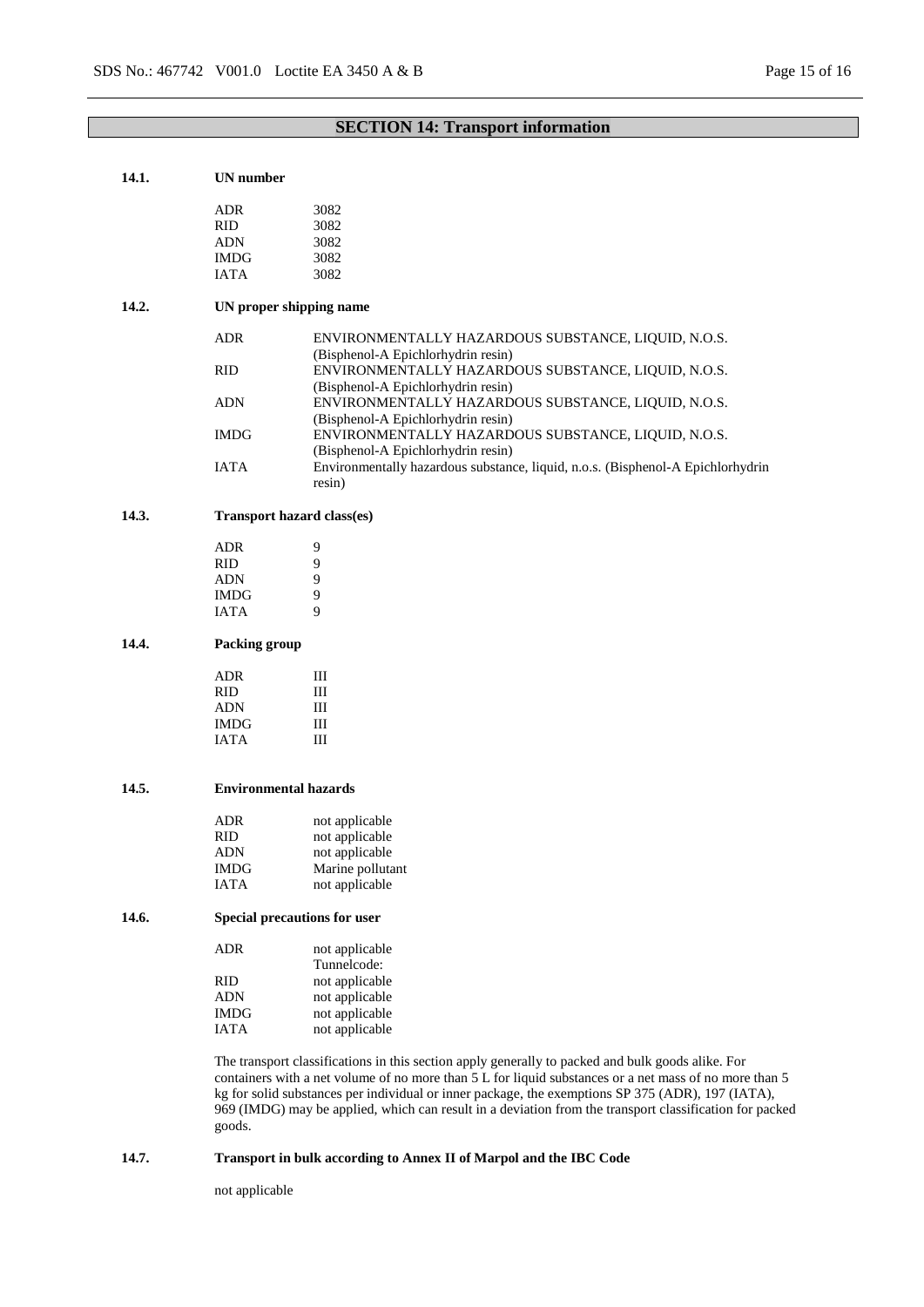# **SECTION 15: Regulatory information**

### **15.1. Safety, health and environmental regulations/legislation specific for the substance or mixture**

VOC content (2010/75/EC)  $< 3,00 %$ 

#### **15.2. Chemical safety assessment**

A chemical safety assessment has not been carried out.

### **SECTION 16: Other information**

The labelling of the product is indicated in Section 2. The full text

of all abbreviations indicated by codes in this safety data sheet are as follows:

H315 Causes skin irritation.

H317 May cause an allergic skin reaction.

H319 Causes serious eye irritation.

H411 Toxic to aquatic life with long lasting effects.

### **Further information:**

This Safety Data Sheet has been produced for sales from Henkel to parties purchasing from Henkel, is based on Regulation (EC) No 1907/2006 and provides information in accordance with applicable regulations of the European Union only. In that respect, no statement, warranty or representation of any kind is given as to compliance with any statutory laws or regulations of any other jurisdiction or territory other than the European Union. When exporting to territories other than the European Union, please consult with the respective Safety Data Sheet of the concerned territory to ensure compliance or liaise with Henkel´s Product Safety and Regulatory Affairs Department (ua-productsafety.de@henkel.com) prior to export to other territories than the European Union.

This information is based on our current level of knowledge and relates to the product in the state in which it is delivered. It is intended to describe our products from the point of view of safety requirements and is not intended to guarantee any particular properties.

#### Dear Customer,

Henkel is committed to creating a sustainable future by promoting opportunities along the entire value chain. If you would like to contribute by switching from a paper to the electronic version of SDS, please contact the local Customer Service representative. We recommend to use a non-personal email address (e.g. SDS@your\_company.com).

**Relevant changes in this safety data sheet are indicated by vertical lines at the left margin in the body of this document. Corresponding text is displayed in a different color on shadowed fields.**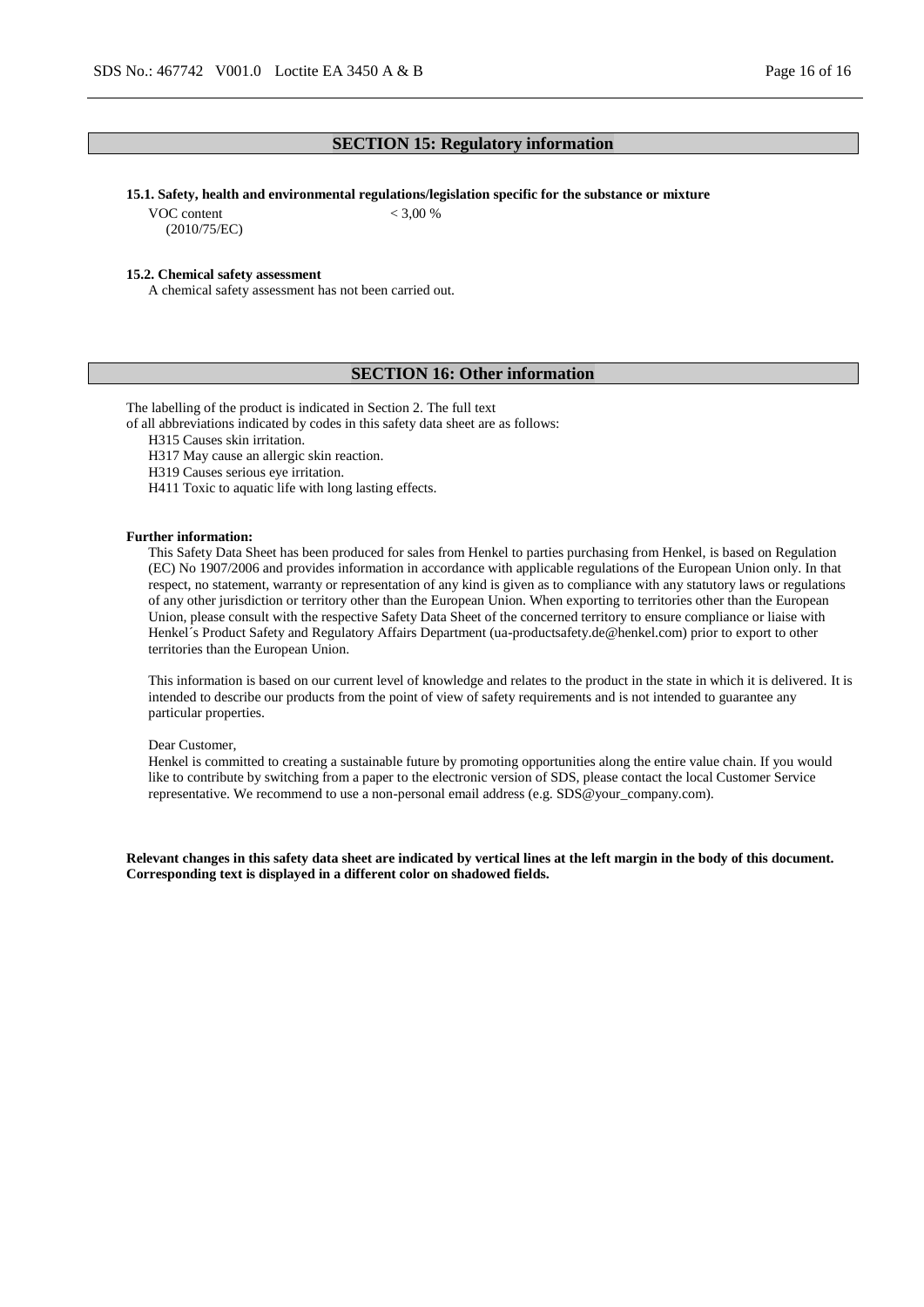

# **Safety Data Sheet according to (EC) No 1907/2006 as amended**Page 1 of 19

Loctite EA 3450 A & B

SDS No. : 378938 V001.0 Revision: 02.07.2020 printing date: 29.03.2021 Replaces version from: 19.12.2017

# **SECTION 1: Identification of the substance/mixture and of the company/undertaking**

- **1.1. Product identifier** Loctite EA 3450 A & B
- **1.2. Relevant identified uses of the substance or mixture and uses advised against** Intended use: Epoxy Hardener
- **1.3. Details of the supplier of the safety data sheet** Henkel Ltd

Wood Lane End<br>HP2 4RQ H Hemel Hempstead

Great Britain

Phone: +44 1442 278000<br>Fax-no.: +44 1442 278071 +44 1442 278071

ua-productsafety.uk@henkel.com

### **1.4. Emergency telephone number**

24 Hours Emergency Tel: +44 (0)1442 278497

# **SECTION 2: Hazards identification**

# **2.1. Classification of the substance or mixture**

| <b>Classification (CLP):</b>                            |            |
|---------------------------------------------------------|------------|
| Skin irritation                                         | Category 2 |
| H315 Causes skin irritation.                            |            |
| Serious eye damage                                      | Category 1 |
| H318 Causes serious eye damage.                         |            |
| Skin sensitizer                                         | Category 1 |
| H317 May cause an allergic skin reaction.               |            |
| Chronic hazards to the aquatic environment              | Category 3 |
| H412 Harmful to aquatic life with long lasting effects. |            |

**2.2. Label elements**

**Label elements (CLP):**

**Hazard pictogram:**

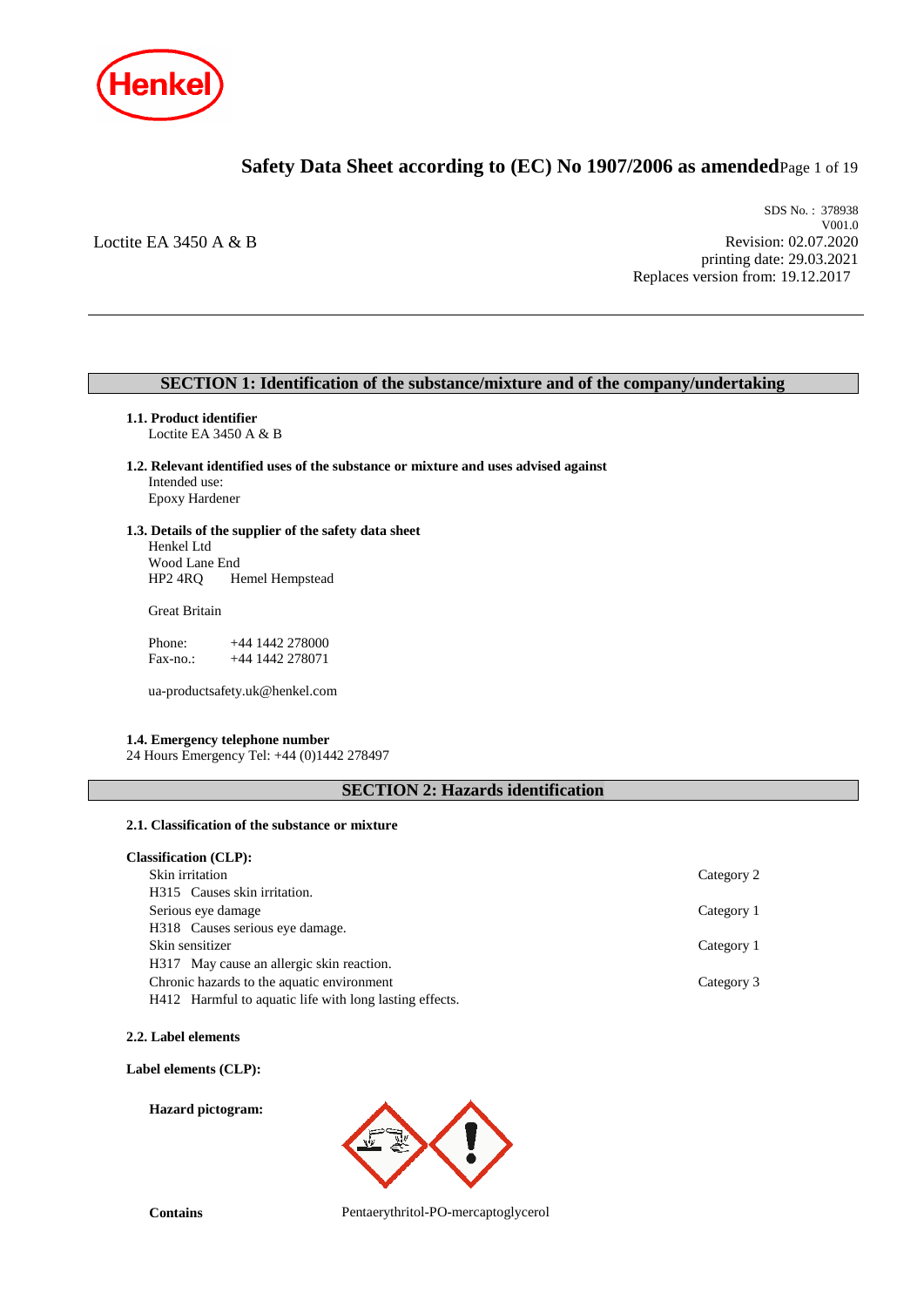|                                                      | 3,3'-Oxybis(ethyleneoxy)bis(propylamine)<br>N'-(3-Aminopropyl)-N,N-dimethylpropane-1,3-diamine                                                                                                                                                                                                |
|------------------------------------------------------|-----------------------------------------------------------------------------------------------------------------------------------------------------------------------------------------------------------------------------------------------------------------------------------------------|
| Signal word:                                         | Danger                                                                                                                                                                                                                                                                                        |
| <b>Hazard statement:</b>                             | H <sub>3</sub> 15 Causes skin irritation.<br>H317 May cause an allergic skin reaction.<br>H318 Causes serious eye damage.<br>H412 Harmful to aquatic life with long lasting effects.                                                                                                          |
| <b>Supplemental information</b>                      | EUH211 Warning! Hazardous respirable droplets may be formed when sprayed. Do not<br>breathe spray or mist.                                                                                                                                                                                    |
| <b>Precautionary statement:</b><br><b>Prevention</b> | P273 Avoid release to the environment.<br>P280 Wear protective gloves/eye protection.                                                                                                                                                                                                         |
| <b>Precautionary statement:</b><br><b>Response</b>   | P302+P352 IF ON SKIN: Wash with plenty of soap and water.<br>P305+P351+P338 IF IN EYES: Rinse cautiously with water for several minutes. Remove<br>contact lenses, if present and easy to do. Continue rinsing.<br>P333+P313 If skin irritation or rash occurs: Get medical advice/attention. |

### **2.3. Other hazards**

None if used properly. Not fulfilling Persistent, Bioaccumulative and Toxic (PBT), very Persistent and very Bioaccumulative (vPvB) criteria.

**SECTION 3: Composition/information on ingredients**

# **3.2. Mixtures**

**General chemical description:**

Part B of a two part adhesive

### **Declaration of the ingredients according to CLP (EC) No 1272/2008:**

| <b>Hazardous components</b>              | <b>EC Number</b>     | content       | <b>Classification</b> |
|------------------------------------------|----------------------|---------------|-----------------------|
| CAS-No.                                  | <b>REACH-Reg No.</b> |               |                       |
| Pentaerythritol-PO-mercaptoglycerol      | 701-196-7            | $20 - 40%$    | Skin Sens. 1B         |
| 72244-98-5                               | 01-2120118957-46     |               | H317                  |
|                                          |                      |               | Aquatic Chronic 3     |
|                                          |                      |               | H412                  |
| 3,3'-Oxybis(ethyleneoxy)bis(propylamine) | 224-207-2            | $1 - 5\%$     | Skin Corr. 1B         |
| 4246-51-9                                | 01-2119963377-26     |               | H314                  |
|                                          |                      |               | Eye Dam. 1            |
|                                          |                      |               | H318                  |
|                                          |                      |               | Skin Sens. 1          |
|                                          |                      |               | H317                  |
| N'-(3-Aminopropyl)-N,N-dimethylpropane-  | 234-148-4            | $1 - < 3\%$   | Acute Tox. 4; Oral    |
| 1,3-diamine                              | 01-2119970376-29     |               | H302                  |
| 10563-29-8                               |                      |               | Skin Corr. 1A         |
|                                          |                      |               | H314                  |
|                                          |                      |               | Skin Sens. 1B         |
|                                          |                      |               | H317                  |
| Titanium dioxide                         | 236-675-5            | $1 - 5\%$     |                       |
| 13463-67-7                               | 01-2119489379-17     |               |                       |
|                                          |                      |               |                       |
| 2-ethylhexanoic acid                     | $205 - 743 - 6$      | $0.1 - < 1\%$ | Repr. 2               |
| 149-57-5                                 | 01-2119488942-23     |               | H361d                 |
|                                          |                      |               |                       |

**For full text of the H - statements and other abbreviations see section 16 "Other information". Substances without classification may have community workplace exposure limits available.**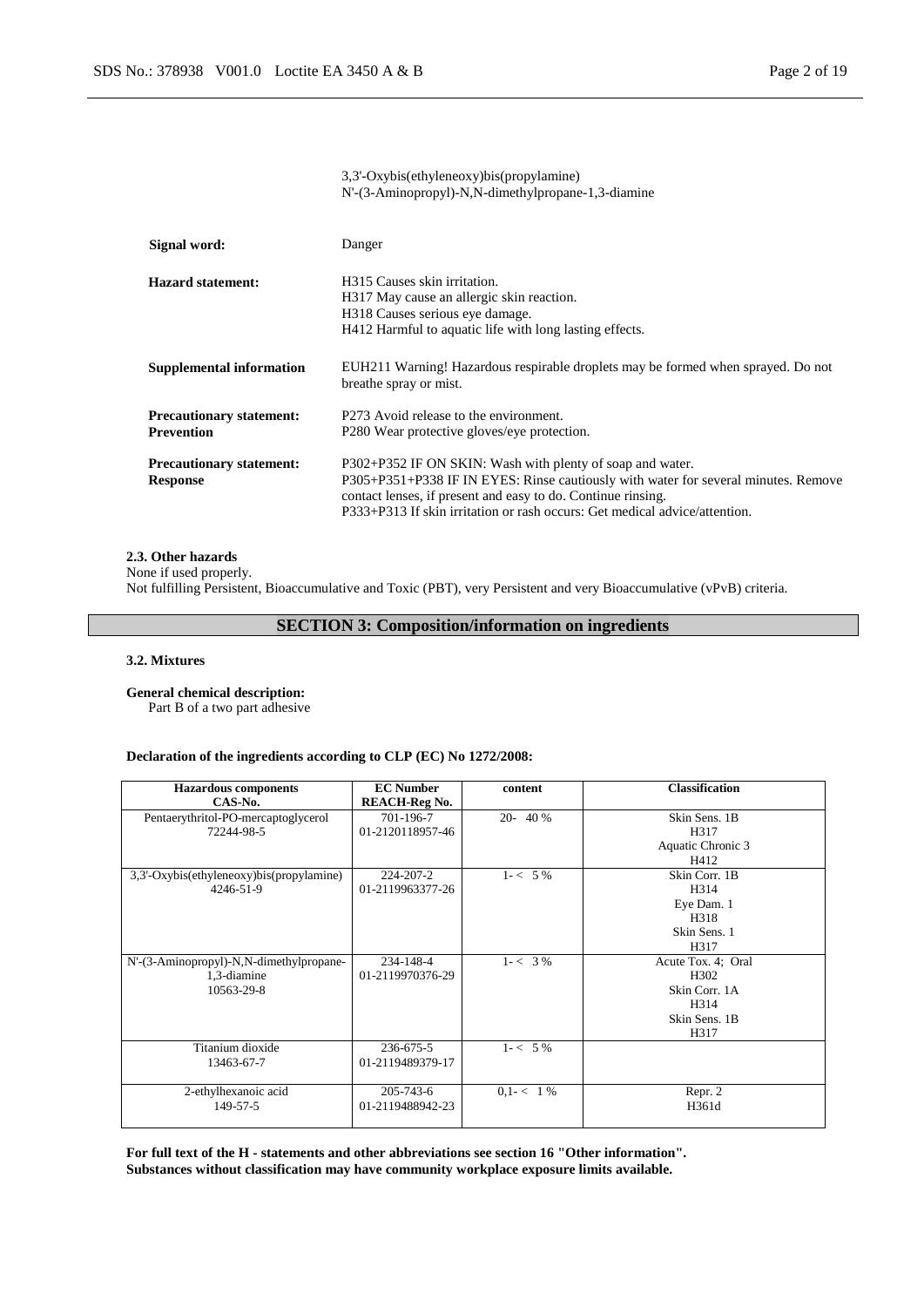### **SECTION 4: First aid measures**

#### **4.1. Description of first aid measures**

Inhalation: Move to fresh air. If symptoms persist, seek medical advice.

Skin contact: Rinse with running water and soap. Obtain medical attention if irritation persists.

Eye contact: Rinse immediately with plenty of running water (for 10 minutes), seek medical attention from a specialist.

Ingestion: Rinse mouth, drink 1-2 glasses of water, do not induce vomiting, consult a doctor.

#### **4.2. Most important symptoms and effects, both acute and delayed**

SKIN: Rash, Urticaria.

After eye contact: Corrosive, may cause permanent damage to eyes (impairment of vision).

SKIN: Redness, inflammation.

#### **4.3. Indication of any immediate medical attention and special treatment needed**

See section: Description of first aid measures

### **SECTION 5: Firefighting measures**

# **5.1. Extinguishing media**

**Suitable extinguishing media:** Carbon dioxide, foam, powder Fine water spray

**Extinguishing media which must not be used for safety reasons:** None known

**5.2. Special hazards arising from the substance or mixture** In the event of a fire, carbon monoxide (CO), carbon dioxide (CO2) and nitrogen oxides (NOx) can be released.

#### **5.3. Advice for firefighters** Wear self-contained breathing apparatus and full protective clothing, such as turn-out gear.

#### **Additional information:**

In case of fire, keep containers cool with water spray.

**SECTION 6: Accidental release measures**

### **6.1. Personal precautions, protective equipment and emergency procedures**

Avoid contact with skin and eyes. Ensure adequate ventilation. Wear protective equipment.

#### **6.2. Environmental precautions**

Do not empty into drains / surface water / ground water.

### **6.3. Methods and material for containment and cleaning up**

For small spills wipe up with paper towel and place in container for disposal. For large spills absorb onto inert absorbent material and place in sealed container for disposal. Dispose of contaminated material as waste according to Section 13.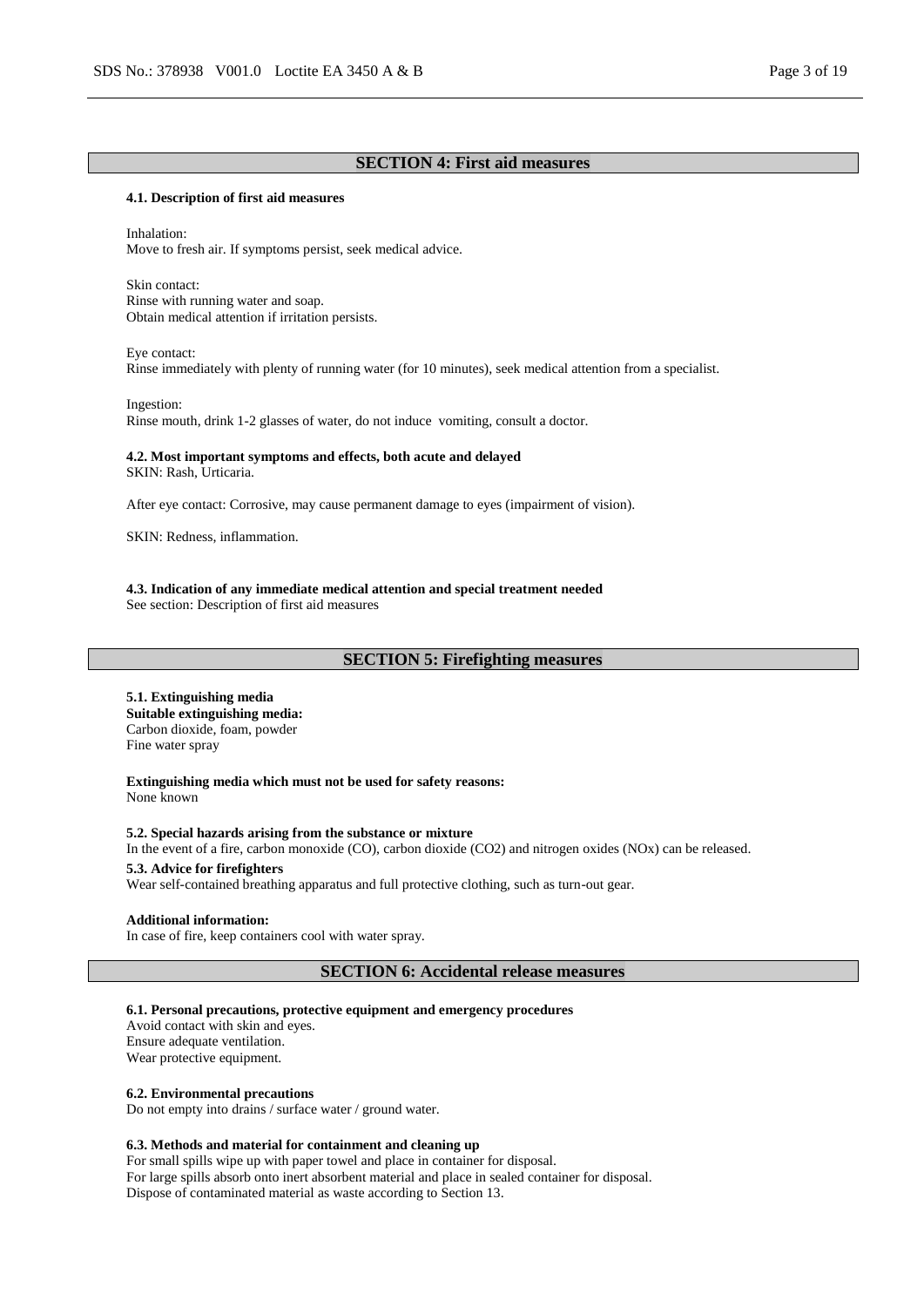# **6.4. Reference to other sections**

See advice in section 8

# **SECTION 7: Handling and storage**

**7.1. Precautions for safe handling** Avoid skin and eye contact.

See advice in section 8

### Hygiene measures:

Wash hands before work breaks and after finishing work. Do not eat, drink or smoke while working. Good industrial hygiene practices should be observed.

#### **7.2. Conditions for safe storage, including any incompatibilities**

Store in a cool, well-ventilated place. Refer to Technical Data Sheet Never allow product to get in contact with water during storage

**7.3. Specific end use(s)**

Epoxy Hardener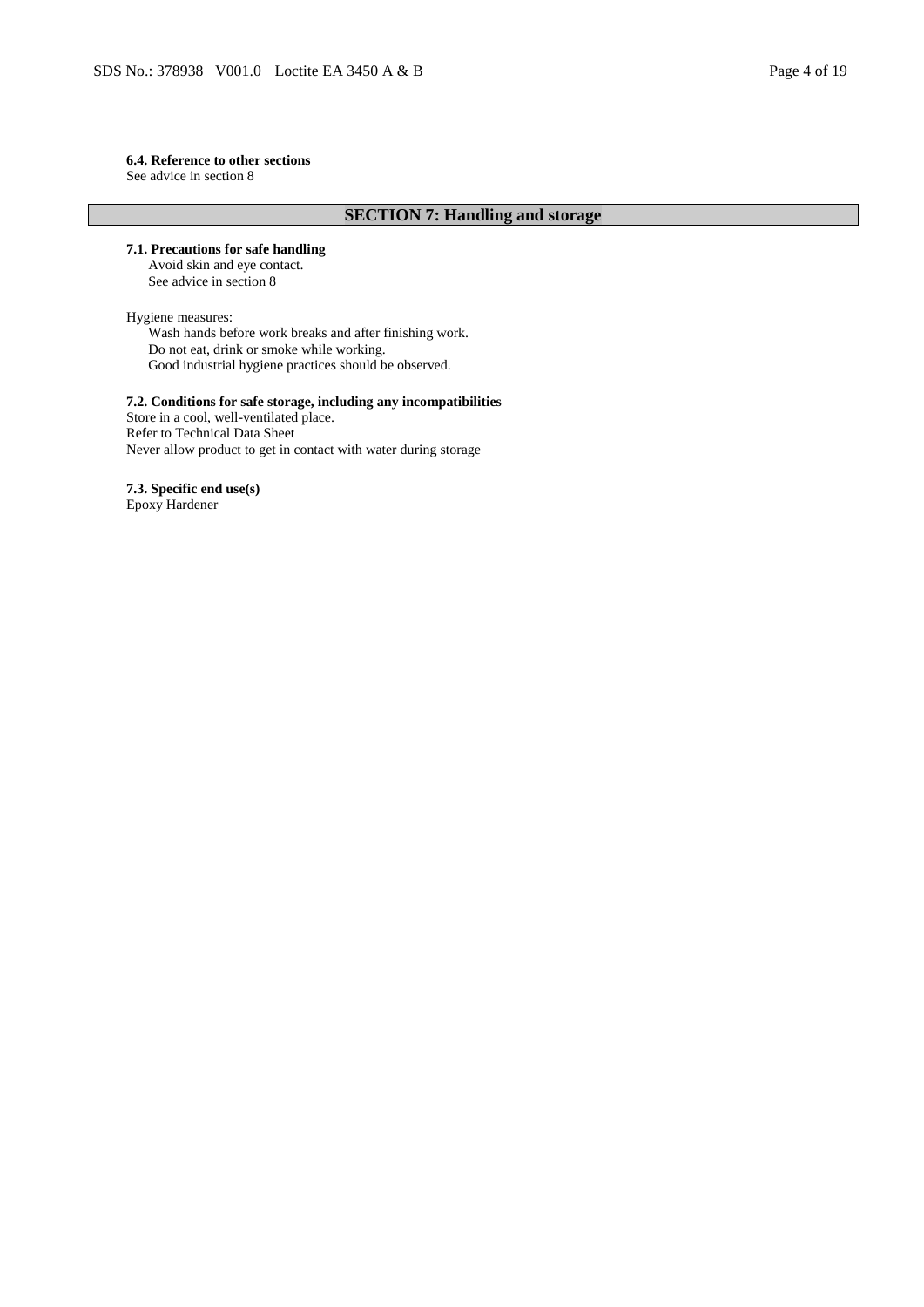# **SECTION 8: Exposure controls/personal protection**

# **8.1. Control parameters**

# **Occupational Exposure Limits**

Valid for

Great Britain

| <b>Ingredient [Regulated substance]</b>                                              | ppm | mg/m <sup>3</sup> | Value type                      | Short term exposure limit<br>category / Remarks | <b>Regulatory list</b> |
|--------------------------------------------------------------------------------------|-----|-------------------|---------------------------------|-------------------------------------------------|------------------------|
| Barium sulfate<br>7727-43-7<br><b>JEARIUM SULPHATE, INHALABLE</b><br><b>DUST</b>     |     | 10                | Time Weighted Average<br>(TWA): |                                                 | EH40 WEL               |
| Barium sulfate<br>7727-43-7<br><b>[BARIUM SULPHATE, RESPIRABLE</b><br><b>DUST</b>    |     |                   | Time Weighted Average<br>(TWA): |                                                 | EH40 WEL               |
| Titanium dioxide<br>13463-67-7<br><b>TITANIUM DIOXIDE, TOTAL</b><br><b>INHALABLE</b> |     | 10                | Time Weighted Average<br>(TWA): |                                                 | EH40 WEL               |
| Titanium dioxide<br>13463-67-7<br>[TITANIUM DIOXIDE, RESPIRABLE]                     |     |                   | Time Weighted Average<br>(TWA): |                                                 | EH40 WEL               |

# **Occupational Exposure Limits**

Valid for

# Ireland

| <b>Ingredient [Regulated substance]</b>                                                     | ppm | mg/m <sup>3</sup> | Value type                      | Short term exposure limit<br>category / Remarks | <b>Regulatory list</b> |
|---------------------------------------------------------------------------------------------|-----|-------------------|---------------------------------|-------------------------------------------------|------------------------|
| Barium sulfate<br>7727-43-7<br>[BARIUM SULPHATE, RESPIRABLE<br><b>DUST</b>                  |     |                   | Time Weighted Average<br>(TWA): |                                                 | IR OEL                 |
| Titanium dioxide<br>13463-67-7<br><b>[TITANIUM DIOXIDE, RESPIRABLE</b><br><b>DUST</b>       |     |                   | Time Weighted Average<br>(TWA): |                                                 | IR OEL                 |
| Titanium dioxide<br>13463-67-7<br><b>[TITANIUM DIOXIDE, TOTAL</b><br><b>INHALABLE DUSTI</b> |     | 10                | Time Weighted Average<br>(TWA): |                                                 | IR OEL                 |
| 2-Ethylhexanoic acid<br>149-57-5<br>[ETHYL HEXANOIC ACID]                                   |     |                   | Time Weighted Average<br>(TWA): |                                                 | IR OEL                 |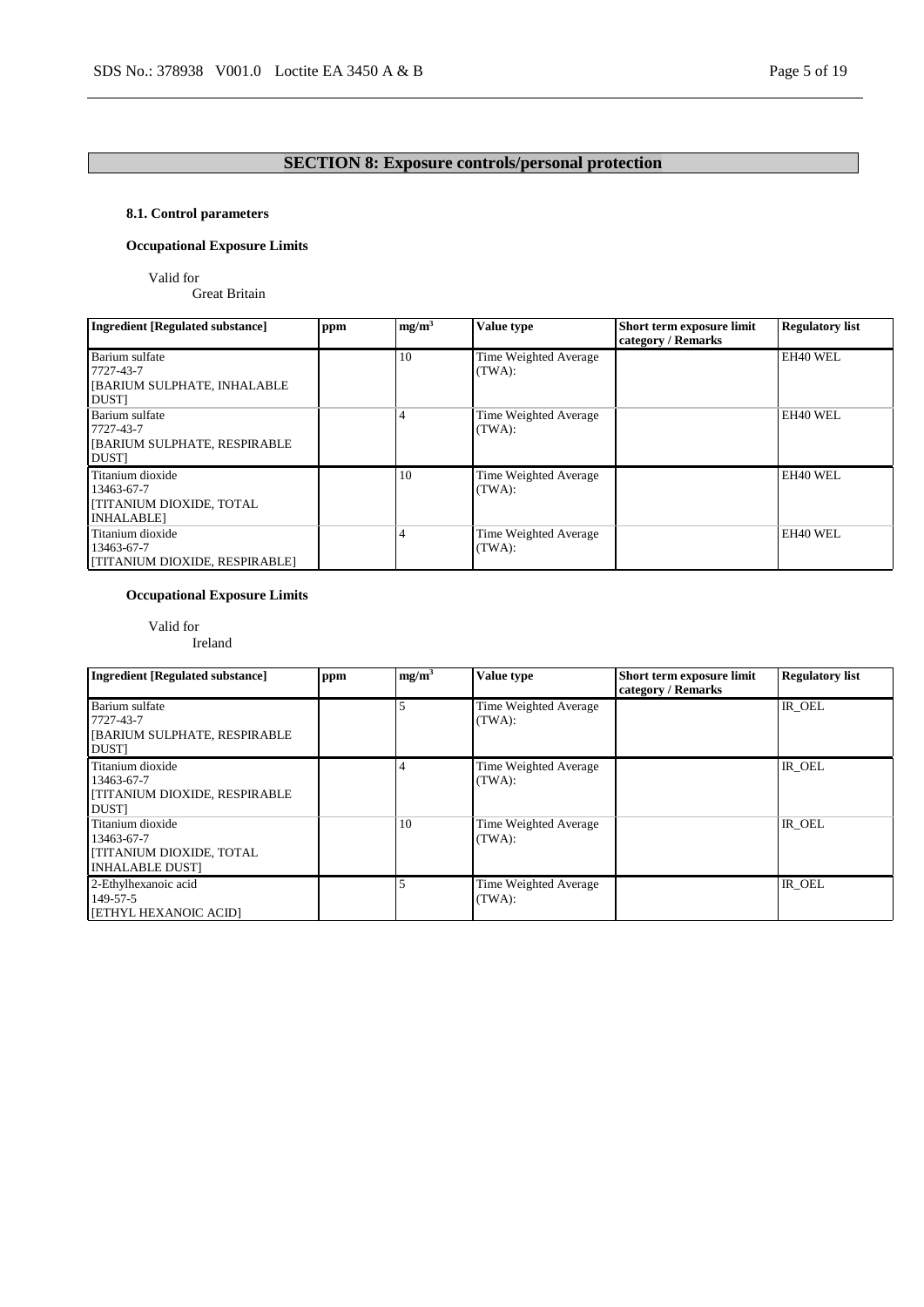# **Predicted No-Effect Concentration (PNEC):**

| Name on list                                                                                                                                                  | <b>Environmental Exposure</b><br>Compartment | period | <b>Value</b>        |     |                  | <b>Remarks</b> |  |
|---------------------------------------------------------------------------------------------------------------------------------------------------------------|----------------------------------------------|--------|---------------------|-----|------------------|----------------|--|
|                                                                                                                                                               |                                              |        | mg/l                | ppm | mg/kg            | others         |  |
| Poly[oxy(methyl-1,2-ethanediyl)], a-hydro-<br>w-hydroxy-, ether with 2,2-<br>bis(hydroxymethyl)-1,3-propanediol (4:1),<br>2-hydroxy-3-mercaptop<br>72244-98-5 | aqua<br>(freshwater)                         |        | $0,07 \text{ mg}/1$ |     |                  |                |  |
| Poly[oxy(methyl-1,2-ethanediyl)], a-hydro-<br>w-hydroxy-, ether with 2,2-<br>bis(hydroxymethyl)-1,3-propanediol (4:1),<br>2-hydroxy-3-mercaptop<br>72244-98-5 | freshwater -<br>intermittent                 |        | $0,12 \text{ mg}/1$ |     |                  |                |  |
| Poly[oxy(methyl-1,2-ethanediyl)], a-hydro-<br>w-hydroxy-, ether with 2,2-<br>bis(hydroxymethyl)-1,3-propanediol (4:1),<br>2-hydroxy-3-mercaptop<br>72244-98-5 | aqua (marine<br>water)                       |        | $0,007$ mg/l        |     |                  |                |  |
| Poly[oxy(methyl-1,2-ethanediyl)], a-hydro-<br>w-hydroxy-, ether with 2,2-<br>bis(hydroxymethyl)-1,3-propanediol (4:1),<br>2-hydroxy-3-mercaptop<br>72244-98-5 | sediment<br>(freshwater)                     |        |                     |     | 0,322<br>mg/kg   |                |  |
| Poly[oxy(methyl-1,2-ethanediyl)], a-hydro-<br>w-hydroxy-, ether with 2,2-<br>bis(hydroxymethyl)-1,3-propanediol (4:1),<br>2-hydroxy-3-mercaptop<br>72244-98-5 | sediment<br>(marine water)                   |        |                     |     | 0,032<br>mg/kg   |                |  |
| Poly[oxy(methyl-1,2-ethanediyl)], a-hydro-<br>w-hydroxy-, ether with 2,2-<br>bis(hydroxymethyl)-1,3-propanediol (4:1),<br>2-hydroxy-3-mercaptop<br>72244-98-5 | sewage<br>treatment plant<br>(STP)           |        | $10$ mg/l           |     |                  |                |  |
| 3,3'-Oxybis(ethyleneoxy)bis(propylamine)<br>4246-51-9                                                                                                         | aqua<br>(freshwater)                         |        | $0,22$ mg/l         |     |                  |                |  |
| 3,3'-Oxybis(ethyleneoxy)bis(propylamine)<br>4246-51-9                                                                                                         | aqua (marine<br>water)                       |        | $0,022$ mg/l        |     |                  |                |  |
| 3,3'-Oxybis(ethyleneoxy)bis(propylamine)<br>4246-51-9                                                                                                         | aqua<br><i>(intermittent)</i><br>releases)   |        | $2,2$ mg/l          |     |                  |                |  |
| 3,3'-Oxybis(ethyleneoxy)bis(propylamine)<br>4246-51-9                                                                                                         | sewage<br>treatment plant<br>(STP)           |        | $125$ mg/l          |     |                  |                |  |
| 3,3'-Oxybis(ethyleneoxy)bis(propylamine)<br>4246-51-9                                                                                                         | sediment<br>(freshwater)                     |        |                     |     | $1,1$ mg/kg      |                |  |
| 3,3'-Oxybis(ethyleneoxy)bis(propylamine)<br>4246-51-9                                                                                                         | sediment<br>(marine water)                   |        |                     |     | $0,11$ mg/kg     |                |  |
| 3,3'-Oxybis(ethyleneoxy)bis(propylamine)<br>4246-51-9                                                                                                         | Soil                                         |        |                     |     | 0,091<br>mg/kg   |                |  |
| N'-(3-Aminopropyl)-N,N-dimethylpropane-<br>1.3-diamine<br>10563-29-8                                                                                          | aqua<br>(freshwater)                         |        | $9,2 \mu g/l$       |     |                  |                |  |
| N'-(3-Aminopropyl)-N,N-dimethylpropane-<br>1,3-diamine<br>10563-29-8                                                                                          | aqua (marine<br>water)                       |        | $0,92 \mu g/l$      |     |                  |                |  |
| N'-(3-Aminopropyl)-N,N-dimethylpropane-<br>1,3-diamine<br>10563-29-8                                                                                          | aqua<br><i>(intermittent)</i><br>releases)   |        | $92 \mu g/l$        |     |                  |                |  |
| N'-(3-Aminopropyl)-N,N-dimethylpropane-<br>1,3-diamine<br>10563-29-8                                                                                          | Sewage<br>treatment plant                    |        | $18,1 \text{ mg}/1$ |     |                  |                |  |
| N'-(3-Aminopropyl)-N,N-dimethylpropane-<br>1,3-diamine<br>10563-29-8                                                                                          | sediment<br>(freshwater)                     |        |                     |     | 0,0336<br>mg/kg  |                |  |
| N'-(3-Aminopropyl)-N,N-dimethylpropane-<br>1,3-diamine<br>10563-29-8                                                                                          | sediment<br>(marine water)                   |        |                     |     | 0,00336<br>mg/kg |                |  |
| N'-(3-Aminopropyl)-N,N-dimethylpropane-<br>1,3-diamine<br>10563-29-8                                                                                          | Soil                                         |        |                     |     | 0.00132<br>mg/kg |                |  |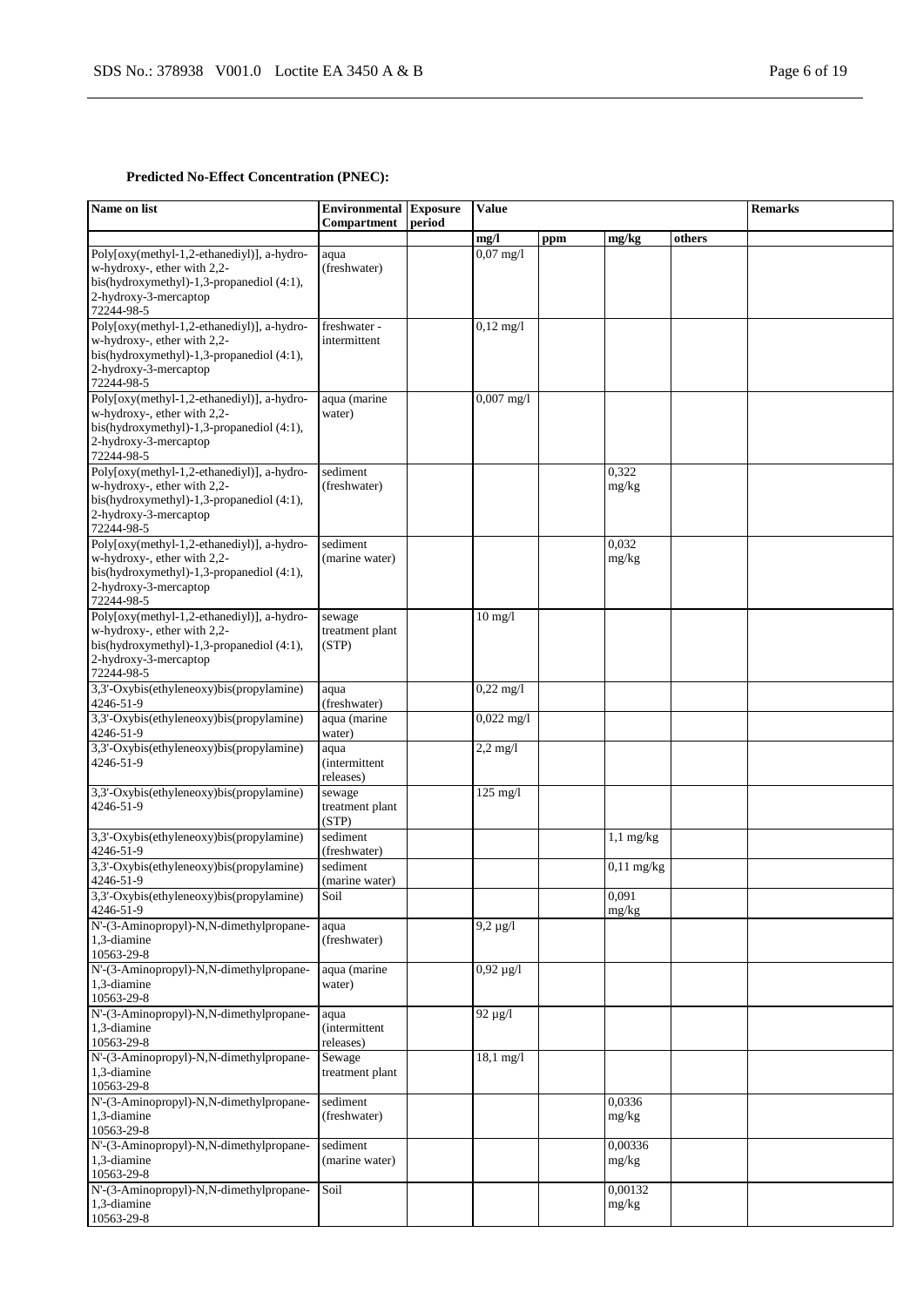| Titanium dioxide<br>13463-67-7   | aqua<br>(freshwater)                       |                      |                | no hazard identified |
|----------------------------------|--------------------------------------------|----------------------|----------------|----------------------|
| Titanium dioxide<br>13463-67-7   | aqua (marine<br>water)                     |                      |                | no hazard identified |
| Titanium dioxide<br>13463-67-7   | sewage<br>treatment plant<br>(STP)         |                      |                | no hazard identified |
| Titanium dioxide<br>13463-67-7   | sediment<br>(freshwater)                   |                      |                | no hazard identified |
| Titanium dioxide<br>13463-67-7   | sediment<br>(marine water)                 |                      |                | no hazard identified |
| Titanium dioxide<br>13463-67-7   | Soil                                       |                      |                | no hazard identified |
| Titanium dioxide<br>13463-67-7   | Aquatic<br>(intermit.<br>releases)         |                      |                | no hazard identified |
| Titanium dioxide<br>13463-67-7   | Predator                                   |                      |                | no hazard identified |
| 2-Ethylhexanoic acid<br>149-57-5 | aqua<br>(freshwater)                       | $0,36$ mg/l          |                |                      |
| 2-Ethylhexanoic acid<br>149-57-5 | aqua (marine<br>water)                     | $0,036 \text{ mg}/1$ |                |                      |
| 2-Ethylhexanoic acid<br>149-57-5 | aqua<br><i>(intermittent)</i><br>releases) | 0,493 mg/l           |                |                      |
| 2-Ethylhexanoic acid<br>149-57-5 | sewage<br>treatment plant<br>(STP)         | 71,7 mg/l            |                |                      |
| 2-Ethylhexanoic acid<br>149-57-5 | sediment<br>(freshwater)                   |                      | $6,37$ mg/kg   |                      |
| 2-Ethylhexanoic acid<br>149-57-5 | sediment<br>(marine water)                 |                      | 0.637<br>mg/kg |                      |
| 2-Ethylhexanoic acid<br>149-57-5 | Soil                                       |                      | $1,06$ mg/kg   |                      |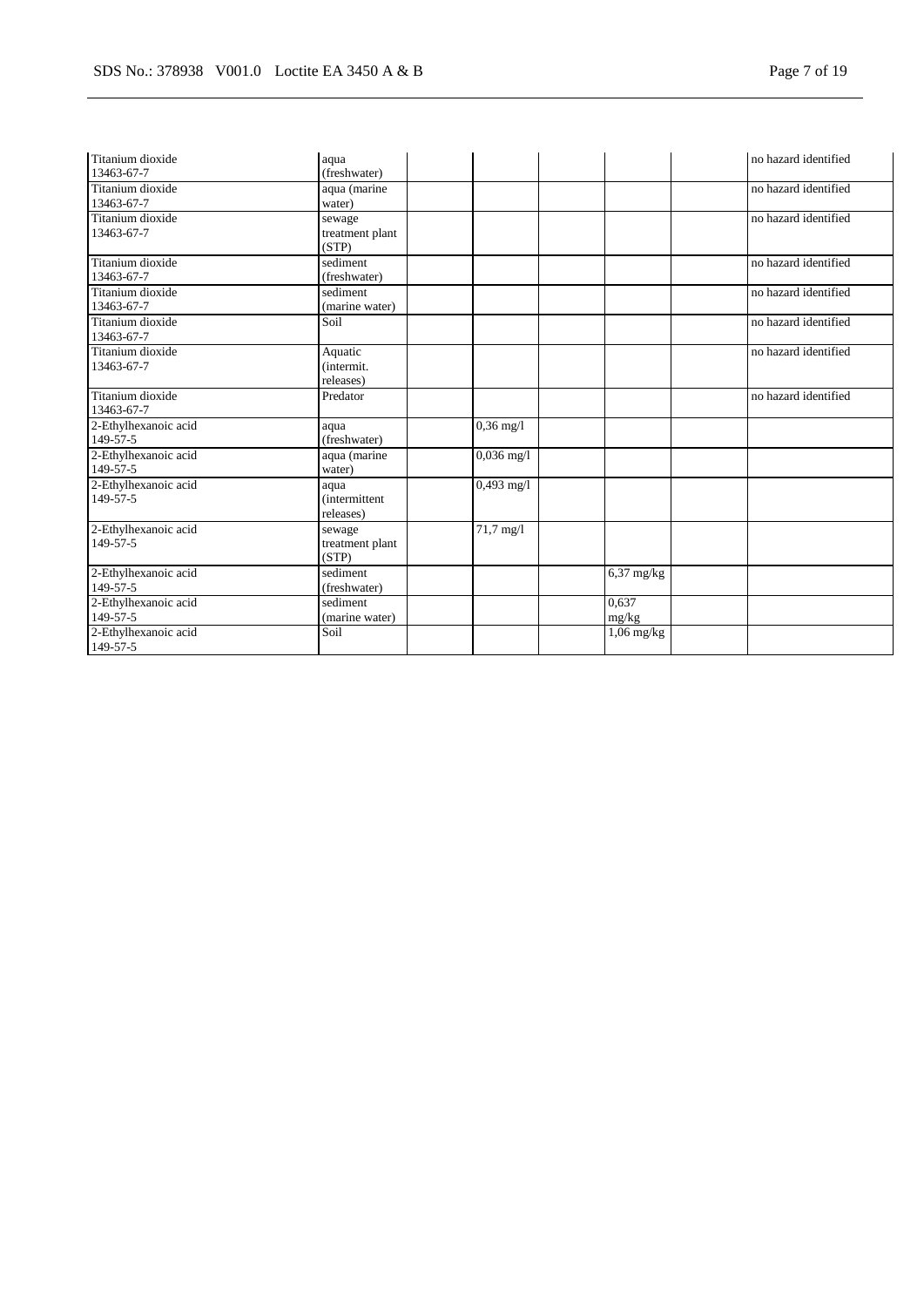# **Derived No-Effect Level (DNEL):**

| Name on list                                                                                                                                                     | <b>Application</b><br>Area | Route of<br><b>Exposure</b> | <b>Health Effect</b>                               | <b>Exposure</b><br><b>Time</b> | <b>Value</b>      | <b>Remarks</b> |
|------------------------------------------------------------------------------------------------------------------------------------------------------------------|----------------------------|-----------------------------|----------------------------------------------------|--------------------------------|-------------------|----------------|
| Poly[oxy(methyl-1,2-ethanediyl)], a-hydro-<br>w-hydroxy-, ether with 2,2-<br>bis(hydroxymethyl)-1,3-propanediol $(4:1)$ ,<br>2-hydroxy-3-mercaptop<br>72244-98-5 | Workers                    | inhalation                  | Long term<br>exposure -<br>systemic effects        |                                | $22$ mg/m $3$     |                |
| Poly[oxy(methyl-1,2-ethanediyl)], a-hydro-<br>w-hydroxy-, ether with 2,2-<br>bis(hydroxymethyl)-1,3-propanediol (4:1),<br>2-hydroxy-3-mercaptop<br>72244-98-5    | Workers                    | dermal                      | Long term<br>exposure -<br>systemic effects        |                                | $2.7$ mg/kg       |                |
| Poly[oxy(methyl-1,2-ethanediyl)], a-hydro-<br>w-hydroxy-, ether with 2,2-<br>bis(hydroxymethyl)-1,3-propanediol (4:1),<br>2-hydroxy-3-mercaptop<br>72244-98-5    | General<br>population      | inhalation                  | Long term<br>exposure -<br>systemic effects        |                                | $6,52$ mg/m $3$   |                |
| Poly[oxy(methyl-1,2-ethanediyl)], a-hydro-<br>w-hydroxy-, ether with 2,2-<br>bis(hydroxymethyl)-1,3-propanediol (4:1),<br>2-hydroxy-3-mercaptop<br>72244-98-5    | General<br>population      | dermal                      | Long term<br>exposure -<br>systemic effects        |                                | $1,61$ mg/kg      |                |
| Poly[oxy(methyl-1,2-ethanediyl)], a-hydro-<br>w-hydroxy-, ether with 2,2-<br>bis(hydroxymethyl)-1,3-propanediol (4:1),<br>2-hydroxy-3-mercaptop<br>72244-98-5    | General<br>population      | oral                        | Long term<br>exposure -<br>systemic effects        |                                | $1,9$ mg/kg       |                |
| 3,3'-Oxybis(ethyleneoxy)bis(propylamine)<br>4246-51-9                                                                                                            | Workers                    | inhalation                  | Long term<br>exposure -<br>systemic effects        |                                | 59 mg/m3          |                |
| 3,3'-Oxybis(ethyleneoxy)bis(propylamine)<br>4246-51-9                                                                                                            | Workers                    | inhalation                  | Acute/short term<br>exposure -<br>systemic effects |                                | $176$ mg/m $3$    |                |
| 3,3'-Oxybis(ethyleneoxy)bis(propylamine)<br>4246-51-9                                                                                                            | Workers                    | inhalation                  | Long term<br>exposure - local<br>effects           |                                | $13 \text{ mg/m}$ |                |
| 3,3'-Oxybis(ethyleneoxy)bis(propylamine)<br>4246-51-9                                                                                                            | Workers                    | dermal                      | Long term<br>exposure -<br>systemic effects        |                                | $8,3$ mg/kg       |                |
| 3,3'-Oxybis(ethyleneoxy)bis(propylamine)<br>4246-51-9                                                                                                            | General<br>population      | inhalation                  | Long term<br>exposure -<br>systemic effects        |                                | $17 \text{ mg/m}$ |                |
| 3,3'-Oxybis(ethyleneoxy)bis(propylamine)<br>4246-51-9                                                                                                            | General<br>population      | inhalation                  | Acute/short term<br>exposure -<br>systemic effects |                                | $52$ mg/m $3$     |                |
| 3,3'-Oxybis(ethyleneoxy)bis(propylamine)<br>4246-51-9                                                                                                            | General<br>population      | inhalation                  | Long term<br>exposure - local<br>effects           |                                | $0,5$ mg/m $3$    |                |
| 3,3'-Oxybis(ethyleneoxy)bis(propylamine)<br>4246-51-9                                                                                                            | General<br>population      | inhalation                  | Acute/short term<br>exposure - local<br>effects    |                                | $6,5$ mg/m $3$    |                |
| 3,3'-Oxybis(ethyleneoxy)bis(propylamine)<br>4246-51-9                                                                                                            | General<br>population      | dermal                      | Long term<br>exposure -<br>systemic effects        |                                | 5 mg/kg           |                |
| 3,3'-Oxybis(ethyleneoxy)bis(propylamine)<br>4246-51-9                                                                                                            | General<br>population      | oral                        | Long term<br>exposure -<br>systemic effects        |                                | $5 \text{ mg/kg}$ |                |
| N'-(3-Aminopropyl)-N,N-dimethylpropane-<br>1,3-diamine<br>10563-29-8                                                                                             | Workers                    | inhalation                  | Long term<br>exposure -<br>systemic effects        |                                | $0,35$ mg/m $3$   |                |
| N'-(3-Aminopropyl)-N,N-dimethylpropane-<br>1,3-diamine<br>10563-29-8                                                                                             | Workers                    | dermal                      | Long term<br>exposure -<br>systemic effects        |                                | $0.05$ mg/kg      |                |
| N'-(3-Aminopropyl)-N,N-dimethylpropane-<br>1,3-diamine<br>10563-29-8                                                                                             | General<br>population      | inhalation                  | Long term<br>exposure -<br>systemic effects        |                                | $0,65$ mg/m $3$   |                |
| N'-(3-Aminopropyl)-N,N-dimethylpropane-<br>1,3-diamine<br>10563-29-8                                                                                             | General<br>population      | oral                        | Long term<br>exposure -<br>systemic effects        |                                | $0,2$ mg/kg       |                |
| 2-Ethylhexanoic acid<br>149-57-5                                                                                                                                 | Workers                    | dermal                      | Long term<br>exposure -                            |                                | $2 \text{ mg/kg}$ |                |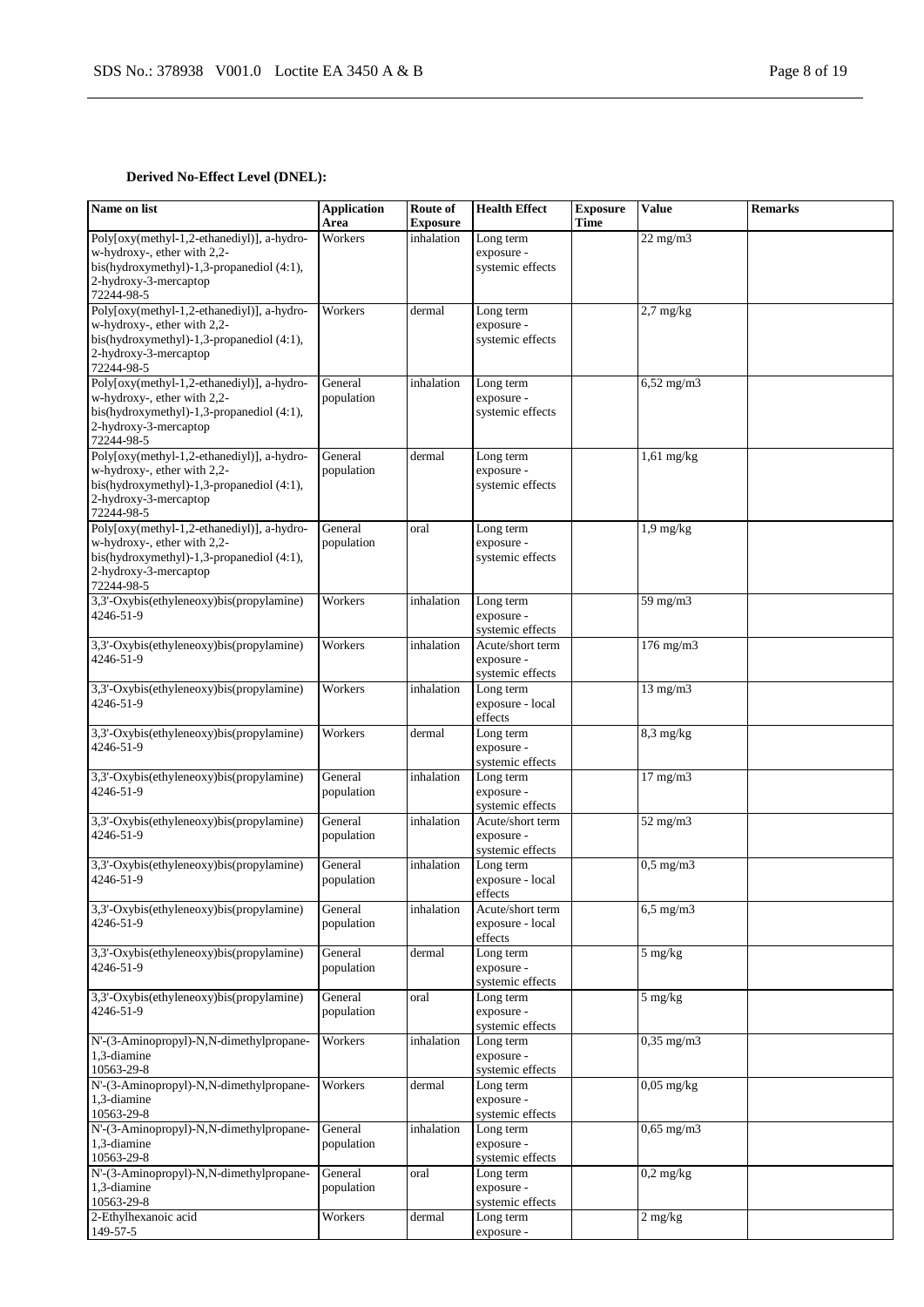|                                  |                       |            | systemic effects                            |                    |  |
|----------------------------------|-----------------------|------------|---------------------------------------------|--------------------|--|
| 2-Ethylhexanoic acid<br>149-57-5 | Workers               | inhalation | Long term<br>exposure -<br>systemic effects | $14 \text{ mg/m}$  |  |
| 2-Ethylhexanoic acid<br>149-57-5 | General<br>population | dermal     | Long term<br>exposure -<br>systemic effects | $1 \text{ mg/kg}$  |  |
| 2-Ethylhexanoic acid<br>149-57-5 | General<br>population | inhalation | Long term<br>exposure -<br>systemic effects | $3,5 \text{ mg/m}$ |  |
| 2-Ethylhexanoic acid<br>149-57-5 | General<br>population | oral       | Long term<br>exposure -<br>systemic effects | $1 \text{ mg/kg}$  |  |

#### **Biological Exposure Indices:**

None

#### **8.2. Exposure controls:**

Engineering controls: Ensure good ventilation/extraction.

Respiratory protection: Use only in well-ventilated areas. An approved mask or respirator fitted with an organic vapour cartridge should be worn if the product is used in a poorly ventilated area Filter type: A (EN 14387)

Hand protection:

Chemical-resistant protective gloves (EN 374).

Suitable materials for short-term contact or splashes (recommended: at least protection index 2, corresponding to > 30 minutes permeation time as per EN 374):

nitrile rubber (NBR; >= 0.4 mm thickness)

Suitable materials for longer, direct contact (recommended: protection index 6, corresponding to > 480 minutes permeation time as per EN 374):

nitrile rubber (NBR; >= 0.4 mm thickness)

This information is based on literature references and on information provided by glove manufacturers, or is derived by analogy with similar substances. Please note that in practice the working life of chemical-resistant protective gloves may be considerably shorter than the permeation time determined in accordance with EN 374 as a result of the many influencing factors (e.g. temperature). If signs of wear and tear are noticed then the gloves should be replaced.

Eye protection: Safety glasses with sideshields or chemical safety goggles should be worn if there is a risk of splashing. Protective eye equipment should conform to EN166.

Skin protection: Suitable protective clothing Protective clothing should conform to EN 14605 for liquid splashes or to EN 13982 for dusts.

Advices to personal protection equipment:

The information provided on personal protective equipment is for guidance purposes only. A full risk assessment should be conducted prior to using this product to determine the appropriate personal protective equipment to suit local conditions. Personal protective equipment should conform to the relevant EN standard.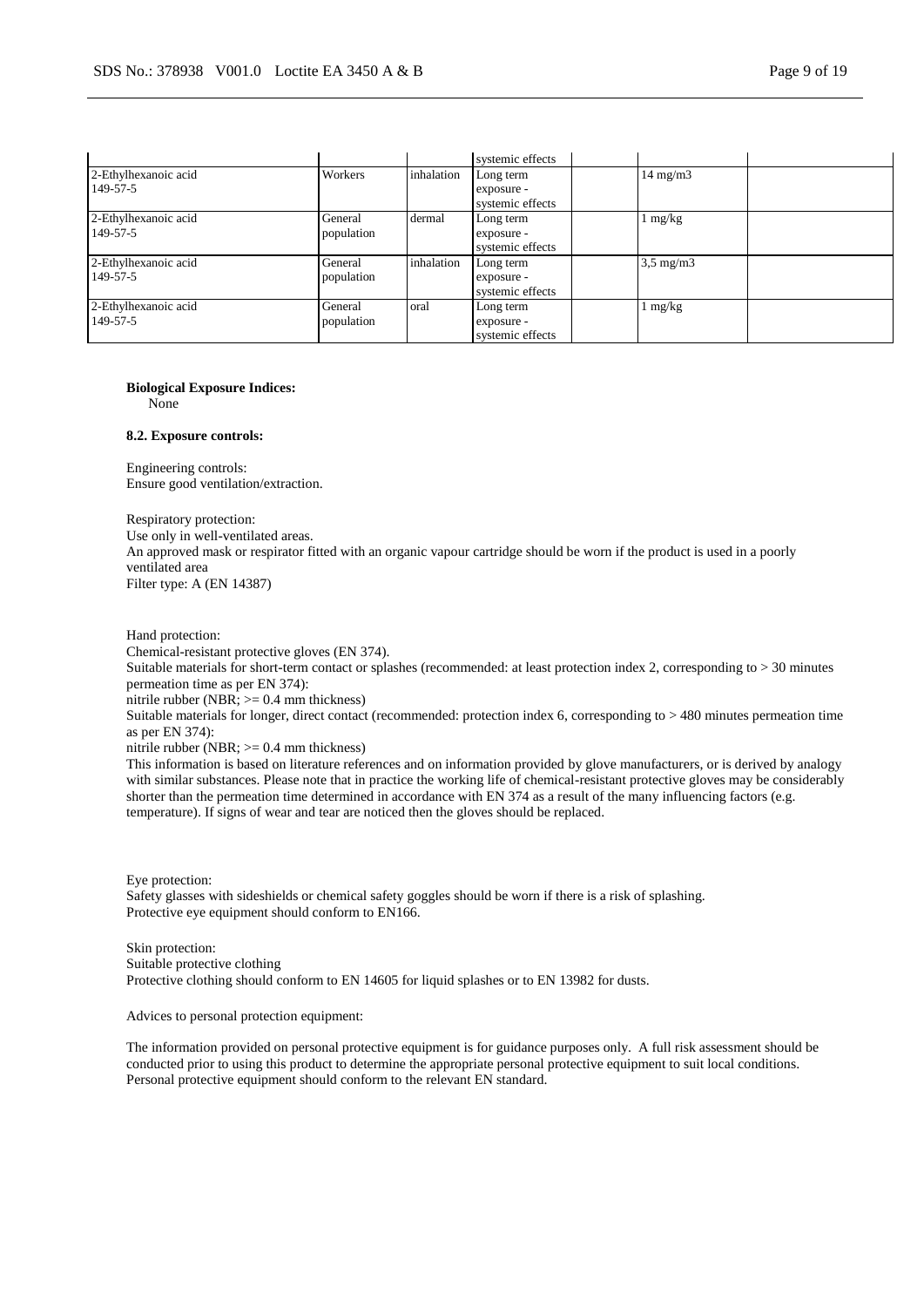# **SECTION 9: Physical and chemical properties**

# **9.1. Information on basic physical and chemical properties**

| Appearance                             | liquid                             |
|----------------------------------------|------------------------------------|
|                                        | liquid                             |
|                                        | white                              |
| Odor                                   | characteristic                     |
| Odour threshold                        | No data available / Not applicable |
|                                        |                                    |
| pH                                     | Not available.                     |
| Melting point                          | No data available / Not applicable |
| Solidification temperature             | No data available / Not applicable |
| Initial boiling point                  | $>180$ °C ( $>$ 356 °F)            |
| Flash point                            | > 93 °C (> 199.4 °F); no method    |
| <b>Evaporation</b> rate                | No data available / Not applicable |
| Flammability                           | No data available / Not applicable |
| <b>Explosive limits</b>                | No data available / Not applicable |
| Vapour pressure                        | $< 700$ mbar                       |
| (50 °C (122 °F))                       |                                    |
| Relative vapour density:               | No data available / Not applicable |
| Density                                | $1,75 \text{ g/cm}$ 3              |
| $\left( \right)$                       |                                    |
| <b>Bulk</b> density                    | No data available / Not applicable |
| Solubility                             | No data available / Not applicable |
| Solubility (qualitative)               | Not soluble                        |
| (Solvent: Water)                       |                                    |
| Partition coefficient: n-octanol/water | No data available / Not applicable |
| Auto-ignition temperature              | No data available / Not applicable |
| Decomposition temperature              | No data available / Not applicable |
| Viscosity                              | No data available / Not applicable |
| Viscosity (kinematic)                  | No data available / Not applicable |
| <b>Explosive properties</b>            | No data available / Not applicable |
| Oxidising properties                   | No data available / Not applicable |
|                                        |                                    |

### **9.2. Other information**

No data available / Not applicable

# **SECTION 10: Stability and reactivity**

### **10.1. Reactivity**

Strong oxidizing agents. Polymerises in presence of water.

**10.2. Chemical stability** Stable under recommended storage conditions.

**10.3. Possibility of hazardous reactions**

See section reactivity

### **10.4. Conditions to avoid**

Stable under normal conditions of storage and use.

#### **10.5. Incompatible materials**

See section reactivity.

#### **10.6. Hazardous decomposition products** carbon oxides.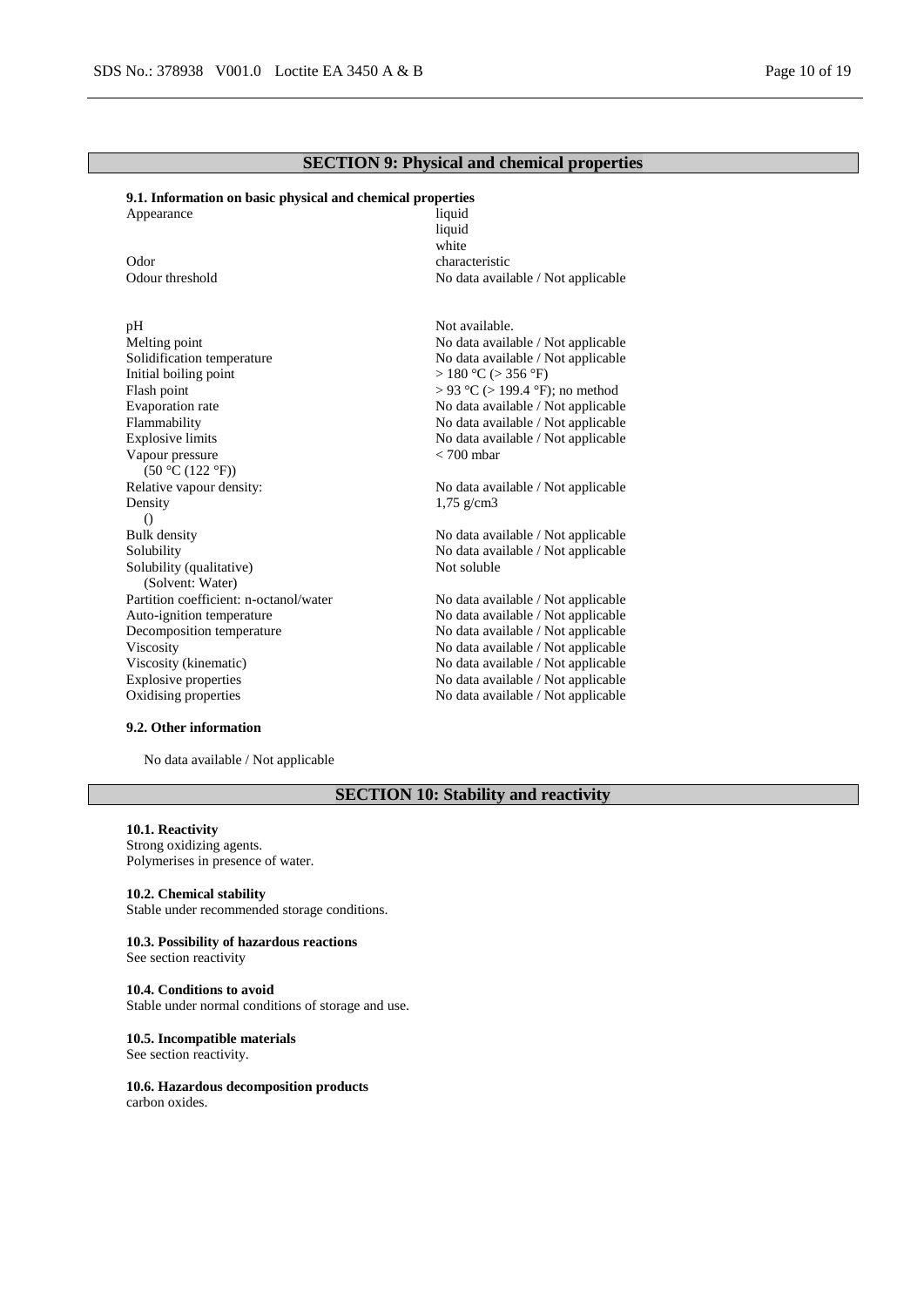# **SECTION 11: Toxicological information**

# **11.1. Information on toxicological effects**

# **Acute oral toxicity:**

The mixture is classified based on calculation method referring to the classified substances present in the mixture.

| <b>Hazardous substances</b><br>CAS-No.                                   | Value<br>type | <b>Value</b>    | <b>Species</b> | <b>Method</b>                                                      |
|--------------------------------------------------------------------------|---------------|-----------------|----------------|--------------------------------------------------------------------|
| Pentaerythritol-PO-<br>mercaptoglycerol<br>72244-98-5                    | LD50          | $2.600$ mg/kg   | rat            | OECD Guideline 401 (Acute Oral Toxicity)                           |
| 3.3'<br>Oxybis(ethyleneoxy)bis(p<br>ropylamine)<br>4246-51-9             | LD50          | $3.160$ mg/kg   | rat            | OECD Guideline 401 (Acute Oral Toxicity)                           |
| N'-(3-Aminopropyl)-N,N-<br>dimethylpropane-1,3-<br>diamine<br>10563-29-8 | LD50          | $1.669$ mg/kg   | rat            | OECD Guideline 401 (Acute Oral Toxicity)                           |
| Titanium dioxide<br>13463-67-7                                           | LD50          | $> 5.000$ mg/kg | rat            | OECD Guideline 425 (Acute Oral Toxicity: Up-and-Down<br>Procedure) |
| 2-ethylhexanoic acid<br>149-57-5                                         | LD50          | $2.043$ mg/kg   | rat            | OECD Guideline 401 (Acute Oral Toxicity)                           |

# **Acute dermal toxicity:**

The mixture is classified based on calculation method referring to the classified substances present in the mixture.

| <b>Hazardous substances</b> | Value    | Value            | <b>Species</b> | <b>Method</b>                                     |
|-----------------------------|----------|------------------|----------------|---------------------------------------------------|
| CAS-No.                     | type     |                  |                |                                                   |
| Pentaerythritol-PO-         | LD50     | $> 10.200$ mg/kg | rabbit         | <b>OECD</b> Guideline 402 (Acute Dermal Toxicity) |
| mercaptoglycerol            |          |                  |                |                                                   |
| 72244-98-5                  |          |                  |                |                                                   |
| 3.3'                        | Acute    | $2.500$ mg/kg    |                | Expert judgement                                  |
| Oxybis(ethyleneoxy)bis(p    | toxicity |                  |                |                                                   |
| ropylamine)                 | estimate |                  |                |                                                   |
| 4246-51-9                   | (ATE)    |                  |                |                                                   |
| 3.3'                        | LD50     | $> 2.150$ mg/kg  | rat            | OECD Guideline 402 (Acute Dermal Toxicity)        |
| Oxybis(ethyleneoxy)bis(p    |          |                  |                |                                                   |
| ropylamine)                 |          |                  |                |                                                   |
| 4246-51-9                   |          |                  |                |                                                   |
| Titanium dioxide            | LD50     | $>= 10,000$      | hamster        | not specified                                     |
| 13463-67-7                  |          | mg/kg            |                |                                                   |
| 2-ethylhexanoic acid        | LD50     | $>$ 2.000 mg/kg  | rat            | <b>OECD</b> Guideline 402 (Acute Dermal Toxicity) |
| 149-57-5                    |          |                  |                |                                                   |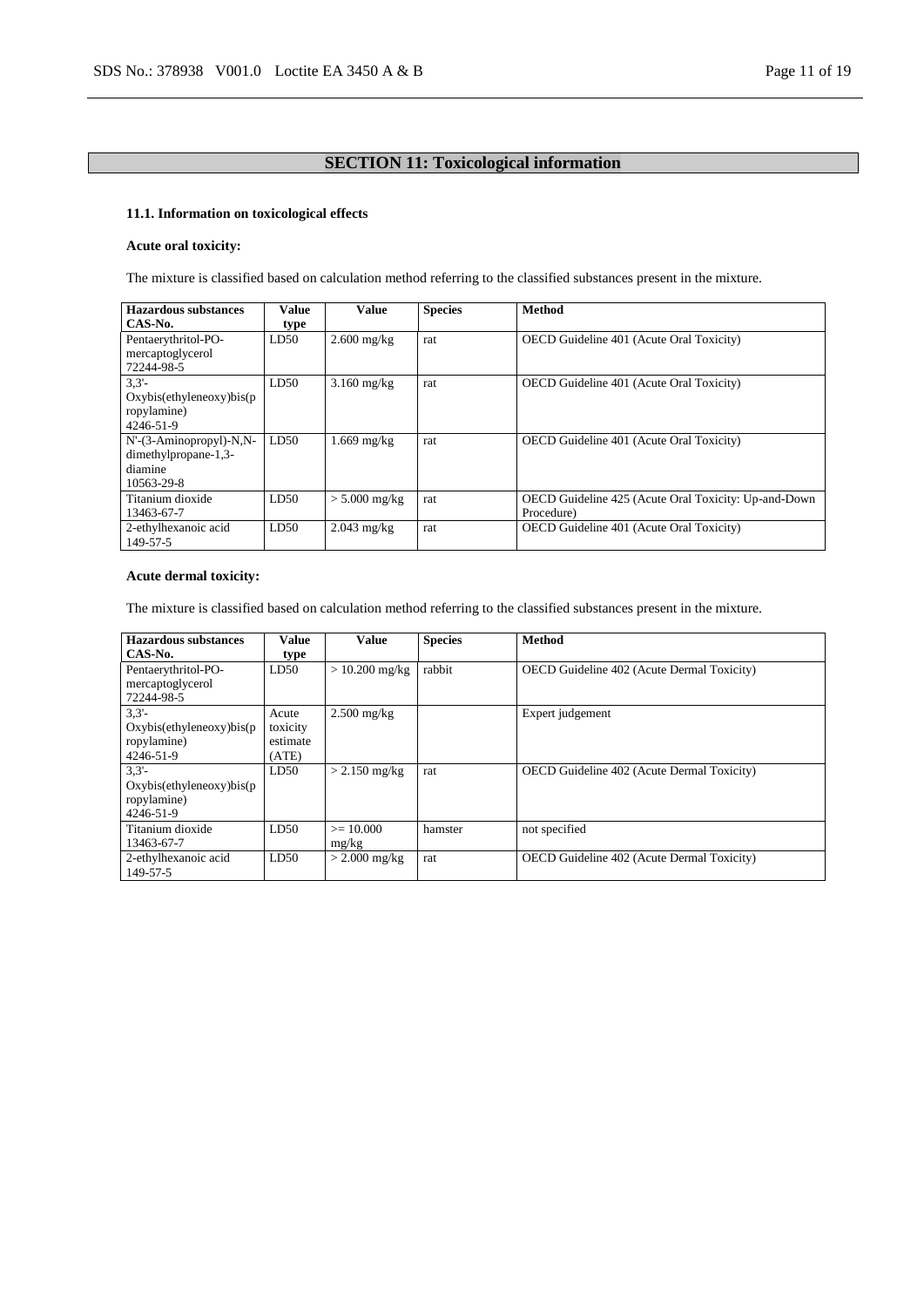# **Acute inhalative toxicity:**

The mixture is classified based on calculation method referring to the classified substances present in the mixture.

| <b>Hazardous substances</b><br>CAS-No. | Value | Value               | <b>Test atmosphere</b> | <b>Exposure</b><br>time | <b>Species</b> | Method        |
|----------------------------------------|-------|---------------------|------------------------|-------------------------|----------------|---------------|
|                                        | type  |                     |                        |                         |                |               |
| Titanium dioxide<br>13463-67-7         | LC50  | $6,82 \text{ mg}/1$ | dust                   | 4 h                     | rat            | not specified |

#### **Skin corrosion/irritation:**

The mixture is classified based on calculation method referring to the classified substances present in the mixture.

| Hazardous substances     | Result         | <b>Exposure</b> | <b>Species</b> | <b>Method</b>                                            |
|--------------------------|----------------|-----------------|----------------|----------------------------------------------------------|
| CAS-No.                  |                | time            |                |                                                          |
| 3.3'                     | corrosive      |                 | rabbit         | OECD Guideline 404 (Acute Dermal Irritation / Corrosion) |
| Oxybis(ethyleneoxy)bis(p |                |                 |                |                                                          |
| ropylamine)              |                |                 |                |                                                          |
| 4246-51-9                |                |                 |                |                                                          |
| Titanium dioxide         | not irritating | 4 h             | rabbit         | equivalent or similar to OECD Guideline 404 (Acute       |
| 13463-67-7               |                |                 |                | Dermal Irritation / Corrosion)                           |
| 2-ethylhexanoic acid     | not irritating |                 | rabbit         | OECD Guideline 404 (Acute Dermal Irritation / Corrosion) |
| 149-57-5                 |                |                 |                |                                                          |

# **Serious eye damage/irritation:**

The mixture is classified based on calculation method referring to the classified substances present in the mixture.

| <b>Hazardous substances</b><br>CAS-No. | <b>Result</b>  | <b>Exposure</b><br>time | <b>Species</b> | <b>Method</b>                                                |
|----------------------------------------|----------------|-------------------------|----------------|--------------------------------------------------------------|
| Titanium dioxide<br>13463-67-7         | not irritating |                         | rabbit         | OECD Guideline 405 (Acute Eye Irritation / Corrosion)        |
| 2-ethylhexanoic acid<br>149-57-5       | not irritating |                         | rabbit         | <b>OECD</b> Guideline 405 (Acute Eye Irritation / Corrosion) |

# **Respiratory or skin sensitization:**

The mixture is classified based on threshold limits referring to the classified substances present in the mixture.

| Hazardous substances<br>CAS-No.                       | Result          | <b>Test type</b>                      | <b>Species</b> | <b>Method</b>                                                                                   |
|-------------------------------------------------------|-----------------|---------------------------------------|----------------|-------------------------------------------------------------------------------------------------|
| Pentaerythritol-PO-<br>mercaptoglycerol<br>72244-98-5 | sensitising     | Mouse local lymphnode<br>assay (LLNA) | mouse          | OECD Guideline 429 (Skin Sensitisation:<br>Local Lymph Node Assay)                              |
| Titanium dioxide<br>13463-67-7                        | not sensitising | Mouse local lymphnode<br>assay (LLNA) | mouse          | equivalent or similar to OECD Guideline<br>429 (Skin Sensitisation: Local Lymph)<br>Node Assay) |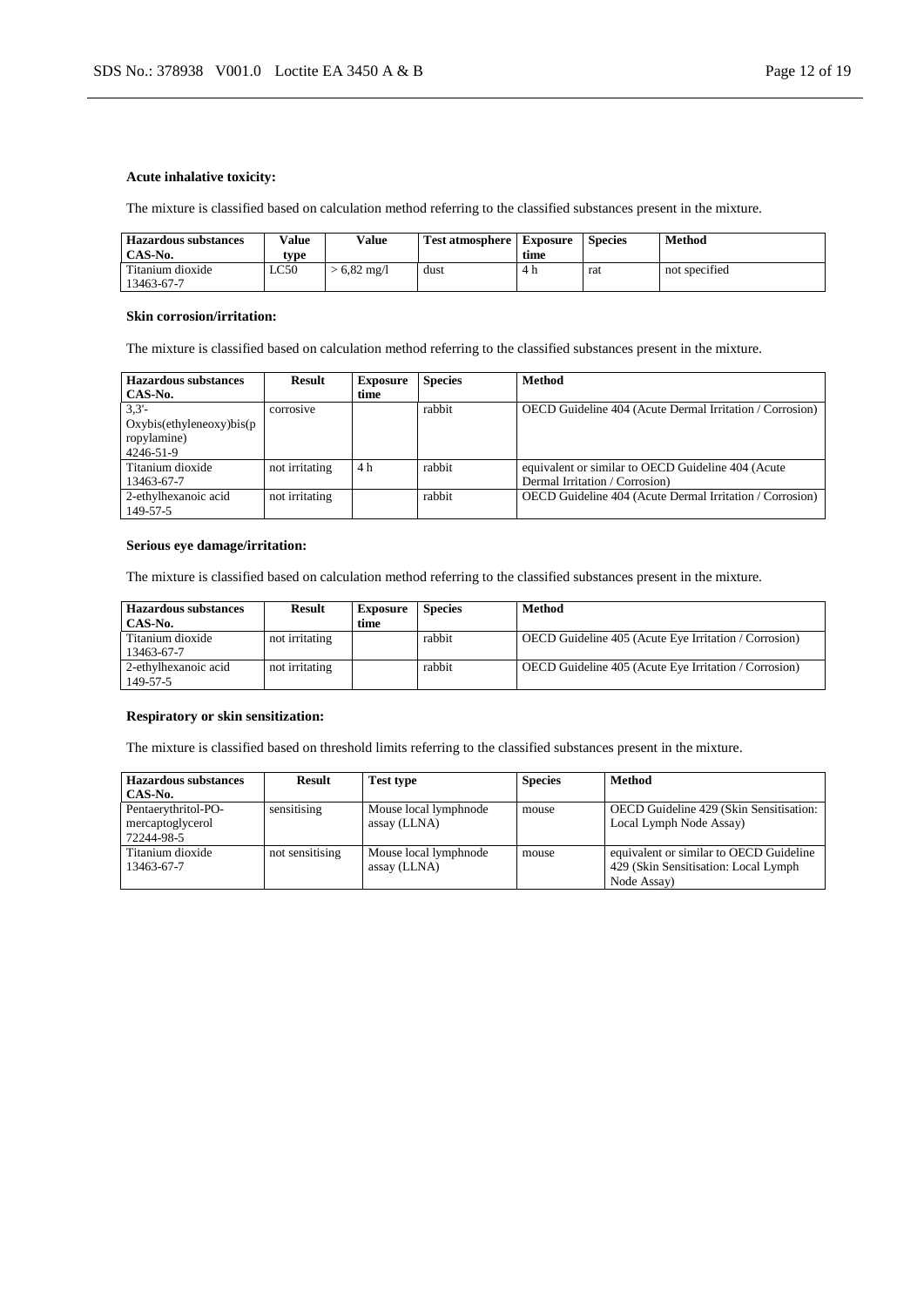# **Germ cell mutagenicity:**

The mixture is classified based on threshold limits referring to the classified substances present in the mixture.

| <b>Hazardous substances</b><br>CAS-No.                              | <b>Result</b> | Type of study /<br>Route of<br>administration           | <b>Metabolic</b><br>activation /<br><b>Exposure time</b> | <b>Species</b> | Method                                                                          |
|---------------------------------------------------------------------|---------------|---------------------------------------------------------|----------------------------------------------------------|----------------|---------------------------------------------------------------------------------|
| 3.3'<br>Oxybis(ethyleneoxy)bis(p<br>ropylamine)<br>4246-51-9        | negative      | in vitro mammalian<br>cell micronucleus<br>test         | with and without                                         |                | OECD Guideline 487 (In vitro<br>Mammalian Cell<br>Micronucleus Test)            |
| 3.3'<br>$Oxybis$ (ethyleneoxy) $bis(p)$<br>ropylamine)<br>4246-51-9 | negative      | mammalian cell<br>gene mutation assay                   | with and without                                         |                | OECD Guideline 476 (In vitro<br>Mammalian Cell Gene<br><b>Mutation Test)</b>    |
| 3.3'<br>$Oxybis$ (ethyleneoxy) $bis(p)$<br>ropylamine)<br>4246-51-9 | negative      | bacterial reverse<br>mutation assay (e.g.<br>Ames test) | with and without                                         |                | OECD Guideline 471<br>(Bacterial Reverse Mutation)<br>Assay)                    |
| Titanium dioxide<br>13463-67-7                                      | negative      | bacterial reverse<br>mutation assay (e.g<br>Ames test)  | with and without                                         |                | OECD Guideline 471<br>(Bacterial Reverse Mutation)<br>Assay)                    |
| Titanium dioxide<br>13463-67-7                                      | negative      | in vitro mammalian<br>chromosome<br>aberration test     | with and without                                         |                | OECD Guideline 473 (In vitro<br>Mammalian Chromosome<br><b>Aberration Test)</b> |
| Titanium dioxide<br>13463-67-7                                      | negative      | mammalian cell<br>gene mutation assay                   | with and without                                         |                | OECD Guideline 476 (In vitro<br>Mammalian Cell Gene<br><b>Mutation Test)</b>    |
| 2-ethylhexanoic acid<br>149-57-5                                    | negative      | bacterial reverse<br>mutation assay (e.g<br>Ames test)  | with and without                                         |                | Ames Test                                                                       |
| Titanium dioxide<br>13463-67-7                                      | negative      | oral: gavage                                            |                                                          | mouse          | <b>OECD</b> Guideline 474<br>(Mammalian Erythrocyte<br>Micronucleus Test)       |

# **Carcinogenicity**

The mixture is classified based on threshold limits referring to the classified substances present in the mixture.

| <b>Hazardous components</b><br>CAS-No. | <b>Result</b>    | Route of<br>application | <b>Exposure</b><br>time /<br><b>Frequency</b><br>of treatment | <b>Species</b> | <b>Sex</b>  | <b>Method</b>                                                                       |
|----------------------------------------|------------------|-------------------------|---------------------------------------------------------------|----------------|-------------|-------------------------------------------------------------------------------------|
| Titanium dioxide<br>13463-67-7         | not carcinogenic | inhalation              | $24 \text{ m}$<br>6 h/d: $5$ d/w                              | rat            | male/female | OECD Guideline 453<br>(Combined Chronic<br>Toxicity/<br>Carcinogenicity<br>Studies) |

# **Reproductive toxicity:**

The mixture is classified based on threshold limits referring to the classified substances present in the mixture.

| <b>Hazardous substances</b> | <b>Result / Value</b>    | <b>Test type</b> | Route of     | <b>Species</b> | Method                        |
|-----------------------------|--------------------------|------------------|--------------|----------------|-------------------------------|
| CAS-No.                     |                          |                  | application  |                |                               |
| 3.3'                        | NOAEL P 600 mg/kg        | screening        | oral: gavage | rat            | <b>OECD Combined Repeated</b> |
| Oxybis(ethyleneoxy)bis(p    |                          |                  |              |                | Dose and Reproductive /       |
| ropylamine)                 |                          |                  |              |                | Developmental Toxicity        |
| 4246-51-9                   |                          |                  |              |                | Screening Test (Precursor     |
|                             |                          |                  |              |                | Protocol of GL 422)           |
| Titanium dioxide            | NOAEL $P > 1.000$ mg/kg  |                  | oral: gavage | rat            | OECD Guideline 421            |
| 13463-67-7                  |                          |                  |              |                | (Reproduction /               |
|                             | NOAEL $F1 > 1.000$ mg/kg |                  |              |                | Developmental Toxicity        |
|                             |                          |                  |              |                | Screening Test)               |

# **STOT-single exposure:**

No data available.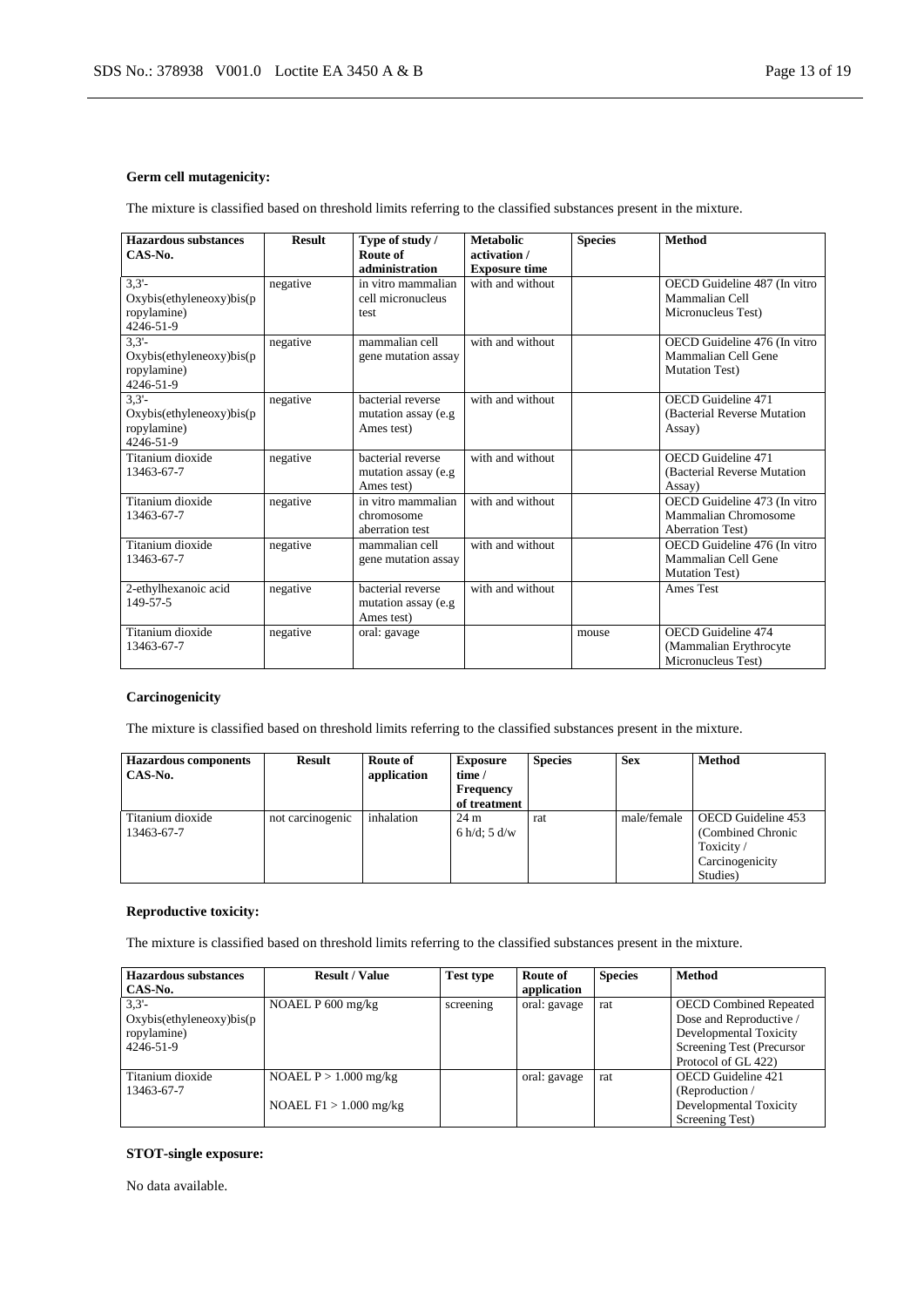# **STOT-repeated exposure::**

The mixture is classified based on threshold limits referring to the classified substances present in the mixture.

| Hazardous substances     | <b>Result / Value</b> | Route of     | <b>Exposure time /</b> | <b>Species</b> | <b>Method</b>             |
|--------------------------|-----------------------|--------------|------------------------|----------------|---------------------------|
| CAS-No.                  |                       | application  | <b>Frequency of</b>    |                |                           |
|                          |                       |              | treatment              |                |                           |
| 3.3'                     | $NOAEL < 100$ mg/kg   | oral: gavage | 59 days                | rat            | <b>OECD</b> Guideline 422 |
| Oxybis(ethyleneoxy)bis(p |                       |              | daily                  |                | (Combined Repeated)       |
| ropylamine)              |                       |              |                        |                | Dose Toxicity Study with  |
| 4246-51-9                |                       |              |                        |                | the Reproduction /        |
|                          |                       |              |                        |                | Developmental Toxicity    |
|                          |                       |              |                        |                | Screening Test)           |
| Titanium dioxide         | NOAEL $1.000$ mg/kg   | oral: gavage | 90 d                   | rat            | <b>OECD</b> Guideline 408 |
| 13463-67-7               |                       |              | daily                  |                | (Repeated Dose 90-Day)    |
|                          |                       |              |                        |                | Oral Toxicity in Rodents) |

# **Aspiration hazard:**

No data available.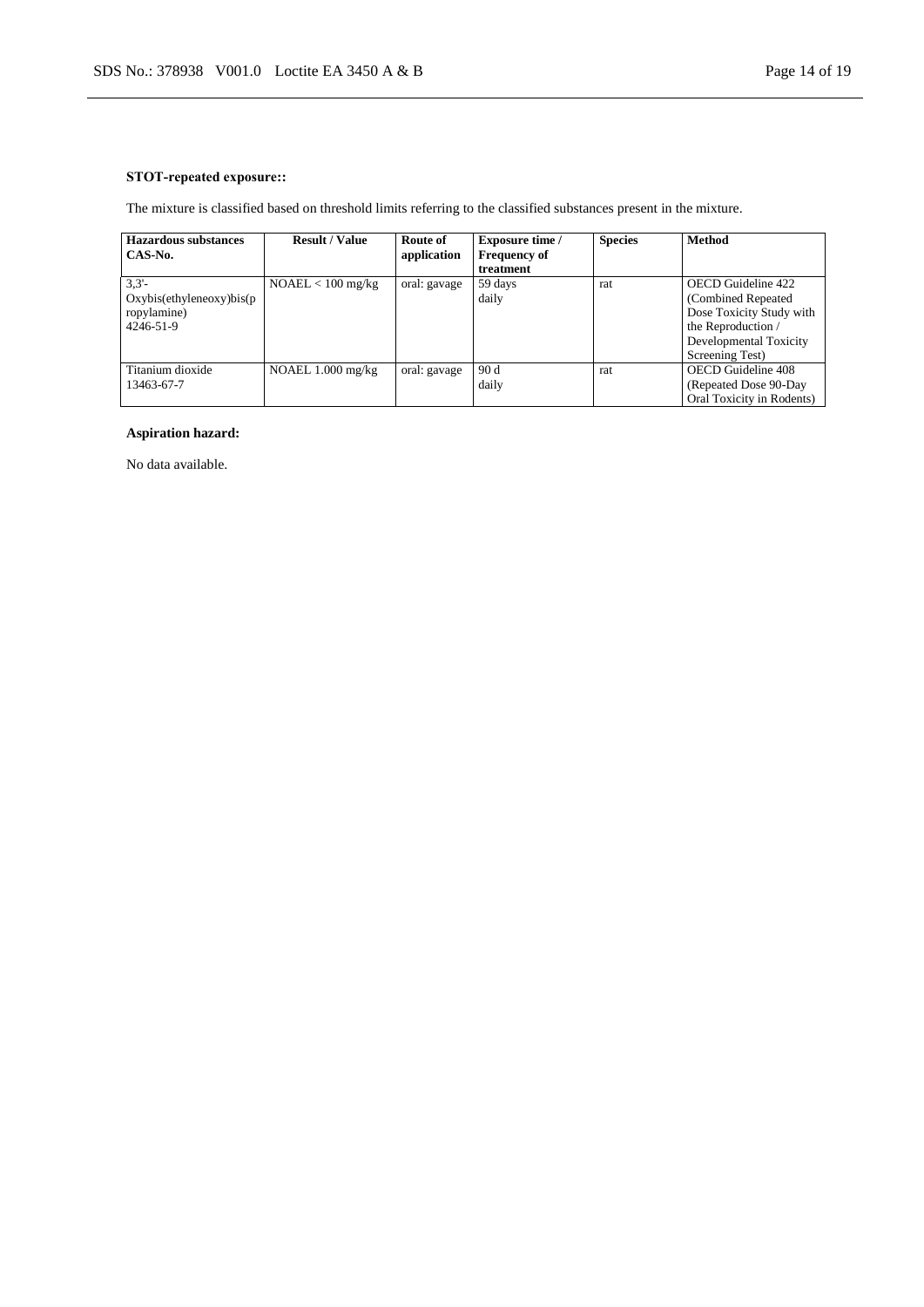# **SECTION 12: Ecological information**

# **General ecological information:**

Do not empty into drains / surface water / ground water.

# **12.1. Toxicity**

### **Toxicity (Fish):**

The mixture is classified based on calculation method referring to the classified substances present in the mixture.

| <b>Hazardous substances</b>   | <b>Value</b> | Value              | <b>Exposure time Species</b> |                  | <b>Method</b>               |
|-------------------------------|--------------|--------------------|------------------------------|------------------|-----------------------------|
| CAS-No.                       | type         |                    |                              |                  |                             |
| Pentaerythritol-PO-           | LC50         | $87 \text{ mg}/1$  | 96 h                         | Danio rerio      | OECD Guideline 203 (Fish,   |
| mercaptoglycerol              |              |                    |                              |                  | <b>Acute Toxicity Test)</b> |
| 72244-98-5                    |              |                    |                              |                  |                             |
| $3,3'$ -                      | LC50         | $>$ 215 - 464 mg/l | 96 h                         | Leuciscus idus   | DIN 38412-15                |
| Oxybis(ethyleneoxy)bis(propy) |              |                    |                              |                  |                             |
| lamine)                       |              |                    |                              |                  |                             |
| 4246-51-9                     |              |                    |                              |                  |                             |
| Titanium dioxide              | LC50         |                    | 48 h                         | Leuciscus idus   | OECD Guideline 203 (Fish,   |
| 13463-67-7                    |              |                    |                              |                  | <b>Acute Toxicity Test)</b> |
| 2-ethylhexanoic acid          | LC50         | 270 mg/l           | 96 h                         | Lepomis gibbosus | OECD Guideline 203 (Fish,   |
| 149-57-5                      |              |                    |                              |                  | <b>Acute Toxicity Test)</b> |

# **Toxicity (Daphnia):**

The mixture is classified based on calculation method referring to the classified substances present in the mixture.

| <b>Hazardous substances</b>  | Value       | <b>Value</b>        | <b>Exposure time Species</b> |               | <b>Method</b>             |
|------------------------------|-------------|---------------------|------------------------------|---------------|---------------------------|
| CAS-No.                      | type        |                     |                              |               |                           |
| Pentaerythritol-PO-          | <b>EC50</b> | $12 \text{ mg}/l$   | 48h                          | Daphnia magna | OECD Guideline 202        |
| mercaptoglycerol             |             |                     |                              |               | (Daphnia sp. Acute        |
| 72244-98-5                   |             |                     |                              |               | Immobilisation Test)      |
| 3.3'                         | <b>EC50</b> | $218$ mg/l          | 48h                          | Daphnia magna | EU Method C.2 (Acute      |
| Oxybis(ethyleneoxy)bis(propy |             |                     |                              |               | Toxicity for Daphnia)     |
| lamine)                      |             |                     |                              |               |                           |
| 4246-51-9                    |             |                     |                              |               |                           |
| N'-(3-Aminopropyl)-N,N-      | EC50        | $9.2 \text{ mg}/1$  | 48h                          | Daphnia magna | OECD Guideline 202        |
| dimethylpropane-1,3-diamine  |             |                     |                              |               | (Daphnia sp. Acute        |
| 10563-29-8                   |             |                     |                              |               | Immobilisation Test)      |
| Titanium dioxide             | <b>EC50</b> |                     | 48h                          | Daphnia magna | <b>OECD</b> Guideline 202 |
| 13463-67-7                   |             |                     |                              |               | (Daphnia sp. Acute        |
|                              |             |                     |                              |               | Immobilisation Test)      |
| 2-ethylhexanoic acid         | <b>EC50</b> | $85.4 \text{ mg}/1$ | 48h                          | Daphnia magna | OECD Guideline 202        |
| 149-57-5                     |             |                     |                              |               | (Daphnia sp. Acute        |
|                              |             |                     |                              |               | Immobilisation Test)      |

# **Chronic toxicity to aquatic invertebrates**

The mixture is classified based on calculation method referring to the classified substances present in the mixture.

| <b>Hazardous substances</b><br>CAS-No.                | <b>Value</b><br>type | Value              | <b>Exposure time Species</b> |               | Method                                          |
|-------------------------------------------------------|----------------------|--------------------|------------------------------|---------------|-------------------------------------------------|
| Pentaerythritol-PO-<br>mercaptoglycerol<br>72244-98-5 | <b>NOEC</b>          | $3.5 \text{ mg}/1$ | 21 d                         | Daphnia magna | OECD 211 (Daphnia)<br>magna, Reproduction Test) |

**Toxicity (Algae):**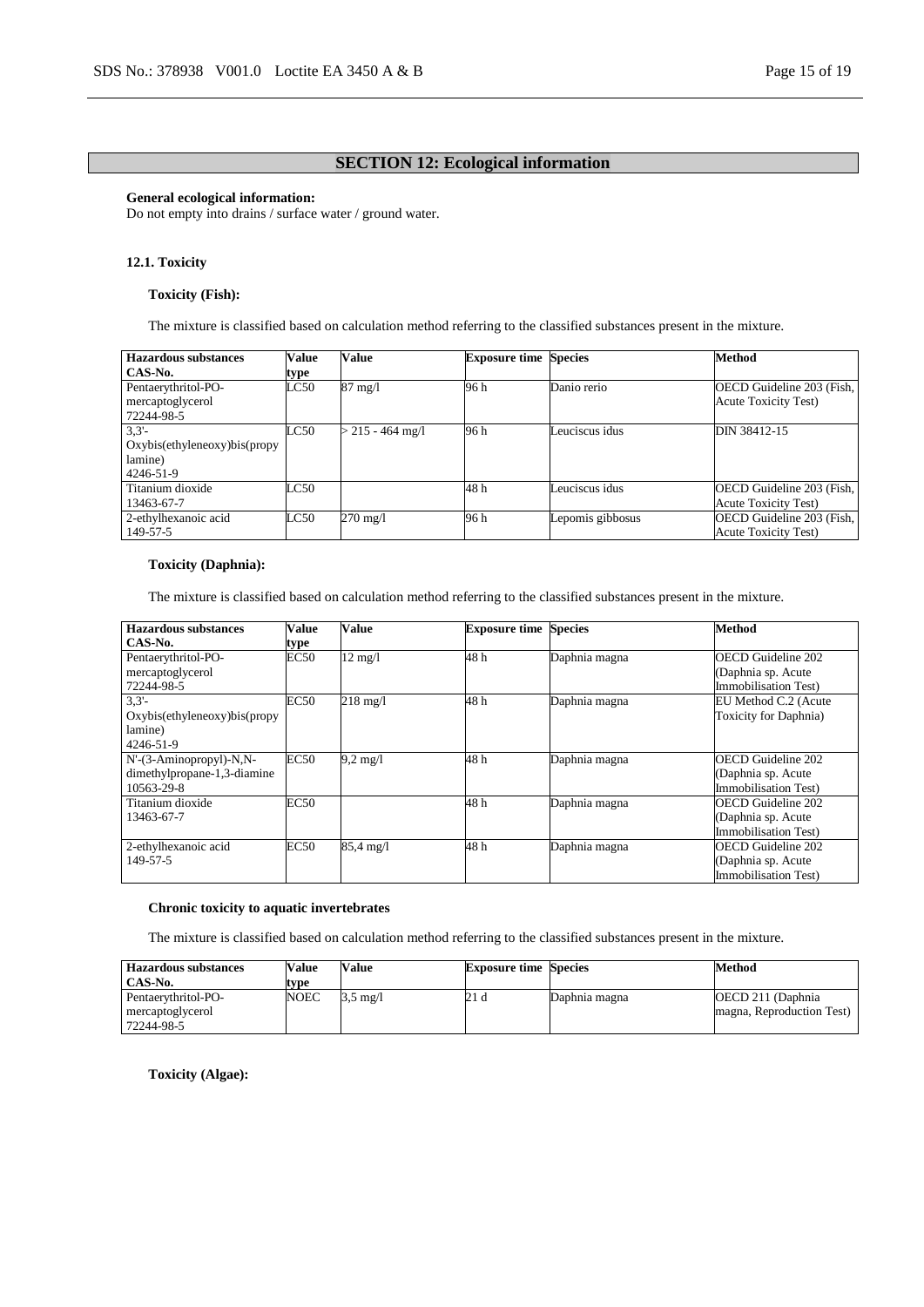| Hazardous substances<br>CAS-No.                                  | Value        | <b>Value</b>           | <b>Exposure time Species</b> |                                                                   | <b>Method</b>                                        |
|------------------------------------------------------------------|--------------|------------------------|------------------------------|-------------------------------------------------------------------|------------------------------------------------------|
| Pentaerythritol-PO-<br>mercaptoglycerol<br>72244-98-5            | type<br>EC50 | $> 733 \text{ mg}/1$   | 72 h                         | Desmodesmus subspicatus                                           | OECD Guideline 201 (Alga,<br>Growth Inhibition Test) |
| Pentaerythritol-PO-<br>mercaptoglycerol<br>72244-98-5            | NOEC         | 338 mg/l               | 72 h                         | Desmodesmus subspicatus                                           | OECD Guideline 201 (Alga,<br>Growth Inhibition Test) |
| 3.3'<br>Oxybis(ethyleneoxy)bis(propy<br>lamine)<br>4246-51-9     | EC50         | 666 mg/l               | 72 h                         | Scenedesmus subspicatus (new<br>name: Desmodesmus<br>subspicatus) | DIN 38412-09                                         |
| $3,3'$ -<br>Oxybis(ethyleneoxy)bis(propy<br>lamine)<br>4246-51-9 | NOEC         | $15.6 \,\mathrm{mg}/l$ | 72 h                         | Scenedesmus subspicatus (new<br>name: Desmodesmus<br>subspicatus) | DIN 38412-09                                         |
| Titanium dioxide<br>13463-67-7                                   | <b>EC50</b>  |                        | 72 h                         | Pseudokirchneriella subcapitata                                   | OECD Guideline 201 (Alga,<br>Growth Inhibition Test) |
| 2-ethylhexanoic acid<br>149-57-5                                 | <b>EC50</b>  | $61 \text{ mg/l}$      | 72 h                         | Scenedesmus subspicatus (new<br>name: Desmodesmus<br>subspicatus) | OECD Guideline 201 (Alga,<br>Growth Inhibition Test) |
| 2-ethylhexanoic acid<br>149-57-5                                 | EC10         | $33 \text{ mg}/l$      | 72 h                         | Scenedesmus subspicatus (new<br>name: Desmodesmus<br>subspicatus) | OECD Guideline 201 (Alga,<br>Growth Inhibition Test) |

The mixture is classified based on calculation method referring to the classified substances present in the mixture.

# **Toxicity to microorganisms**

The mixture is classified based on calculation method referring to the classified substances present in the mixture.

| <b>Hazardous substances</b>  | Value           | <b>Value</b>            | <b>Exposure time Species</b> |                                                  | <b>Method</b>                       |
|------------------------------|-----------------|-------------------------|------------------------------|--------------------------------------------------|-------------------------------------|
| CAS-No.                      | type            |                         |                              |                                                  |                                     |
| Pentaerythritol-PO-          | <b>EC50</b>     | $1.000 \,\mathrm{mg}/l$ | 3 <sub>h</sub>               | activated sludge of a                            | <b>OECD Guideline 209</b>           |
| mercaptoglycerol             |                 |                         |                              | predominantly domestic sewage (Activated Sludge, |                                     |
| 72244-98-5                   |                 |                         |                              |                                                  | <b>Respiration Inhibition Test)</b> |
| 3.3'                         | EC10            | $152,5 \text{ mg}/1$    | 17 <sub>h</sub>              | Pseudomonas putida                               | DIN 38412, part 8                   |
| Oxybis(ethyleneoxy)bis(propy |                 |                         |                              |                                                  | (Pseudomonas                        |
| lamine)                      |                 |                         |                              |                                                  | Zellvermehrungshemm-                |
| 4246-51-9                    |                 |                         |                              |                                                  | Test)                               |
| Titanium dioxide             | EC <sub>0</sub> |                         | 24 h                         | Pseudomonas fluorescens                          | DIN 38412, part 8                   |
| 13463-67-7                   |                 |                         |                              |                                                  | (Pseudomonas                        |
|                              |                 |                         |                              |                                                  | Zellvermehrungshemm-                |
|                              |                 |                         |                              |                                                  | Test)                               |
| 2-ethylhexanoic acid         | EC10            | $72 \text{ mg}/l$       | 17 <sub>h</sub>              |                                                  | DIN 38412, part 8                   |
| 149-57-5                     |                 |                         |                              |                                                  | (Pseudomonas                        |
|                              |                 |                         |                              |                                                  | Zellvermehrungshemm-                |
|                              |                 |                         |                              |                                                  | Test)                               |

# **12.2. Persistence and degradability**

No data available for the product.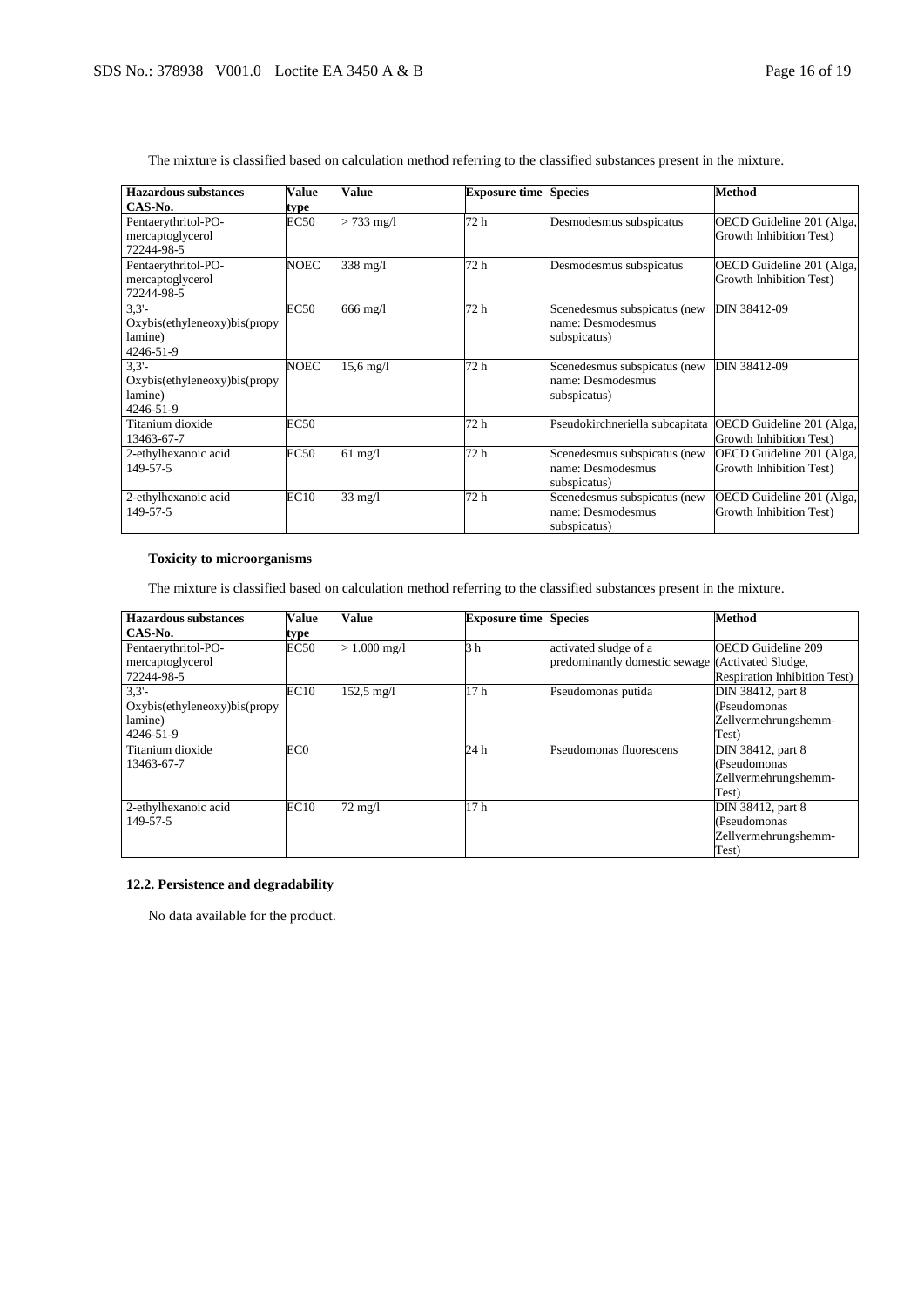| Hazardous substances<br>CAS-No.                                      | <b>Result</b>                   | <b>Test type</b> | <b>Degradability</b> | <b>Exposure</b><br>time | <b>Method</b>                                                                        |
|----------------------------------------------------------------------|---------------------------------|------------------|----------------------|-------------------------|--------------------------------------------------------------------------------------|
| Pentaerythritol-PO-<br>mercaptoglycerol<br>72244-98-5                | not readily biodegradable.      | aerobic          | 5 %                  | 28 d                    | OECD Guideline 301 B (Ready<br>Biodegradability: CO2 Evolution<br>Test)              |
| 3.3'<br>Oxybis(ethyleneoxy)bis(propy<br>lamine)<br>4246-51-9         | not inherently<br>biodegradable | aerobic          | < 20 %               | 28 d                    | OECD Guideline 302 B (Inherent<br>biodegradability: Zahn-<br>Wellens/EMPA Test)      |
| 3.3'<br>Oxybis(ethyleneoxy)bis(propy<br>lamine)<br>4246-51-9         | not readily biodegradable.      | aerobic          | $0\%$                | 60d                     | OECD Guideline 301 B (Ready)<br>Biodegradability: CO2 Evolution<br>Test)             |
| N'-(3-Aminopropyl)-N,N-<br>dimethylpropane-1,3-diamine<br>10563-29-8 | readily biodegradable           |                  | 100 %                | 28 d                    | OECD Guideline 301 A (new<br>version) (Ready Biodegradability:<br>DOC Die Away Test) |
| 2-ethylhexanoic acid<br>149-57-5                                     | inherently biodegradable        | aerobic          | > 70%                | 28d                     | OECD Guideline 302 B (Inherent<br>biodegradability: Zahn-<br>Wellens/EMPA Test)      |
| 2-ethylhexanoic acid<br>149-57-5                                     | readily biodegradable           | aerobic          | 99 %                 | 28 d                    | OECD Guideline 301 E (Ready<br>biodegradability: Modified OECD<br>Screening Test)    |

# **12.3. Bioaccumulative potential**

No data available.

# **12.4. Mobility in soil**

Cured adhesives are immobile.

| Hazardous substances           | LogPow  | <b>Temperature</b> | <b>Method</b>                                                        |
|--------------------------------|---------|--------------------|----------------------------------------------------------------------|
| CAS-No.                        |         |                    |                                                                      |
| Pentaerythritol-PO-            | 1,2     | $20^{\circ}$ C     | OECD Guideline 107 (Partition Coefficient (n-octanol / water), Shake |
| mercaptoglycerol<br>72244-98-5 |         |                    | Flask Method)                                                        |
| 3.3'                           | $-1.25$ | $25^{\circ}$ C     | OECD Guideline 107 (Partition Coefficient (n-octanol / water), Shake |
| Oxybis(ethyleneoxy)bis(propy)  |         |                    | Flask Method)                                                        |
| lamine)                        |         |                    |                                                                      |
| 4246-51-9                      |         |                    |                                                                      |
| N'-(3-Aminopropyl)-N,N-        | $-0.47$ | $25^{\circ}$ C     | other (calculated)                                                   |
| dimethylpropane-1,3-diamine    |         |                    |                                                                      |
| 10563-29-8                     |         |                    |                                                                      |
| 2-ethylhexanoic acid           | 2,7     |                    | OECD Guideline 107 (Partition Coefficient (n-octanol / water), Shake |
| 149-57-5                       |         |                    | Flask Method)                                                        |

# **12.5. Results of PBT and vPvB assessment**

| <b>Hazardous</b> substances                 | PBT / vPvB                                                                               |
|---------------------------------------------|------------------------------------------------------------------------------------------|
| CAS-No.                                     |                                                                                          |
| Pentaerythritol-PO-mercaptoglycerol         | Not fulfilling Persistent, Bioaccumulative and Toxic (PBT), very Persistent and very     |
| 72244-98-5                                  | Bioaccumulative (vPvB) criteria.                                                         |
| 3,3'-Oxybis(ethyleneoxy)bis(propylamine)    | Not fulfilling Persistent, Bioaccumulative and Toxic (PBT), very Persistent and very     |
| 4246-51-9                                   | Bioaccumulative (vPvB) criteria.                                                         |
| N'-(3-Aminopropyl)-N,N-dimethylpropane-1,3- | Not fulfilling Persistent, Bioaccumulative and Toxic (PBT), very Persistent and very     |
| diamine                                     | Bioaccumulative (vPvB) criteria.                                                         |
| 10563-29-8                                  |                                                                                          |
| Titanium dioxide                            | According to Annex XIII of regulation (EC) 1907/2006 a PBT and vPvB assessment shall not |
| 13463-67-7                                  | be conducted for inorganic substances.                                                   |
| 2-ethylhexanoic acid                        | Not fulfilling Persistent, Bioaccumulative and Toxic (PBT), very Persistent and very     |
| 149-57-5                                    | Bioaccumulative (vPvB) criteria.                                                         |

### **12.6. Other adverse effects**

No data available.

# **SECTION 13: Disposal considerations**

**13.1. Waste treatment methods**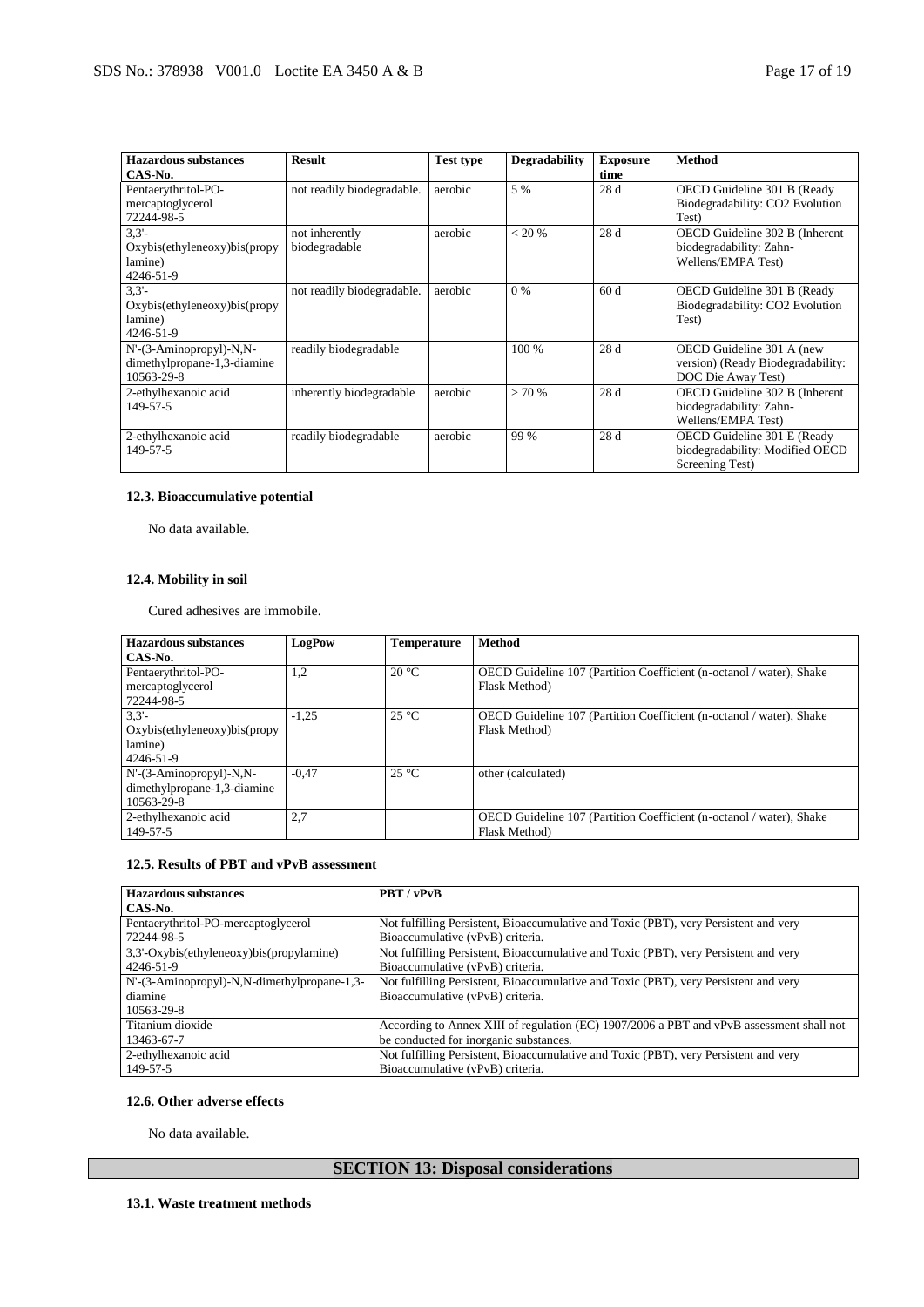#### Product disposal:

Dispose of in accordance with local and national regulations. Do not empty into drains / surface water / ground water.

Disposal of uncleaned packages:

After use, tubes, cartons and bottles containing residual product should be disposed of as chemically contaminated waste in an authorised legal land fill site or incinerated.

Waste code

08 04 09 waste adhesives and sealants containing organic solvents and other dangerous substances

The valid EWC waste code numbers are source-related. The manufacturer is therefore unable to specify EWC waste codes for the articles or products used in the various sectors. The EWC codes listed are intended as a recommendation for users. We will be happy to advise you.

# **SECTION 14: Transport information**

| 14.1. | <b>UN</b> number                  |                                                   |
|-------|-----------------------------------|---------------------------------------------------|
|       | ADR                               | Not dangerous goods                               |
|       | RID.                              | Not dangerous goods                               |
|       | <b>ADN</b>                        | Not dangerous goods                               |
|       | <b>IMDG</b>                       | Not dangerous goods                               |
|       | IATA                              | 3334                                              |
| 14.2. | UN proper shipping name           |                                                   |
|       | ADR                               | Not dangerous goods                               |
|       | RID.                              | Not dangerous goods                               |
|       | ADN                               | Not dangerous goods                               |
|       | IMDG                              | Not dangerous goods                               |
|       | IATA                              | Aviation regulated liquid, n.o.s. (Polymercaptan) |
| 14.3. | <b>Transport hazard class(es)</b> |                                                   |
|       | <b>ADR</b>                        | Not dangerous goods                               |
|       | RID.                              | Not dangerous goods                               |
|       | ADN                               | Not dangerous goods                               |
|       | <b>IMDG</b>                       | Not dangerous goods                               |
|       | <b>IATA</b>                       | 9                                                 |
| 14.4. | Packing group                     |                                                   |
|       | <b>ADR</b>                        | Not dangerous goods                               |
|       | <b>RID</b>                        | Not dangerous goods                               |
|       | ADN                               | Not dangerous goods                               |
|       | <b>IMDG</b>                       | Not dangerous goods                               |
|       | <b>IATA</b>                       | Ш                                                 |
| 14.5. | <b>Environmental hazards</b>      |                                                   |
|       |                                   |                                                   |
|       | <b>ADR</b>                        | not applicable                                    |
|       | <b>RID</b>                        | not applicable                                    |
|       | ADN                               | not applicable                                    |
|       | <b>IMDG</b>                       | not applicable                                    |
|       | IATA                              | not applicable                                    |
| 14.6. | Special precautions for user      |                                                   |
|       | <b>ADR</b>                        | not applicable                                    |